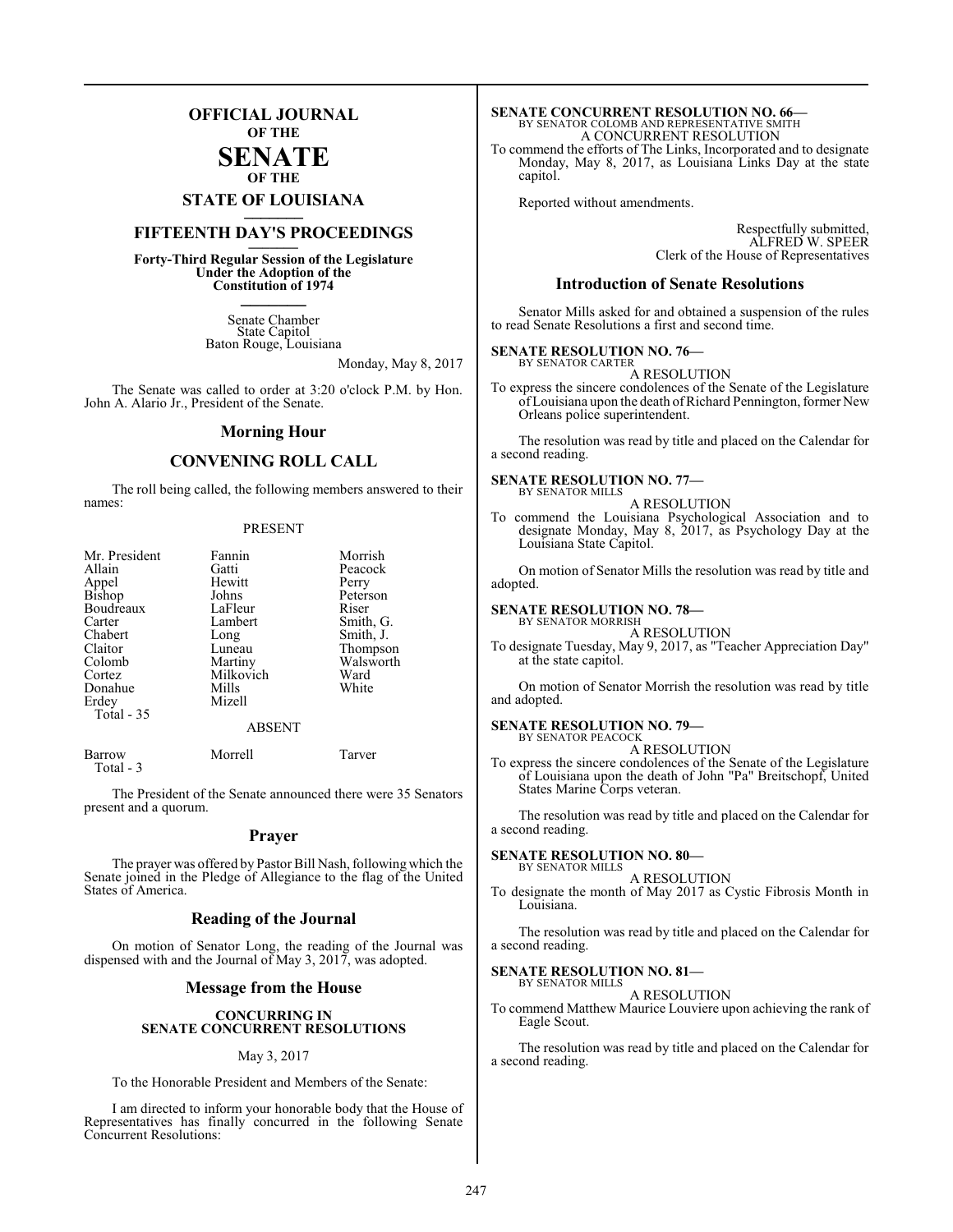# **Page 2 SENATE 15th DAY'S PROCEEDINGS**

May 8, 2017

### **Introduction of Senate Concurrent Resolutions**

Senator Colomb asked for and obtained a suspension of the rules to read Senate Concurrent Resolutions a first and second time.

#### **SENATE CONCURRENT RESOLUTION NO. 68—**

BY SENATORS COLOMB, BARROW, HEWITT, MIZELL AND PETERSON<br>AND REPRESENTATIVES AMEDEE, CARPENTER, DAVIS, EMERSON,<br>HILFERTY, HILL, HODGES, HORTON, JACKSON, NANCY LANDRY,<br>MARCELLE, MORENO, NORTON, SMITH, STOKES, THOMAS AND **WHITE** 

A CONCURRENT RESOLUTION

To commend Tamiko Terraz Stroud on being selected to receive a High School Women of Excellence Award and a Louisiana Legislative Women's Caucus Foundation Scholarship.

The concurrent resolution was read by title. Senator Colomb moved to adopt the Senate Concurrent Resolution.

#### **ROLL CALL**

The roll was called with the following result:

#### YEAS

| Mr. President | Gatti       | Peacock   |
|---------------|-------------|-----------|
| Allain        | Hewitt      | Perry     |
| Appel         | Johns       | Peterson  |
| Bishop        | LaFleur     | Riser     |
| Boudreaux     | Lambert     | Smith, G. |
| Carter        | Long        | Smith, J. |
| Chabert       | Luneau      | Tarver    |
| Claitor       | Martiny     | Thompson  |
| Colomb        | Milkovich   | Walsworth |
| Cortez        | Mills       | Ward      |
| Donahue       | Mizell      | White     |
| Erdey         | Morrell     |           |
| Fannin        | Morrish     |           |
| Total - 37    |             |           |
|               | <b>NAYS</b> |           |
| Total $-0$    |             |           |
|               | ABSENT      |           |

Barrow

Total - 1

The Chair declared the Senate adopted the Senate Concurrent Resolution and ordered it sent to the House.

#### **SENATE CONCURRENT RESOLUTION NO. 69—**

BY SENATORS COLOMB, BARROW, HEWITT, MIZELL AND PETERSON<br>AND REPRESENTATIVES AMEDEE, CARPENTER, DAVIS, EMERSON,<br>HILFERTY, HILL, HODGES, HORTON, JACKSON, NANCY LANDRY,<br>MARCELLE, MORENO, NORTON, SMITH, STOKES, THOMAS AND<br>WHIT

#### A CONCURRENT RESOLUTION

To commend Kristen Blair Weimer on being selected to receive a High School Women of Excellence Award and a Louisiana Legislative Women's Caucus Foundation Scholarship.

The concurrent resolution was read by title. Senator Colomb moved to adopt the Senate Concurrent Resolution.

#### **ROLL CALL**

The roll was called with the following result:

#### YEAS

| Mr. President   | Gatti   | Peacock   |
|-----------------|---------|-----------|
| Allain          | Hewitt  | Perry     |
|                 | Johns   | Peterson  |
| Appel<br>Bishop | LaFleur | Riser     |
| Boudreaux       | Lambert | Smith, G. |

| Carter     | Long        | Smith, J. |
|------------|-------------|-----------|
| Chabert    | Luneau      | Tarver    |
| Claitor    | Martiny     | Thompson  |
| Colomb     | Milkovich   | Walsworth |
| Cortez     | Mills       | Ward      |
| Donahue    | Mizell      | White     |
| Erdey      | Morrell     |           |
| Fannin     | Morrish     |           |
| Total - 37 |             |           |
|            | <b>NAYS</b> |           |
|            |             |           |

ABSENT

Barrow Total - 1

Total - 0

The Chair declared the Senate adopted the Senate Concurrent Resolution and ordered it sent to the House.

**SENATE CONCURRENT RESOLUTION NO. 70—**<br>BY SENATORS COLOMB, BARROW, HEWITT, MIZELLAND PETERSON<br>AND REPRESENTATIVES AMEDEE, CARPENTER, EMERSON,<br>HILFERTY, HILL, HODGES, HORTON, JACKSON, NANCY LANDRY, MARCELLE, MORENO, NORTON, SMITH, STOKES, THOMAS AND WHITE

#### A CONCURRENT RESOLUTION

To commend Shubhneet Warar on being selected to receive a High School Women of Excellence Award and a Louisiana Legislative Women's Caucus Foundation Scholarship.

The concurrent resolution was read by title. Senator Colomb moved to adopt the Senate Concurrent Resolution.

#### **ROLL CALL**

The roll was called with the following result:

YEAS

Long Smith, J.<br>Luneau Tarver

Milkovich Walsworth<br>
Mills Ward

Mr. President Gatti Peacock<br>Allain Hewitt Perry Allain **Hewitt** Perry<br>
Annel Johns Peterson Appel Johns Peterson Bishop LaFleur Riser<br>Boudreaux Lambert Smith, G. Boudreaux Lambert Lambert School Lambert School Lambert School Lambert School Lambert School Lambert School Lambert School Lambert School Lambert School Lambert School Lambert School Lambert School Lambert School Lambert S Chabert Luneau<br>Claitor Martiny Claitor Martiny Thompson Cortez Mills Ward Donahue<br>Erdev Erdey Morrell<br>Fannin Morrish Total - 37

**NAYS** 

ABSENT

Barrow

Total - 0

Total - 1

The Chair declared the Senate adopted the Senate Concurrent Resolution and ordered it sent to the House.

Morrish

**SENATE CONCURRENT RESOLUTION NO. 71—**<br>
BY SENATORS COLOMB, BARROW, HEWITT, MIZELLAND PETERSON<br>
AND REPRESENTATIVES AMEDEE, CARPENTER, DAVIS, EMERSON,<br>
HILL, HILFERTY, HODGES, HORTON, JACKSON, NANCY LANDRY, MARCELLE, MORENO, NORTON, SMITH, STOKES, THOMAS AND WHITE

#### A CONCURRENT RESOLUTION

To commend Courtney Lynn Lott on being selected to receive a Women of Excellence Award and a Louisiana Legislative Caucus Foundation Scholarship.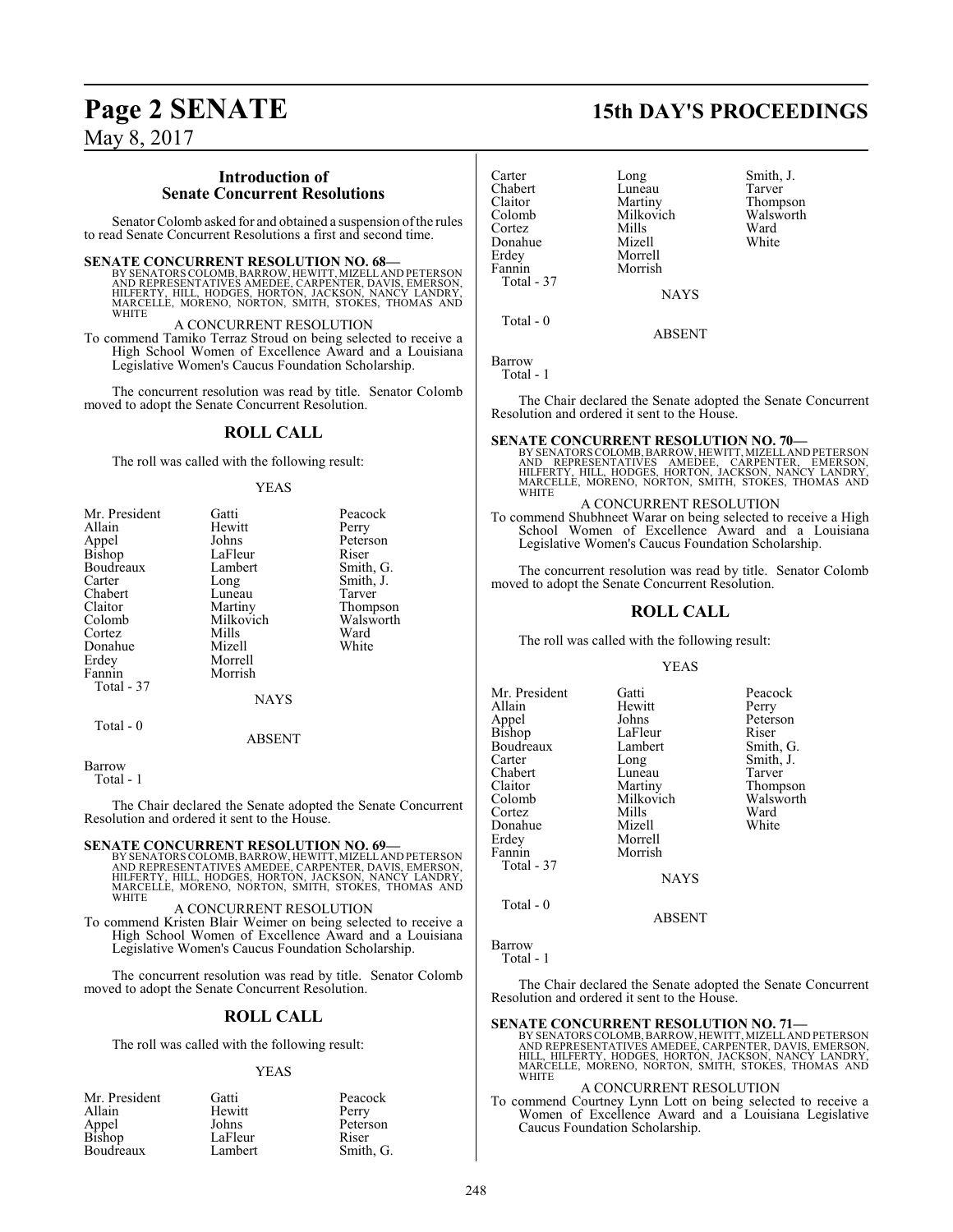# **15th DAY'S PROCEEDINGS Page 3 SENATE**

The concurrent resolution was read by title. Senator Colomb moved to adopt the Senate Concurrent Resolution.

#### **ROLL CALL**

The roll was called with the following result:

#### YEAS

Peacock<br>Perry

Peterson<br>Riser

Smith, G. Smith, J. Tarver Thompson Walsworth<br>Ward

White

| Mr. President | Gatti       | Peaco  |
|---------------|-------------|--------|
| Allain        | Hewitt      | Perry  |
| Appel         | Johns       | Peters |
| Bishop        | LaFleur     | Riser  |
| Boudreaux     | Lambert     | Smith  |
| Carter        | Long        | Smith  |
| Chabert       | Luneau      | Tarve  |
| Claitor       | Martiny     | Thom   |
| Colomb        | Milkovich   | Walsy  |
| Cortez        | Mills       | Ward   |
| Donahue       | Mizell      | White  |
| Erdey         | Morrell     |        |
| Fannin        | Morrish     |        |
| Total - 37    |             |        |
|               | <b>NAYS</b> |        |
|               |             |        |

Total - 0

ABSENT

Barrow

Total - 1

The Chair declared the Senate adopted the Senate Concurrent Resolution and ordered it sent to the House.

#### **Senate Resolutions on Second Reading**

**SENATE RESOLUTION NO. 70—**<br>BY SENATOR THOMPSON

A RESOLUTION

To commend and congratulate the lifters and coaches of the Delhi Charter School boys powerlifting team on winning the 2017 Louisiana High School Athletic Association Division V, Class 1A State Powerlifting Championship.

On motion of Senator Thompson the resolution was read by title and adopted.

#### **SENATE RESOLUTION NO. 71—** BY SENATOR RISER

A RESOLUTION

To commend the Republic of China, known as Taiwan, for positive economic relations with Louisiana.

On motion of Senator Riser the resolution was read by title and adopted.

#### **SENATE RESOLUTION NO. 72—** BY SENATOR MILLS

A RESOLUTION

To designate Thursday, May 18, 2017, as March of Dimes Day at the Louisiana State Capitol.

On motion of Senator Mills the resolution was read by title and adopted.

#### **SENATE RESOLUTION NO. 75—** BY SENATOR MARTINY

A RESOLUTION

To express the sincere condolences of the Senate of the Legislature of Louisiana upon the death of G. Frank Purvis.

On motion of Senator Martiny the resolution was read by title and adopted.

#### **Senate Concurrent Resolutions on Second Reading**

#### **SENATE CONCURRENT RESOLUTION NO. 65—**

BY SENATOR PEACOCK A CONCURRENT RESOLUTION To commend and congratulate the students, faculty, administrators, and alumni of Bossier High School on the occasion of its Centennial celebration and to pay tribute to the accomplishments of its many graduates.

The concurrent resolution was read by title. Senator Peacock moved to adopt the Senate Concurrent Resolution.

### **ROLL CALL**

The roll was called with the following result:

#### YEAS

Mr. President Gatti Peacock<br>Allain Hewitt Perry Hewitt Perry<br>
Johns Peters Appel Johns Peterson<br>Bishop LaFleur Riser Bishop LaFleur Riser<br>Boudreaux Lambert Smith, G. Boudreaux Lamb<br>Carter Long Long Smith, J.<br>Luneau Tarver Chabert Luneau<br>Claitor Martiny Claitor Martiny Thompson Milkovich Walsworth<br>
Mills Ward Cortez Mills Ward Donahue Erdey Morrell Morrish Total - 37 **NAYS** Total - 0

Barrow

Total - 1

The Chair declared the Senate adopted the Senate Concurrent Resolution and ordered it sent to the House.

ABSENT

#### **SENATE CONCURRENT RESOLUTION NO. 67—** BY SENATOR ALLAIN

A CONCURRENT RESOLUTION

To memorialize the Congress of the United States to pass legislation or to adopt policies allowing Louisiana to manage the Gulf of Mexico red snapper fishery out to two hundred nautical miles off the coast of Louisiana.

The resolution was read by title and referred by the President to the Committee on Natural Resources.

#### **Message from the House**

#### **ASKING CONCURRENCE IN HOUSE BILLS AND JOINT RESOLUTIONS**

May 4, 2017

To the Honorable President and Members of the Senate:

I am directed to inform your honorable body that the House of Representatives has finally passed and asks your concurrence in the following House Bills and Joint Resolutions:

| $HB$ No. 1 | HB No. 620 | HB No. 624 |
|------------|------------|------------|
| HB No. 665 | HB No. 64  | HB No. 625 |
| HB No. 403 | HB No. 217 | HB No. 402 |

May 8, 2017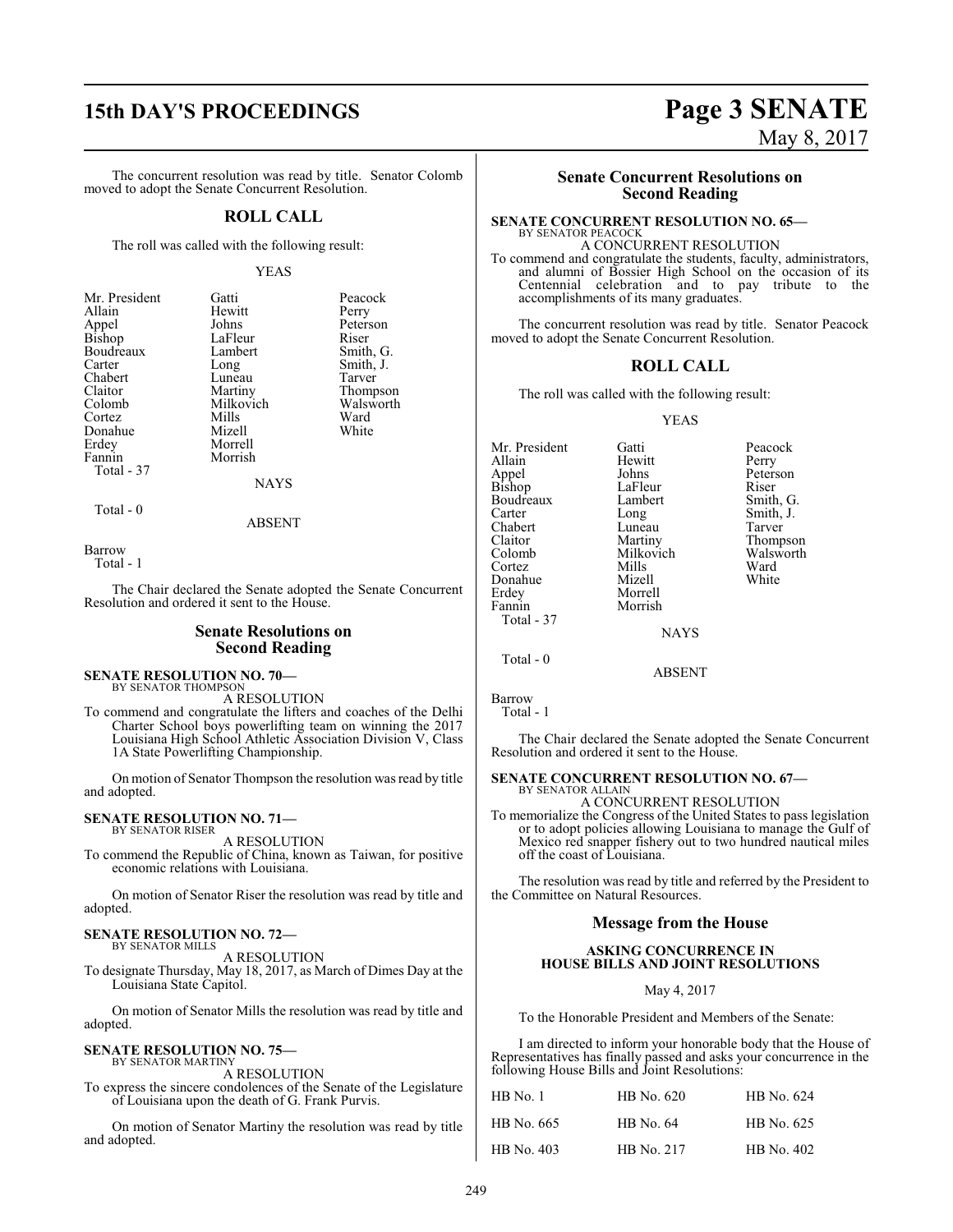## **Page 4 SENATE 15th DAY'S PROCEEDINGS**

| HB No. 204 | HB No. 250 | HB No. 332 |
|------------|------------|------------|
|            |            |            |

HB No. 245 HB No. 392

Respectfully submitted, ALFRED W. SPEER Clerk of the House of Representatives

#### **House Bills and Joint Resolutions on First Reading**

#### **HOUSE BILL NO. 1—**

BY REPRESENTATIVE HENRY AN ACT

Making annual appropriations for Fiscal Year 2017-2018 for the ordinary expenses of the executive branch of state government, pensions, public schools, public roads, public charities, and state institutions and providing with respect to the expenditure of said appropriations.

The bill was read by title and placed on the Calendar for a second reading.

## **HOUSE BILL NO. 64—** BY REPRESENTATIVE HENRY

AN ACT

To provide for the establishment and reestablishment of agency ancillary funds, to be specifically known as internal service funds, auxiliary accounts, or enterprise funds for certain state institutions, officials, and agencies; to provide for appropriation of funds; and to regulate the administration of said funds.

The bill was read by title and placed on the Calendar for a second reading.

# **HOUSE BILL NO. 204—** BY REPRESENTATIVE BILLIOT

AN ACT

To amend and reenact Code of Criminal Procedure Articles 883.1 and 892(A) and (B)(1), relative to criminal sentences; to provide for documentation regarding criminal cases; to remove the requirement that the court provide a copy of the court minutes to the Department of Public Safety and Corrections in certain cases; to require the court to provide the department with a certified copy of the Uniform Sentencing Commitment Order; to authorize the department to request additional information from the court when necessary; to provide for an effective date; and to provide for related matters.

The bill was read by title and placed on the Calendar for a second reading.

#### **HOUSE BILL NO. 217—**

BY REPRESENTATIVE JORDAN AN ACT

To enact R.S. 22:373(C), relative to vehicle mechanical breakdown insurers; to provide for the incorporation by reference of certain laws regulating unfair competition; to provide for the incorporation by reference of certain laws regulating unfair trade practices; and to provide for related matters.

The bill was read by title and placed on the Calendar for a second reading.

#### **HOUSE BILL NO. 245—**

BY REPRESENTATIVE HOFFMANN AN ACT

To enact R.S. 23:897(N) and R.S. 40:2120.8, relative to preemployment background check fees paid by home- and community-based services providers; to authorize a home- and community-based services provider to recoup the cost of an applicant's preemployment background check; to provide for the reimbursement of certain fees; to provide for an effective date; and to provide for related matters.

The bill was read by title and placed on the Calendar for a second reading.

### **HOUSE BILL NO. 250—**

BY REPRESENTATIVE PYLANT AN ACT

To enact R.S. 40:1024(C), relative to needle exchange programs; to authorize local governing authorities to establish needle exchange programs; to provide for an effective date; and to provide for related matters.

The bill was read by title and placed on the Calendar for a second reading.

#### **HOUSE BILL NO. 332—**

BY REPRESENTATIVE TERRY BROWN AN ACT

To amend and reenact Code of Criminal Procedure Articles 334 and 336(A)(3) and to enact Code of Criminal Procedure Article 329(F), relative to the bail undertaking; to provide with respect to notice of a warrant for arrest; to provide for duties of the clerk; to provide relative to applicability; and to provide for related matters.

The bill was read by title and placed on the Calendar for a second reading.

## **HOUSE BILL NO. 392—** BY REPRESENTATIVE CONNICK

AN ACT

To enact R.S. 22:1460(I)(1)(c), relative to fire insurance rates; to provide for the determination of fire insurance rates; to prohibit certain methods of determination; and to provide for related matters.

The bill was read by title and placed on the Calendar for a second reading.

#### **HOUSE BILL NO. 402—**

BY REPRESENTATIVE HAVARD

AN ACT To enact R.S. 40:2006(A)(2)(r), (B)(2)(i), and (E)(2)(t), 2154(A)(19) and Part V of Chapter 11 of Title 40 of the Louisiana Revised Statutes of 1950, to be comprised of R.S. 40:2162.1 through 2162.7, relative to healthcare facilities licensed and regulated by the Louisiana Department of Health; to define and provide for licensure and regulation of community-based care facilities; to authorize the Louisiana Department of Health to perform licensing and regulatory functions with respect to such facilities; provide for community-based care facility license applications, issuance, renewal, and fees; to authorize licensure of community-based care facilities which propose to operate in state-owned residential buildings; and to provide for related matters.

The bill was read by title and placed on the Calendar for a second reading.

#### **HOUSE BILL NO. 403—**

BY REPRESENTATIVE HENRY

AN ACT To amend and reenact R.S. 39:100.21, relative to special treasury funds; to provide for the transfer, deposits, and use, as specified, of certain treasury funds; to provide for the sources and uses of the Overcollections Fund; to provide for effectiveness; and to provide for related matters.

The bill was read by title and placed on the Calendar for a second reading.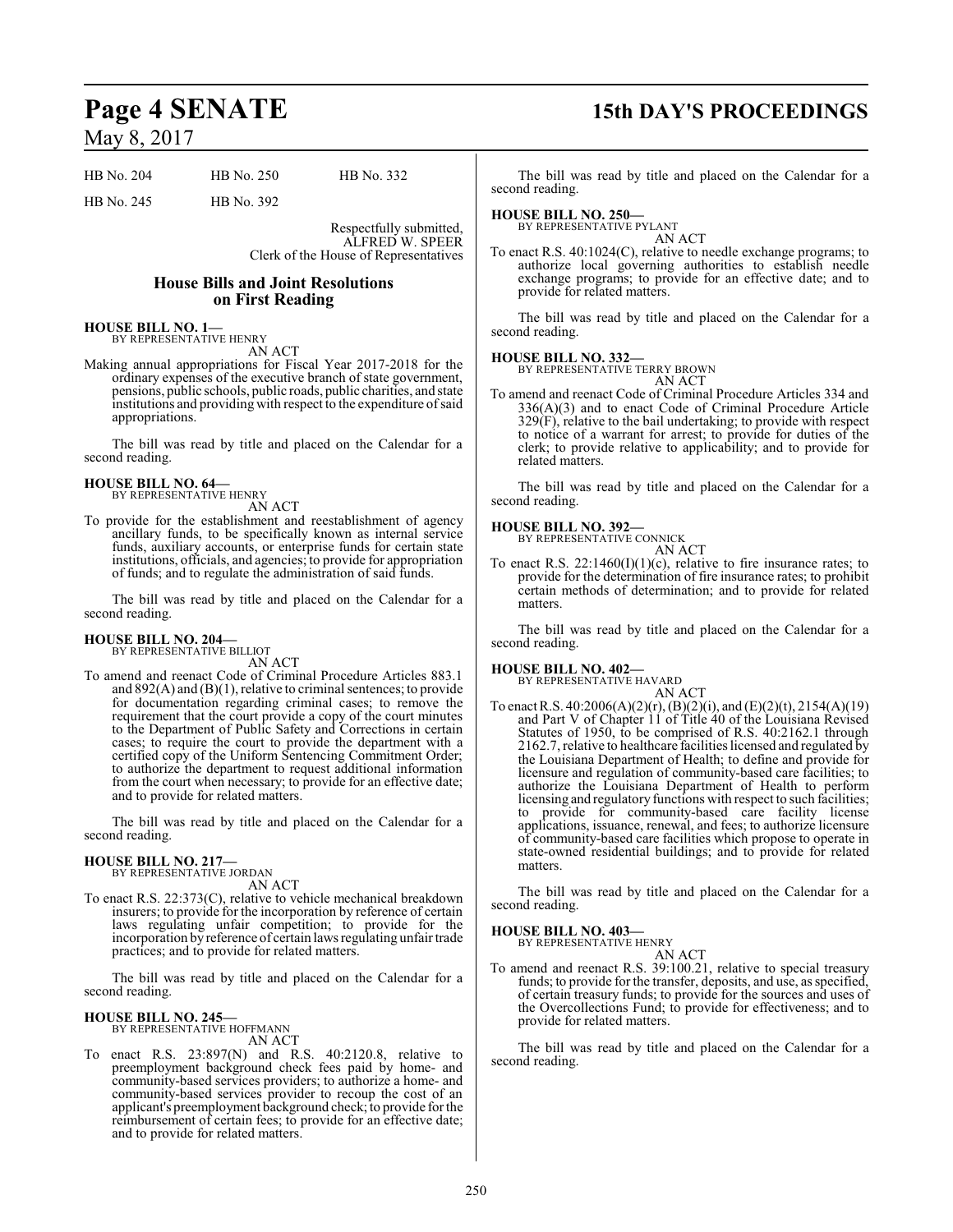# **15th DAY'S PROCEEDINGS Page 5 SENATE**

#### **HOUSE BILL NO. 620—**

BY REPRESENTATIVES HENRY, BARRAS, BROADWATER, FOIL, JACKSON, JOHNSON, LEGER, AND MAGEE AND SENATORS ALARIO AND LAFLEUR

AN ACT

To appropriate funds to defray the expenses of the Louisiana Judiciary, including the Supreme Court, Courts of Appeal, District Courts, Criminal District Court of Orleans Parish, and other courts; and to provide for related matters.

The bill was read by title and placed on the Calendar for a second reading.

#### **HOUSE BILL NO. 624—**

BY REPRESENTATIVE HENRY AN ACT

To provide with respect to the Revenue Sharing Fund and the allocation and distribution thereof for Fiscal Year 2017-2018; and to provide for related matters.

The bill was read by title and placed on the Calendar for a second reading.

#### **HOUSE BILL NO. 625—**

BY REPRESENTATIVE HENRY AN ACT

To appropriate funds and tomake certain reductions in appropriations from certain sources to be allocated to designated agencies and purposes in specific amounts for the making of supplemental appropriations for Fiscal Year 2016-2017; to provide for an effective date; and to provide for related matters.

The bill was read by title and placed on the Calendar for a second reading.

#### **HOUSE BILL NO. 665—**

BY REPRESENTATIVE BARRAS

AN ACT To appropriate funds for Fiscal Year 2017-2018 to defray the expenses ofthe Louisiana Legislature, including the expenses of the House of Representatives and the Senate, of legislative service agencies, and of the Louisiana State Law Institute; to provide for the salary, expenses, and allowances of members, officers, staff, and agencies of the Legislature; to provide with respect to the appropriations and allocations herein made; and to provide for related matters.

The bill was read by title and placed on the Calendar for a second reading.

#### **Message from the House**

#### **ASKING CONCURRENCE IN HOUSE CONCURRENT RESOLUTIONS**

May 4, 2017

To the Honorable President and Members of the Senate:

I am directed to inform your honorable body that the House of Representatives has finally passed and asks your concurrence in the following House Concurrent Resolutions:

HCR No. 54 HCR No. 57

Respectfully submitted, ALFRED W. SPEER Clerk of the House of Representatives

### **House Concurrent Resolutions on First Reading**

Senator Long asked for and obtained a suspension of the rules to read House Concurrent Resolutions a first and second time.

#### **HOUSE CONCURRENT RESOLUTION NO. 54—**

BY REPRESENTATIVE LEGER A CONCURRENT RESOLUTION

To designate Tuesday, May 9, 2017, as Kingsley House Day at the legislature.

The resolution was read by title. Senator Long moved to concur in the House Concurrent Resolution.

#### **ROLL CALL**

The roll was called with the following result:

#### YEAS

| Mr. President    | Gatti       | Morrish   |
|------------------|-------------|-----------|
| Allain           | Hewitt      | Peacock   |
| Appel            | Johns       | Perry     |
| <b>Boudreaux</b> | LaFleur     | Peterson  |
| Carter           | Lambert     | Riser     |
| Chabert          | Long        | Smith, G. |
| Claitor          | Luneau      | Smith, J. |
| Colomb           | Martiny     | Tarver    |
| Cortez           | Milkovich   | Thompson  |
| Donahue          | Mills       | Walsworth |
| Erdey            | Mizell      | Ward      |
| Fannin           | Morrell     | White     |
| Total - 36       |             |           |
|                  | <b>NAYS</b> |           |

Total - 0

Barrow Bishop Total - 2

The Chair declared the Senate concurred in the House Concurrent Resolution and ordered it returned to the House.

ABSENT

#### **HOUSE CONCURRENT RESOLUTION NO. 57—** BY REPRESENTATIVE JIMMY HARRIS

A CONCURRENT RESOLUTION To recognize May 2017 as American Stroke Month.

The resolution was read by title and placed on the Calendar for a second reading.

#### **House Bills and Joint Resolutions on Second Reading**

#### **HOUSE BILL NO. 6—**

BY REPRESENTATIVE HOLLIS AN ACT

To enact R.S. 22:1019, relative to the Patient Protection and Affordable Care Act of 2010, P. L. 111-148; to provide for an exemption for Louisiana residents from the penalties imposed for noncompliance with the provisions of the Patient Protection and Affordable Care Act; to require state officials to request waivers from certain provisions of the Patient Protection and Affordable Care Act; and to provide for related matters.

# May 8, 2017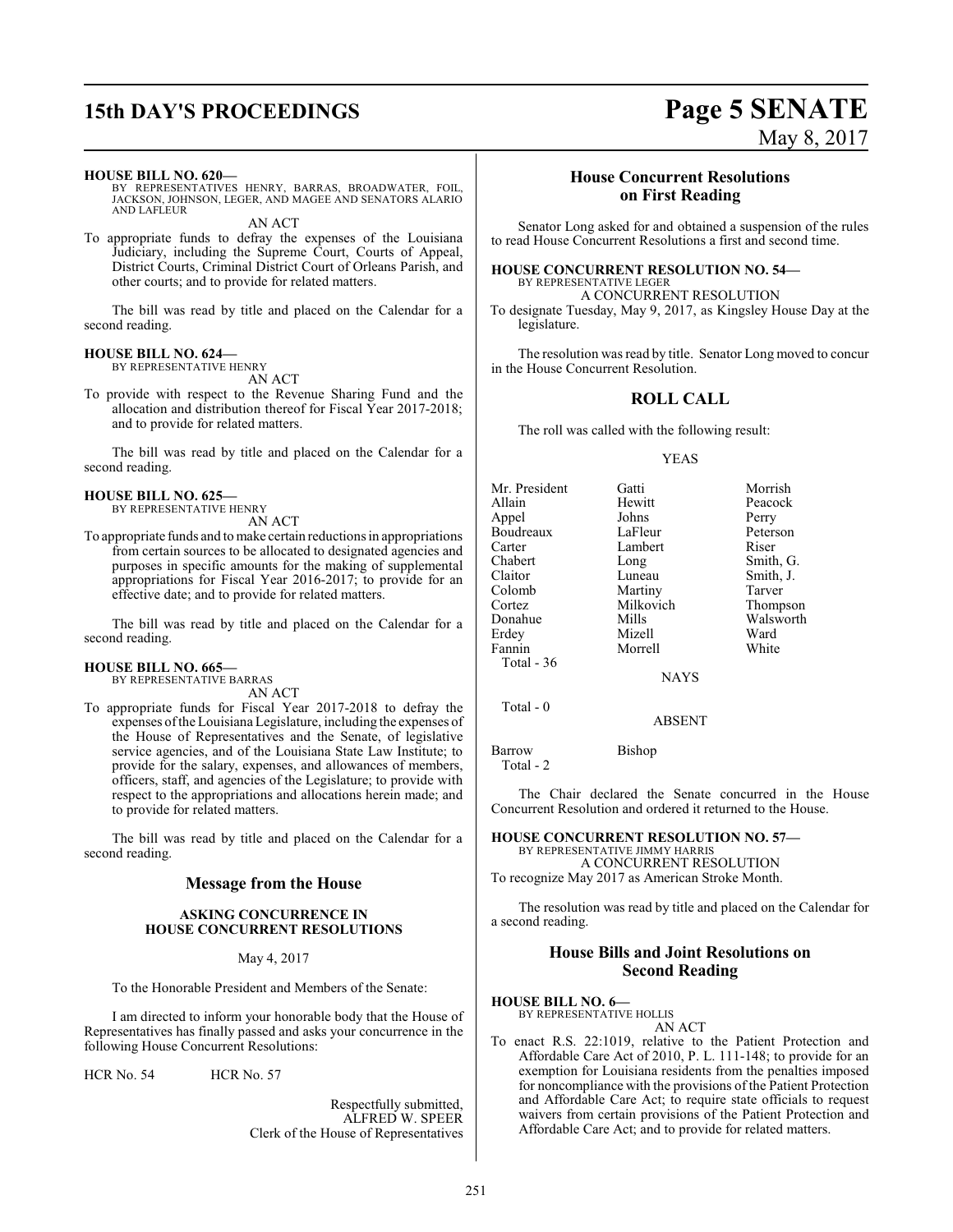## **Page 6 SENATE 15th DAY'S PROCEEDINGS**

The bill was read by title and referred by the President to the Committee on Insurance.

### **HOUSE BILL NO. 17—**

BY REPRESENTATIVE TERRY BROWN AN ACT

To enact R.S. 51:703(K), relative to the disclosure of certain account information; to provide for the release of certain account information of a decedent by a dealer; to provide for certain required documents; and to provide for related matters.

The bill was read by title and referred by the President to the Committee on Commerce, Consumer Protection, and International Affairs.

#### **HOUSE BILL NO. 27—** BY REPRESENTATIVE CONNICK

AN ACT

To amend and reenact R.S. 14:35.3(B)(5) and 37.7(B)(2) and R.S. 46:2132(4), relative to victims of domestic abuse; to amend the definition of "household member" for purposes of domestic abuse battery, domestic abuse aggravated assault, and domestic abuse assistance; and to provide for related matters.

The bill was read by title and referred by the President to the Committee on Judiciary C.

#### **HOUSE BILL NO. 79—**

BY REPRESENTATIVE FOIL AN ACT

To amend and reenact R.S. 17:223(A), 416.1(B), and 3996(B)(2), relative to student discipline; to prohibit the use of corporal punishment in public elementary and secondary schools for students with exceptionalities, except gifted and talented students; and to provide for related matters.

The bill was read by title and referred by the President to the Committee on Education.

#### **HOUSE BILL NO. 83—**

BY REPRESENTATIVE MARINO AN ACT

To amend and reenact Code of Criminal Procedure Articles 551(B), 553(A) and (C), 831, 832, 833(A) and (C), and 900(A)(introductory paragraph),  $(B)$ , and  $(C)$  and to enact Code of Criminal Procedure Articles 556(E), 556.1(F), and 562, relative to presence of the defendant; to provide relative to an incarcerated defendant's appearance at arraignment, the entry of his plea, and probation violation hearing; to authorize the incarcerated defendant to appear by way of simultaneous audiovisual transmission; to provide the procedure and requirements for using simultaneous audio-visual transmission; to provide relative to a defendant's waiver of certain rights; to provide relative to the use of electronic signatures; and to provide for related matters.

The bill was read by title and referred by the President to the Committee on Judiciary C.

#### **HOUSE BILL NO. 89—** BY REPRESENTATIVE DAVIS

AN ACT

To amend and reenact R.S. 22:1662(2), relative to claims adjusters; to allow non-licensed claims adjusters to adjust certain losses that do not exceed five hundred dollars; and to provide for related matters.

The bill was read by title and referred by the President to the Committee on Insurance.

#### **HOUSE BILL NO. 98—**

BY REPRESENTATIVE BISHOP AN ACT

To amend and reenact R.S. 30:87(A), (B), and (F) and to repeal R.S. 30:87(D), relative to oilfield site restoration fees; to provide relative to the applicability of the fees; to remove certain references; to repeal the provision that oilfield site restoration fees are proportional to severance tax collected on the production of the well; and to provide for related matters.

The bill was read by title and referred by the President to the Committee on Natural Resources.

#### **HOUSE BILL NO. 111—**

BY REPRESENTATIVE BISHOP

AN ACT

To enact R.S. 17:267 and 3996(B)(44), relative to required instruction; to require instruction in litter prevention and awareness for public school students in certain grades; to provide relative to materials used for such instruction; to require public school governing authorities to adopt rules and regulations to implement such instruction; and to provide for related matters.

The bill was read by title and referred by the President to the Committee on Education.

#### **HOUSE BILL NO. 140—**

BY REPRESENTATIVE GREGORY MILLER AN ACT

To amend and reenact R.S. 47:1965 and to enact R.S. 40:36(H), relative to records relating to ad valorem tax assessments; to require the registrar of vital records to provide information to assessors concerning deaths occurring in the state; to provide with respect to requirements and procedures; to provide for effectiveness; and to provide for related matters.

The bill was read by title and referred by the President to the Committee on Health and Welfare.

#### **HOUSE BILL NO. 144—**

BY REPRESENTATIVE ZERINGUE AN ACT

To amend and reenact R.S. 49:214.5.5, relative to integrated coastal restoration projects; to provide relative to immovable property interests that can be acquired by public entities for integrated coastal protection purposes; to provide for a term of acquisition of certain immovable property interests for integrated coastal protection; and to provide for related matters.

The bill was read by title and referred by the President to the Committee on Natural Resources.

#### **HOUSE BILL NO. 155—**

BY REPRESENTATIVE DANAHAY

AN ACT To amend and reenact R.S.  $15:587(A)(1)(a)$ , relative to criminal identification and information; to provide relative to the Louisiana Bureau ofCriminal Identification and Information; to require the bureau to make available to the House and Governmental Affairs Committee criminal history record and identification files; and to provide for related matters.

The bill was read by title and referred by the President to the Committee on Senate and Governmental Affairs.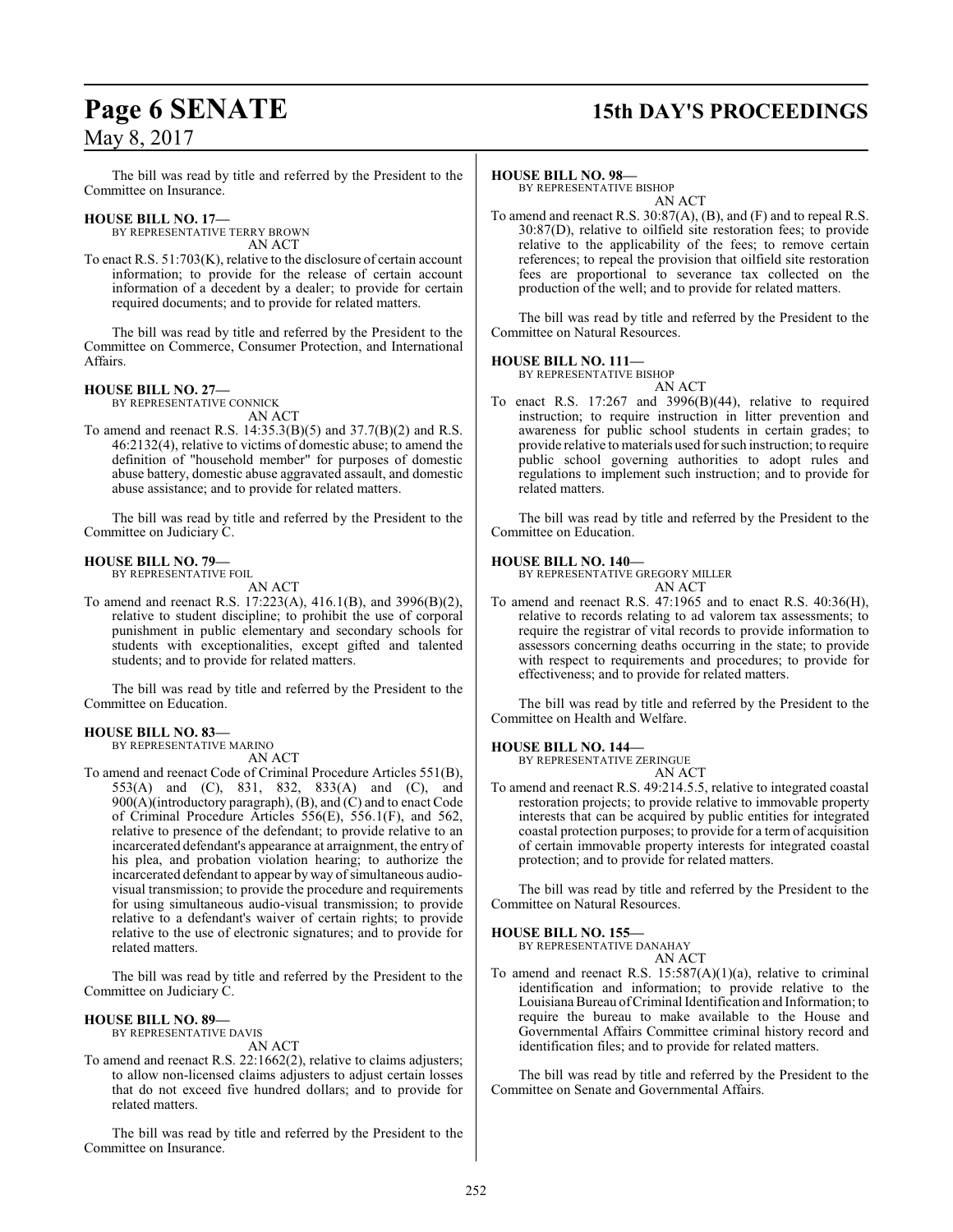# **15th DAY'S PROCEEDINGS Page 7 SENATE**

# May 8, 2017

#### **HOUSE BILL NO. 158—**

BY REPRESENTATIVE DUSTIN MILLER AN ACT

To authorize and provide for the transfer of certain state property; to authorize the transfer of certain state property in St. Landry Parish; to provide for the property description; to provide for reservation of mineral rights; to provide terms and conditions; to provide an effective date; and to provide for related matters.

The bill was read by title and referred by the President to the Committee on Natural Resources.

#### **HOUSE BILL NO. 159—**

BY REPRESENTATIVE DUSTIN MILLER

AN ACT To enact R.S. 40:2154.1 and to repeal R.S. 40:2154(A)(14), relative to behavioral health services providers; to provide for healthcare provider licensing and regulatory functions of the Louisiana Department of Health; to provide for applicability of the Behavioral Health Services Provider Licensing Law; to require certain healthcare providers to be licensed as behavioral health services providers; to require such providers to complete applications for licenses by a certain date; and to provide for related matters.

The bill was read by title and referred by the President to the Committee on Health and Welfare.

#### **HOUSE BILL NO. 160—**

BY REPRESENTATIVE GREGORY MILLER AN ACT

To amend and reenact R.S. 18:564(D)(1)(a)(introductory paragraph) and (2)(b) and 1309.3(D)(1)(a)(introductory paragraph) and to enact R.S. 18:106(C)(2)(d), 564(D)(1)(a)(iv) and (2)(a)(iv), and  $1309.3(D)(1)(a)(iv)$  and (v), relative to voting; to provide relative to eligibility for certain persons to receive assistance in voting on election day and during early voting; to provide procedures and requirements for receiving assistance in voting; and to provide for related matters.

The bill was read by title and referred by the President to the Committee on Senate and Governmental Affairs.

#### **HOUSE BILL NO. 165—**

BY REPRESENTATIVE ANDERS AN ACT

To amend and reenact R.S. 22:984, relative to the identification of a health benefit plan insurer and sponsor; to require that dental benefit plan documentation identify the plan's insurer; to require information on the face of the identification documentation regarding the level of insurance coverage; and to provide for related matters.

The bill was read by title and referred by the President to the Committee on Insurance.

#### **HOUSE BILL NO. 168—**

BY REPRESENTATIVE CARPENTER AN ACT

To amend and reenact R.S.  $18:171(C)(1)$  and (2), relative to reports to election officials concerning persons with felony convictions; to provide relative to the duties of registrars of voters and officials in the Department of State and the Department of Public Safety and Corrections relative to such reports; to provide for the information required to be reported; to provide deadlines for such reports; and to provide for related matters.

The bill was read by title and referred by the President to the Committee on Senate and Governmental Affairs.

#### **HOUSE BILL NO. 188—**

BY REPRESENTATIVE CROMER AN ACT

To amend and reenact R.S. 22:2444, relative to the funding of an external review of a health insurance issuer; to provide that the issuer pay the cost of the review; to provide for documentation of the costs; to provide for appeal; and to provide for related matters.

The bill was read by title and referred by the President to the Committee on Insurance.

#### **HOUSE BILL NO. 192—**

BY REPRESENTATIVES MORENO, BAGLEY, HORTON, JOHNSON, RICHARD, STAGNI, AND TALBOT AN ACT

To enact R.S. 40:978(G) and (H), relative to opioid prescriptions; to provide for a seven-day limit on prescriptions; to provide for exceptions to the limitation; to authorize a prescription to be filled for a lesser quantity than the maximum prescribed amount; and to provide for related matters.

The bill was read by title and referred by the President to the Committee on Health and Welfare.

#### **HOUSE BILL NO. 318—**

BY REPRESENTATIVES BERTHELOT, TERRY BROWN, CARPENTER, STEVE CARTER, FRANKLIN, GISCLAIR, GUINN, HALL, HAVARD, HILL, HOWARD, NORTON, PIERRE, POPE, STEFANSKI, AND WHITE AN ACT

To enact R.S. 29:27.1, relative to parking for disabled veterans; to provide free parking for disabled veterans at airports; to establish identification requirements; to provide for the duration of time the veteran may park for free; and to provide for related matters.

The bill was read by title and referred by the President to the Committee on Transportation, Highways and Public Works.

#### **HOUSE BILL NO. 324—**

BY REPRESENTATIVE PIERRE

AN ACT To amend and reenact R.S. 32:171(Section heading), (A)(1), (2), (3), and (4), (C), (D), (E), (F)(3), and (H) and  $172(D)$ , relative to railroad crossings; to provide for on-track equipment; to provide for the designation of on-track equipment as a railway vehicle drivers must approach cautiously; to provide for the responsibility of railroad companies; and to provide for related matters.

The bill was read by title and referred by the President to the Committee on Transportation, Highways and Public Works.

#### **HOUSE BILL NO. 379—**

BY REPRESENTATIVE BAGNERIS

- AN ACT
- To enact R.S. 48:1660.1, relative to the Regional Transit Authority; to authorize the use of public-private partnership contracts by the authority for certain projects; to provide for procedure; and to provide for related matters.

The bill was read by title and referred by the President to the Committee on Transportation, Highways and Public Works.

#### **HOUSE BILL NO. 432—**

BY REPRESENTATIVE SHADOIN AN ACT

To amend and reenact R.S. 34:852.6(A) and to enact R.S. 32:702(17) and 705(B)(4), relative to transactions executing the transfer of certificates of title of certain movable property; to provide for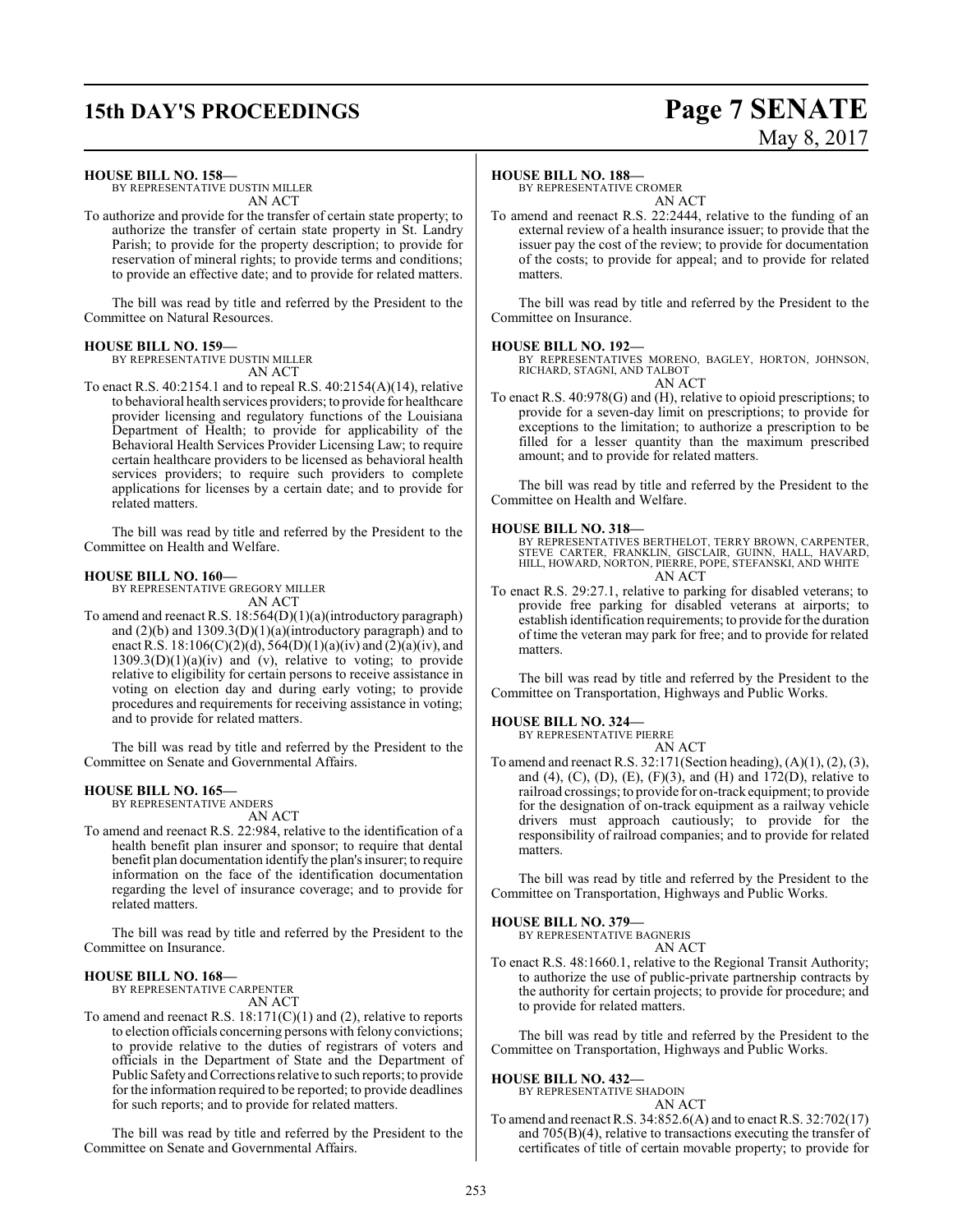## **Page 8 SENATE 15th DAY'S PROCEEDINGS**

May 8, 2017

definitions; to regulate certain transactions transferring certificates of title of movable property; to impose certain procedural requirements; and to provide for related matters.

The bill was read by title and referred by the President to the Committee on Transportation, Highways and Public Works.

#### **HOUSE BILL NO. 438—**

BY REPRESENTATIVE ZERINGUE AN ACT

To amend and reenact R.S. 38:330.1(C)(1)(b)(ii), 330.1(F)(1),  $330.3(A)(1)(c)$  and (B), and  $330.8(B)(1)$ , relative to flood protection authorities; to provide for the qualifications for appointment to the board of commissioners of the Southeast Louisiana Flood Protection Authority-West Bank; to provide relative to flood protection authorityspending across the various levee districts; to provide relative to flood protection authority spending for joint costs of management, planning, design, construction, operation and maintenance, repair, replacement, and rehabilitation of the Hurricane and Storm Damage Risk Reduction System; to provide relative to funding for drainage projects outside the Hurricane and Storm Damage Risk Reduction System; and to provide for related matters.

The bill was read by title and referred by the President to the Committee on Transportation, Highways and Public Works.

#### **HOUSE BILL NO. 471—**

BY REPRESENTATIVE FOIL AN ACT

To amend and reenact R.S. 51:911.21, 911.22(5), (7), (8.1), (10)(introductory paragraph), (11), and (12), 911.24(A)(1) through (3) and (6), (B)(introductory paragraph) and (L), 911.26(A)(1), (D)(1) through (3), (F)(1) through (4) and (10), 911.29, 911.30, 911.32(E), 911.36, 911.38, 911.39, 911.41, 911.43, 911.46, 912.3(introductory paragraph) and (7), 912.5(A), 912.21(introductory paragraph), (1), (2), (4), (6), and (9) through (12), 912.22(introductory paragraph), (1), and (7), 912.25(2) and (3), 912.26, 912.27(A)(1) and (B) through (D), 912.28(A), and  $912.52(B)(5)$ , to enact R.S.  $51:911.22(13)$ , 911.24(C)(3), 911.26(F)(11), and 912.21(13), and to repeal R.S. 51:911.24(K), 911.26(A)(3), 911.26(J), and 911.28(A)(10); relative to provisions applicable to manufactured and modular housing; to expand Parts XIV, XIV-A, and XIV-B of Chapter 2 of Title 51 of the Louisiana Revised Statutes of 1950 with respect to greater inclusion of and applicability to modular housing; to modify and create definitions; to provide with respect to requirements ofretailers, developers, and transporters; to provide with respect to members at large and authority of the Louisiana Manufactured Housing Commission; to require consumers to provide certain written notice to the commission with respect to defects; to modify certain installation standards; to provide with respect to licensure ofinstallers and transporters; to increase certain civil penalties for violations; to repeal certain licensing requirements and fees applicable to manufactured home brokers; to repeal obsolete provisions relative to the commission; to provide for technical corrections; and to provide for related matters.

The bill was read by title and referred by the President to the Committee on Commerce, Consumer Protection, and International Affairs.

#### **HOUSE BILL NO. 487—**

BY REPRESENTATIVE TERRY LANDRY AN ACT

To amend and reenact R.S. 32:410.1(A), (B), (C), (D), and (E) and to enact R.S. 14:70.7(D), relative to fictitious, fraudulent, or facsimile identification documents; to prohibit novelty,

unofficial, or fraudulent credentials intended to simulate certain identification credentials issued by governmental entities; to clarify unacceptable defenses for violations of this prohibition; to provide for penalties; and to provide for related matters.

The bill was read by title and referred by the President to the Committee on Transportation, Highways and Public Works.

#### **HOUSE BILL NO. 510—**

BY REPRESENTATIVE LANCE HARRIS AN ACT

To designate a portion of Louisiana Highway 1 in Alexandria, Louisiana as the "Deputy Marshal Glen Denning DeVanie Memorial Highway"; and to provide for related matters.

The bill was read by title and referred by the President to the Committee on Transportation, Highways and Public Works.

#### **HOUSE BILL NO. 611—**

BY REPRESENTATIVE GLOVER AN ACT

To enact R.S. 48:1844, relative to interstate highways; to designate a certain portion of Interstate 49 in Shreveport as the T. J. Hawkins, Craig E. Lear, Cooper Road USA Expressway; to provide an effective date; and to provide for related matters.

The bill was read by title and referred by the President to the Committee on Transportation, Highways and Public Works.

#### **HOUSE BILL NO. 674— (Substitute for House Bill No. 614 by Representative Gisclair)** BY REPRESENTATIVE GISCLAIR

AN ACT

To authorize the use of certain state property near Grand Isle for seafood research; to provide relative to protecting the state's natural resources; to provide relative to the use of certain waters for oyster farming research; to provide relative to the specification of the boundaries and size of the areas in which the research will be conducted; and to provide for related matters.

The bill was read by title and referred by the President to the Committee on Natural Resources.

## **House Concurrent Resolutions on Second Reading**

#### **HOUSE CONCURRENT RESOLUTION NO. 53—**

BY REPRESENTATIVES HAZEL, GAROFALO, AND MARINO AND SENATOR DONAHUE

#### A CONCURRENT RESOLUTION

To commend the Holy Cross Tigers upon winning the 2017 All-State Sugar/LHSAA Division I state wrestling championship.

The resolution was read by title. Senator Donahue moved to concur in the House Concurrent Resolution.

#### **ROLL CALL**

The roll was called with the following result:

#### YEAS

| Mr. President | Gatti   | Peacock   |
|---------------|---------|-----------|
| Allain        | Hewitt  | Perry     |
| Appel         | Johns   | Peterson  |
| Bishop        | LaFleur | Riser     |
| Boudreaux     | Lambert | Smith, G. |
| Carter        | Long    | Smith, J. |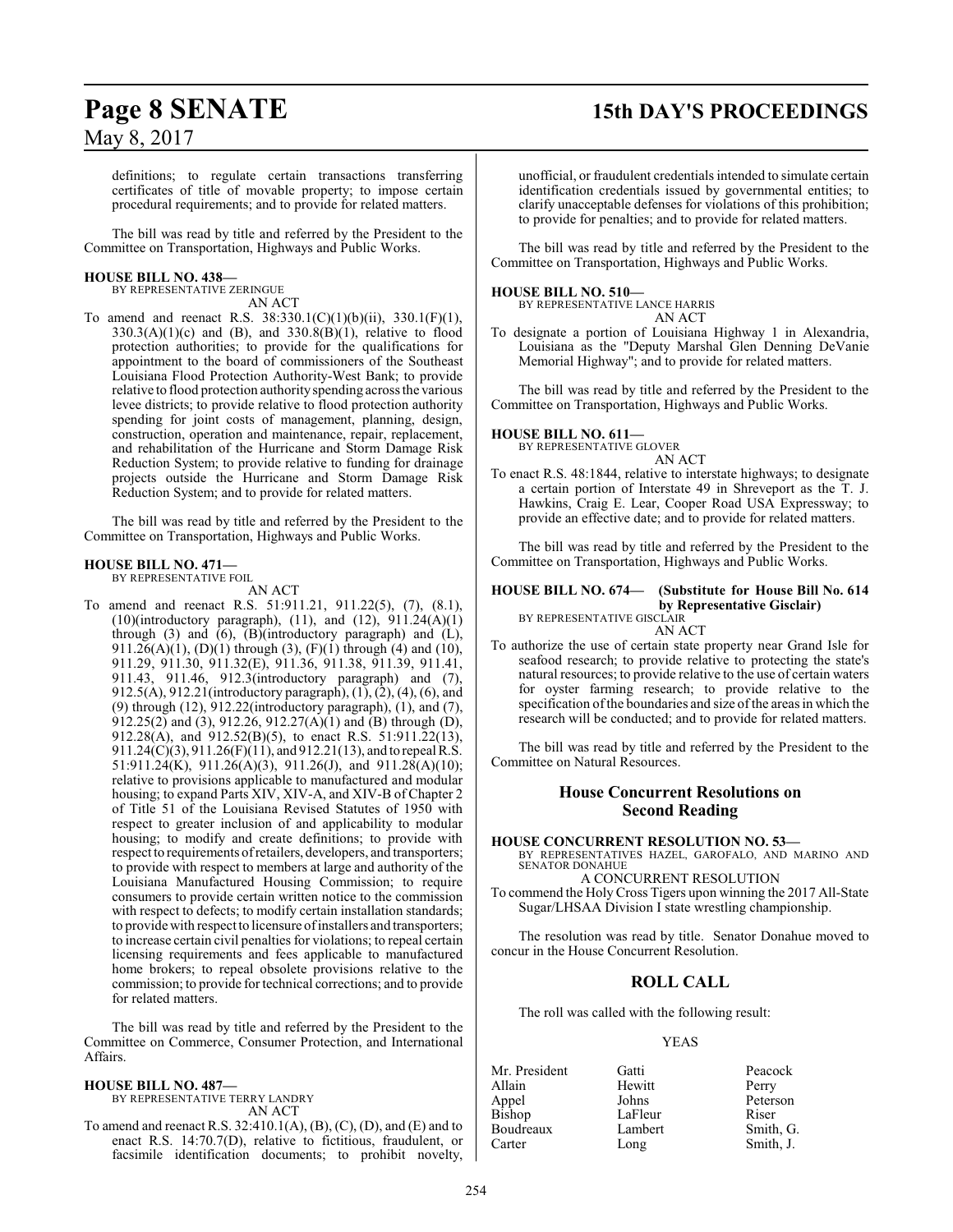## **15th DAY'S PROCEEDINGS Page 9 SENATE**

Chabert Luneau Tarver Claitor Martiny Thompson<br>Colomb Milkovich Walsworth Colomb Milkovich Walsworth<br>Cortez Mills Ward Cortez Mills Ward Donahue Mizell White Erdey Morrell<br>Fannin Morrish Total - 37

Morrish

**NAYS** 

Total - 0

ABSENT

Barrow Total - 1

The Chair declared the Senate concurred in the House Concurrent Resolution and ordered it returned to the House.

#### **Reports of Committees**

The following reports of committees were received and read:

#### **REPORT OF COMMITTEE ON**

#### **RETIREMENT**

Senator Barrow Peacock, Chairman on behalf of the Committee on Retirement, submitted the following report:

May 8, 2017

To the President and Members of the Senate:

I am directed by your Committee on Retirement to submit the following report:

#### **SENATE BILL NO. 3—** BY SENATOR BOUDREAUX

AN ACT

To amend and reenact R.S. 11:2091(B), relative to the board of trustees for the Registrar of Voters Employees' Retirement System; to provide for membership of the board of trustees; to provide for an effective date; and to provide for related matters.

Reported with amendments.

Respectfully submitted, BARROW PEACOCK Chairman

#### **REPORT OF COMMITTEE ON**

#### **REVENUE AND FISCAL AFFAIRS**

Senator Jean-Paul "JP" Morrell, Chairman on behalf of the Committee on Revenue and Fiscal Affairs, submitted the following report:

May 8, 2017

To the President and Members of the Senate:

I am directed by your Committee on Revenue and Fiscal Affairs to submit the following report:

#### **SENATE BILL NO. 95—**

BY SENATOR MORRISH

AN ACT To amend and reenact the chapter heading of Chapter 3 of Subtitle VII of Title 47 of the Louisiana Revised Statutes of 1950, and R.S.  $47:6301(A)(1)$ , the introductory paragraph of  $6301(A)(2)$ , 6301(A)(2)(c), and (3), (B)(1)(c)(iv), (vii), and (ix), (2)(a)(i), and  $(3)(a)(iii)$ ,  $(C)(1)(c)$ ,  $(e)$ , and  $(f)$ ,  $(2)(a)$  and  $(b)$  and to repeal R.S. 47:6301(D), relative to donations to school tuition organizations; to convert the school tuition organization rebate to a nonrefundable income tax credit; to limit the donation amount eligible for the tax credit; to provide taxpayer eligibility; to provide for penalties to student tuition organizations for failure to comply or report timely; to provide student eligibility qualifications; to provide for an effective date; and to provide for related matters.

Reported with amendments.

#### **SENATE BILL NO. 105—** BY SENATOR ALLAIN

AN ACT

To enact R.S. 47:321.1(F)(67), relative to state sales and use tax; to provide with respect to the exemption for sales and purchases of diesel fuel, butane, propane, or other liquefied petroleum gases to farmers; to provide for effectiveness and applicability of the exclusion; and to provide for related matters.

Reported favorably.

#### **SENATE BILL NO. 166—**

BY SENATOR MORRELL AN ACT

To amend and reenact R.S. 3:84 and 147, R.S. 12:425, R.S. 22:2065, R.S. 26:345, R.S. 47:48, 51, 121, 713 and 716.1, and to enact R.S. 3:4684(C), R.S. 26:354(L), 366(C) and 421(F), R.S. 45:1177(D), R.S. 47:158(I), 246(H), 287.71(C), 287.73(D), 287.86(F), 287.501(C), 287.521(C), 287.732(D), 287.738(H), 287.745(C), 602(I), 605(D), 606(G), 632(C), 633.1, 818.13(I) and 823(F) and to repeal certain other exclusions and exemptions against sales tax, relative to taxation; to provide for the elimination of certain tax exemptions, exclusions and deductions; to provide for applicability unless required under certain circumstances; to provide for an effective date; and to provide for related matters.

Reported with amendments.

#### **SENATE BILL NO. 183—**

BY SENATOR MORRELL AN ACT

To amend and reenact R.S. 51:1787(K), 2461, 3113(C), and 3121(C)(3)(a)(ii) and (b)(i), and to enact R.S. 17:3389(G), R.S.  $47:6351(I)$ , and R.S.  $51:2367(F)$ , relative to tax incentives and rebates; to provide for a termination date for the incentive program for university research and development parks; to extend the termination date of certain tax incentive and rebate programs administered by the Department of Economic Development; to provide for an effective date; and to provide for related matters.

Reported with amendments.

#### **SENATE BILL NO. 206—**

BY SENATOR MORRELL AN ACT

To amend and reenact R.S. 3:84 and 147, R.S. 12:425, R.S. 22:2065, R.S. 26:345, R.S. 47:121, 713 and 716.1, and to enact R.S. 3:4684(C), R.S. 26:354(L), 366(C) and 421(F), R.S. 47:158(I),

# May 8, 2017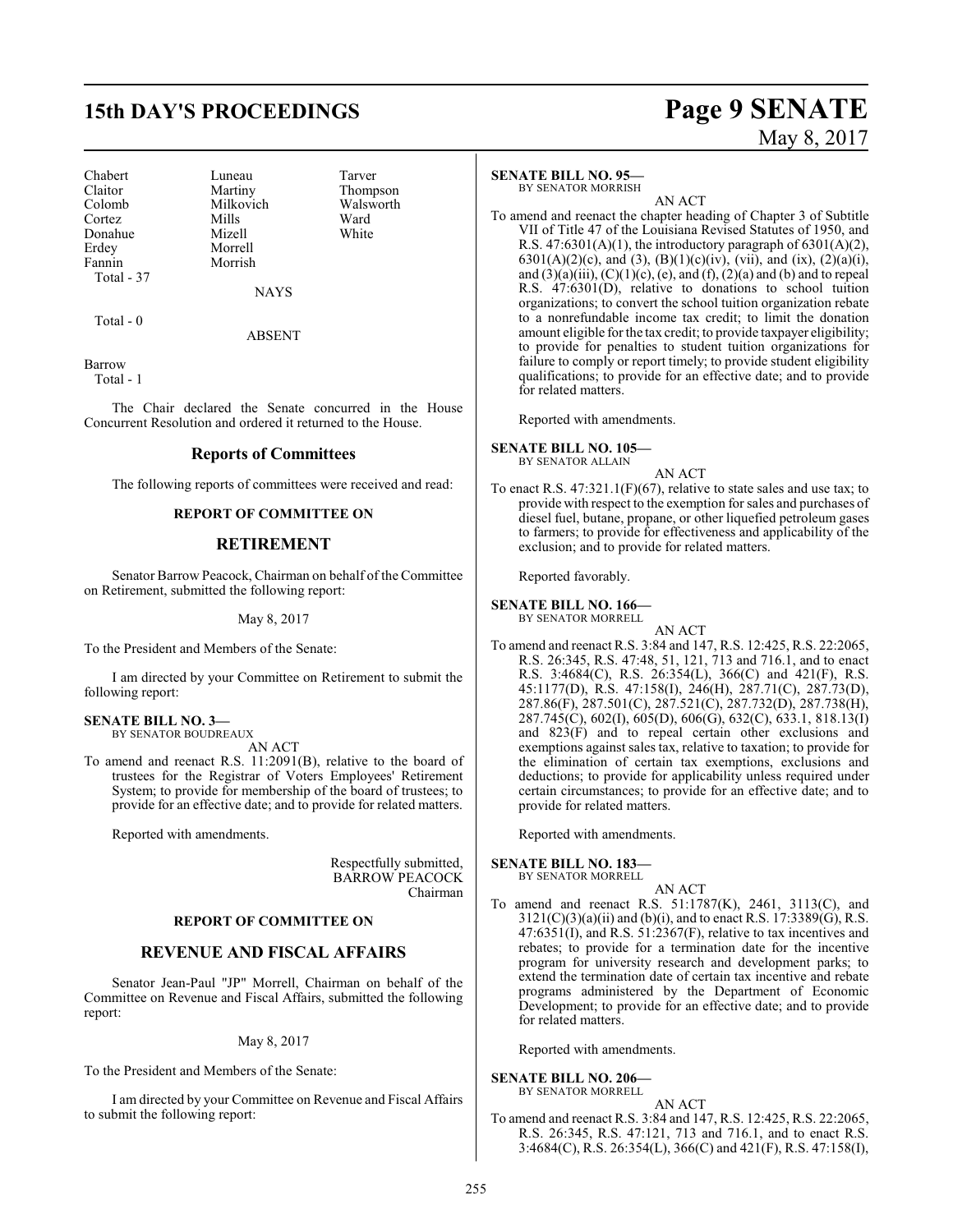246(H), 287.71(C), 287.73(D), 287.86(F), 287.501(C), 287.521(C), 287.732(D), 287.738(H), 287.745(C), 602(I), 605(D), 606(G), 632(C), 633.1, 818.13(I) and 823(F) and to repeal certain other exemptions against sales tax, relative to taxation; to provide for the elimination of certain tax exemptions and deductions; to provide for applicability unless required under certain circumstances; to provide for an effective date; and to provide for related matters.

Reported with amendments.

#### **SENATE BILL NO. 252—**

BY SENATORS PETERSON, BISHOP AND CARTER AN ACT

To amend and reenact R.S.  $47:551(D)(4)(b)(i)$ , relative to the automobile rental tax; to provide for the dedication of the local automobile rental tax collected in Orleans Parish; to provide for an effective date; and to provide for related matters.

Reported with amendments.

Respectfully submitted, JEAN-PAUL "JP" MORRELL Chairman

#### **REPORT OF COMMITTEE ON**

#### **FINANCE**

Senator Eric LaFleur, Chairman on behalf of the Committee on Finance, submitted the following report:

May 8, 2017

To the President and Members of the Senate:

I am directed by your Committee on Finance to submit the following report:

#### **SENATE BILL NO. 12—** BY SENATOR ALARIO

AN ACT

To enact R.S. 49:191(10)(b) and to repeal R.S. 49:191(8)(g), relative to the Department of the Treasury, including provisions to provide for the re-creation of the Department of the Treasury and the statutory entities made a part of the department by law; to provide for the effective termination date for all statutory authority for the existence of such statutory entities; and to provide for related matters.

Reported favorably.

#### **SENATE BILL NO. 67—** BY SENATOR FANNIN

AN ACT

To amend and reenact R.S. 39:72.1(A) and to enact R.S. 38:2211.1, relative to certain appropriations; to provide that recipients of appropriations be in compliance with audit requirements in order to let contracts; and to provide for related matters.

Reported favorably.

#### **SENATE BILL NO. 223—** BY SENATOR RISER

#### AN ACT

To enact Part II-B of Part I of Chapter 1 of Subtitle I of Title 39 of the Louisiana Revised Statutes of 1950, to be comprised of R.S. 39:100.150 through 100.156, relative to the investment of state

## **Page 10 SENATE 15th DAY'S PROCEEDINGS**

funds; to prohibit the investment of state special funds that directly or indirectly support terrorist activities; to provide for purposes, definitions, application, prohibitions, reporting, deadlines, rules ofimplementation, and penalties; and to provide for related matters.

Reported favorably.

#### **SENATE BILL NO. 249—** BY SENATOR CHABERT

AN ACT

To enact R.S. 49:214.5.4(E)(5), relative to the Coastal Protection and Restoration Fund; to provide for the disbursement of monies in the fund for hurricane protection purposes; to define certain terms; to provide for effectiveness; and to provide for related matters.

Reported with amendments.

Respectfully submitted, ERIC LAFLEUR Chairman

### **Senate Bills and Joint Resolutions on Second Reading Reported by Committees**

#### **SENATE BILL NO. 2—**

BY SENATORS MORRELL AND PETERSON AN ACT

To amend and reenact Chapter 6-A of Title 23 of the Louisiana Revised Statutes of 1950, to be comprised of R.S. 23:661 through 669, relative to equal pay; to provide with respect to public policy; to provide for definitions; to further prohibit pay discrimination; to provide for a complaint procedure, penalties, attorney fees, and damages; and to provide for related matters.

Reported favorably by the Committee on Labor and Industrial Relations. The bill was read by title, ordered engrossed and passed to a third reading.

**SENATE BILL NO. 6—**

BY SENATOR JOHN SMITH

- AN ACT
- To amend and reenact R.S. 42:883(D), relative to the Office of Group Benefits; to provide relative to the quorum for the Group Benefits Policy and Planning Board; and to provide for related matters.

Reported favorably by the Committee on Insurance. The bill was read by title, ordered engrossed and passed to a third reading.

**SENATE BILL NO. 37—**

BY SENATOR MARTINY

AN ACT To amend and reenact R.S. 37:2353(C)(5), 2354(B)(1), 2356(A)(6), and 2359(C) and to enact R.S. 37:21(B)(12) and 2354(B)(4) and (5), relative to the Louisiana State Board of Examiners of Psychologists; to provide for an exemption granted to certain boards; to provide for authority to conduct hearings; to provide for hearing fees; to provide for informal resolution fees; to provide for experience substitutions; to provide for authority to withhold license; to provide for an effective date; and to provide for related matters.

Reported with amendments by the Committee on Commerce, Consumer Protection, and International Affairs.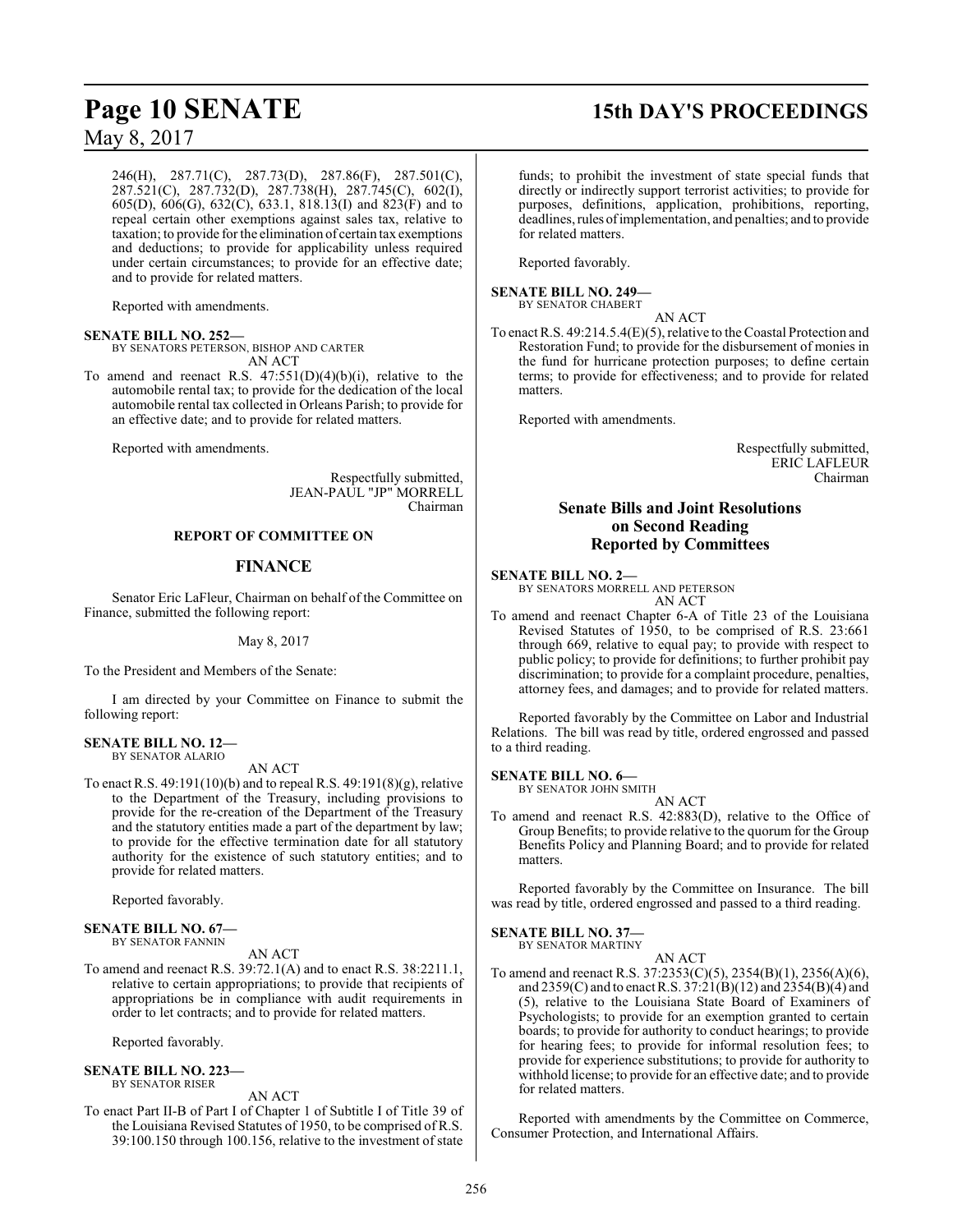# **15th DAY'S PROCEEDINGS Page 11 SENATE**

# May 8, 2017

#### **SENATE COMMITTEE AMENDMENTS**

Amendments proposed by Senate Committee on Commerce, Consumer Protection and International Affairs to Original Senate Bill No. 37 by Senator Martiny

AMENDMENT NO. 1 On page 1, line 3, delete "21(B)(12) and"

AMENDMENT NO. 2 On page 1, line 4, delete "to provide for an exemption granted to certain" and on line 5, delete "boards;"

AMENDMENT NO. 3 On page 1, line 11, delete "21(B)(12)"

AMENDMENT NO. 4

On page 1, delete lines 13 through 17 and on page 2, delete lines 1 and 2

#### AMENDMENT NO. 5

On page 2, delete lines 7 through 11 and insert:

(5) Conduct hearings upon complaints concerning the disciplining of a psychologist; provided that, notwithstanding **a person licensed pursuant to the provisions of this Chapter and within the limitations established under** Chapter 1-A of Title 37 of the Louisiana Revised Statutes of 1950, no disciplinary proceeding shall be commenced more than one year after the date upon which the board knows or should know of the act or omission upon which the disciplinary action is based.

#### AMENDMENT NO. 6

On page 2, line 25, after "**resolution fee**" insert "**, not to exceed ten thousand dollars,**"

AMENDMENT NO. 7 On page 2, delete line 28 and insert "**its investigator, staff, and legal fees.**"

#### AMENDMENT NO. 8

On page 3, delete lines 24 and 25 and insert: "proceedings incurred by the board for hearing and any judicial review, including attorney stenographer, and witness fees **in accordance with the provisions of this Chapter**. These costs"

#### AMENDMENT NO. 9

On page 3, line 26, change "thirty" to "thirty **ninety**"

On motion of Senator Martiny, the committee amendment was adopted. The amended bill was read by title, ordered engrossed and passed to a third reading.

## **SENATE BILL NO. 44—**<br>BY SENATOR JOHN SMITH

AN ACT

To amend and reenact R.S. 22:2313(A), relative to producers' authority to sell insurance policies issued by the Louisiana Citizens Property Insurance Corporation; to provide for reciprocity for producers in other states; and to provide for related matters.

Reported favorably by the Committee on Insurance. The bill was read by title, ordered engrossed and passed to a third reading.

#### **SENATE BILL NO. 45—** BY SENATOR JOHN SMITH

AN ACT

To amend and reenact R.S. 22:2055(13) and to enact R.S. 22:46(19), relative to the definition of ocean marine insurance; and to provide for related matters.

Reported with amendments by the Committee on Insurance.

#### **SENATE COMMITTEE AMENDMENTS**

Amendments proposed by Senate Committee on Insurance to Original Senate Bill No. 45 by Senator John Smith

#### AMENDMENT NO. 1

On page 2, line 6, after "**weight.**" insert "**Ocean marine insurance as defined in this Section is subject to R.S. 22:1269.**"

On motion of Senator John Smith, the committee amendment was adopted. The amended bill was read by title, ordered engrossed and passed to a third reading.

#### **SENATE BILL NO. 56—** BY SENATOR LONG

AN ACT To amend and reenact R.S. 22:1563(A), relative to reporting of administrative actions against an insurance producer; to provide with respect to the reporting of actions taken by a governmental or nongovernmental agency against an insurance producer; and to provide for related matters.

Reported favorably by the Committee on Insurance. The bill was read by title, ordered engrossed and passed to a third reading.

**SENATE BILL NO. 59—** BY SENATORS MILLS, JOHNS AND MORRISH AN ACT

To enact R.S. 37:1741.1, relative to prescription drug price information; to provide for disclosure of certain information; to provide for a form; to provide for penalties; to provide for rulemaking authority; to provide for an effective date; and to provide for related matters.

Reported with amendments by the Committee on Health and Welfare.

#### **SENATE COMMITTEE AMENDMENTS**

Amendments proposed by Senate Committee on Health and Welfare to Original Senate Bill No. 59 by Senator Mills

#### AMENDMENT NO. 1

On page 1, line 3, after "information" delete the remainder of the line and on line 4, delete "provide for rulemaking authority"

#### AMENDMENT NO. 2

On page 1, line 8, after "information" delete the remainder of the line and delete line 9

AMENDMENT NO. 3 On page 2, delete lines 5 through 28

AMENDMENT NO. 4 On page 2, line 29, change "**E.**" to "**B.**"

## AMENDMENT NO. 5

On page 3, delete lines 13 through 16

On motion of Senator Mills, the committee amendment was adopted. The amended bill was read by title, ordered engrossed and passed to a third reading.

**SENATE BILL NO. 63—** BY SENATORS GATTI, BISHOP AND CARTER

- AN ACT
- To amend and reenact R.S. 33:2011(B), relative to occupational diseases; to provide with respect to the firefighters; to provide for the classification of certain types of cancer as occupational diseases or infirmities connected with the duties of a firefighter; and to provide for related matters.

Reported with amendments by the Committee on Labor and Industrial Relations.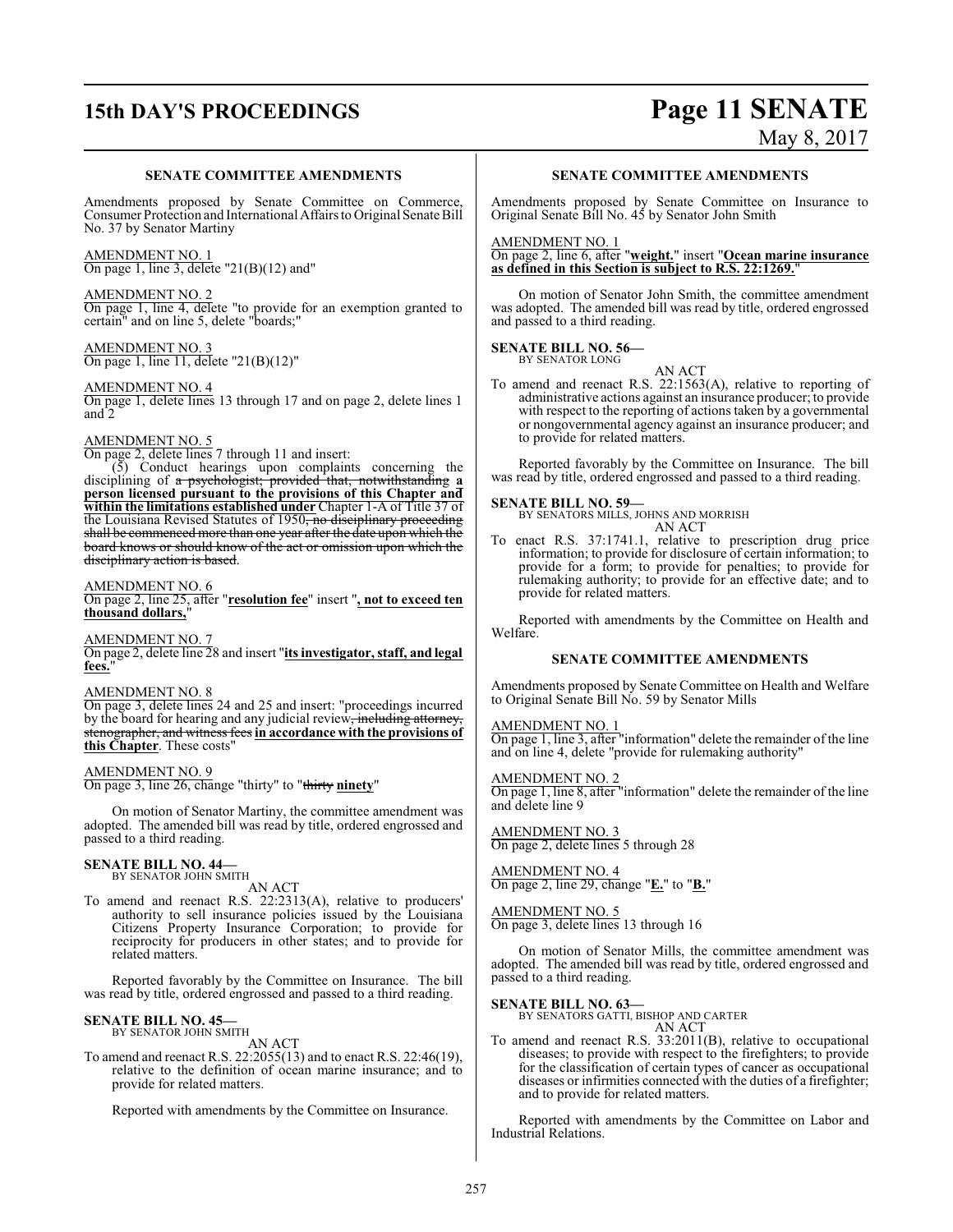## **Page 12 SENATE 15th DAY'S PROCEEDINGS**

## May 8, 2017

#### **SENATE COMMITTEE AMENDMENTS**

Amendments proposed by Senate Committee on Labor and Industrial Relations to Original Senate Bill No. 63 by Senator Gatti

#### AMENDMENT NO. 1

On page 1, line 2, after "33:2011" and before "(B)" insert "(A) and"

#### AMENDMENT NO. 2

On page 1, line 7, after ""33:2011" and before "(B)" insert "(A) and" and change "is" to "are"

#### AMENDMENT NO. 3

On page 1, line 10, delete the asterisks "\*\*\*" and insert the following: A. Because of exposure to heat, smoke, and fumes or carcinogenic, poisonous, toxic, or chemical substances, when a firefighter in the classified service who has completed ten or more years of service is unable to perform his regular duties in the fire service in this state by reason of a disabling cancer, such cancer shall be classified as an occupational disease or infirmity connected with the duties of a firefighter. The disease or infirmity shall be presumed to have been caused by or to have resulted from the work performed. This presumption shall be rebuttable by evidence meeting judicial standards, and shall be extended to a member following termination of service for a period of three months for each full year of service not to exceed sixty months commencing with the last actual date of service."

#### AMENDMENT NO. 4

On page 1, line 11, after "The" and before "cancer" change "disabling" to "<del>disabling</del>"

#### AMENDMENT NO. 5

On page 1, line 14, after "The" and before "cancer" change "disabling" to "disabling"

On motion of Senator Riser, the committee amendment was adopted. The amended bill was read by title, ordered engrossed and passed to a third reading.

#### **SENATE BILL NO. 80—** BY SENATOR BISHOP

#### AN ACT

To enact R.S. 32:398(N), relative to traffic accidents; to authorize a civilian traffic control officer or entity to investigate a traffic accident in any parish with a population of not less than two hundred fifty-five thousand nor more than three hundred fifty thousand, based upon the latest federal decennial census; to provide for exceptions; to provide for qualifications and training; and to provide for related matters.

Reported with amendments by the Committee on Transportation, Highways and Public Works.

#### **SENATE COMMITTEE AMENDMENTS**

Amendments proposed by Senate Committee on Transportation, Highways and Public Works to Original Senate Bill No. 80 by Senator Bishop

AMENDMENT NO. 1 On page 1, line 3, delete "or entity"

AMENDMENT NO. 2 On page 1, line 15, delete "**or entity**"

AMENDMENT NO. 3 On page 2, line 8, delete "**or entity**"

AMENDMENT NO. 4 On page 2, line 11, delete "**or entity**"

## AMENDMENT NO. 5

On page 2, line 14, delete "**or entity**"

AMENDMENT NO. 6 On page 2, line 18, delete "**or entity**"

AMENDMENT NO. 7 On page 2, line 20, delete "**or entity**"

On motion of Senator Cortez, the committee amendment was adopted. The amended bill was read by title, ordered engrossed and passed to a third reading.

#### **SENATE BILL NO. 101—** BY SENATOR RISER

AN ACT

To enact R.S. 47:490.1.1, relative to military honor license plates; to provide for issuance of a military honor license plate with an identical number for a motorcycle and a boat trailer to veterans and other military personnel; and to provide for related matters.

Reported with amendments by the Committee on Transportation, Highways and Public Works.

#### **SENATE COMMITTEE AMENDMENTS**

Amendments proposed by Senate Committee on Transportation, Highways and Public Works to Original Senate Bill No. 101 by Senator Riser

#### AMENDMENT NO. 1

On page 1, line 4, after "personnel" insert "when certain events occur<sub></sub>

#### AMENDMENT NO. 2

On page 1, line 13, after "**B.**" delete "**Upon**" and insert "**In the event the motor vehicle registration system of the office of motor vehicles is re-engineered, or other technology is otherwise made available to the office of motor vehicles, and upon**"

On motion of Senator Cortez, the committee amendment was adopted. The amended bill was read by title, ordered engrossed and recommitted to the Committee on Finance.

#### **SENATE BILL NO. 114—** BY SENATOR APPEL

- AN ACT
- To enact R.S. 45:844.45.1, relative to advanced service; to authorize local government to provide advanced services in public airports; to provide for terms and conditions; and to provide for related matters.

Reported with amendments by the Committee on Commerce, Consumer Protection, and International Affairs.

#### **SENATE COMMITTEE AMENDMENTS**

Amendments proposed by Senate Committee on Commerce, Consumer Protection and International Affairs to Original Senate Bill No. 114 by Senator Appel

AMENDMENT NO. 1

On page 1, line 2, delete "to authorize local government"

#### AMENDMENT NO. 2

On page 1, delete lines 8 through 13 and insert: "**Notwithstanding any provision of law to the contrary, nothing in this Chapter shall restrict any public airport from providing access to free broadband Internet, as defined by the Federal Communications Commission, solely to the patrons of the airport.**"

On motion of Senator Martiny, the committee amendment was adopted. The amended bill was read by title, ordered engrossed and passed to a third reading.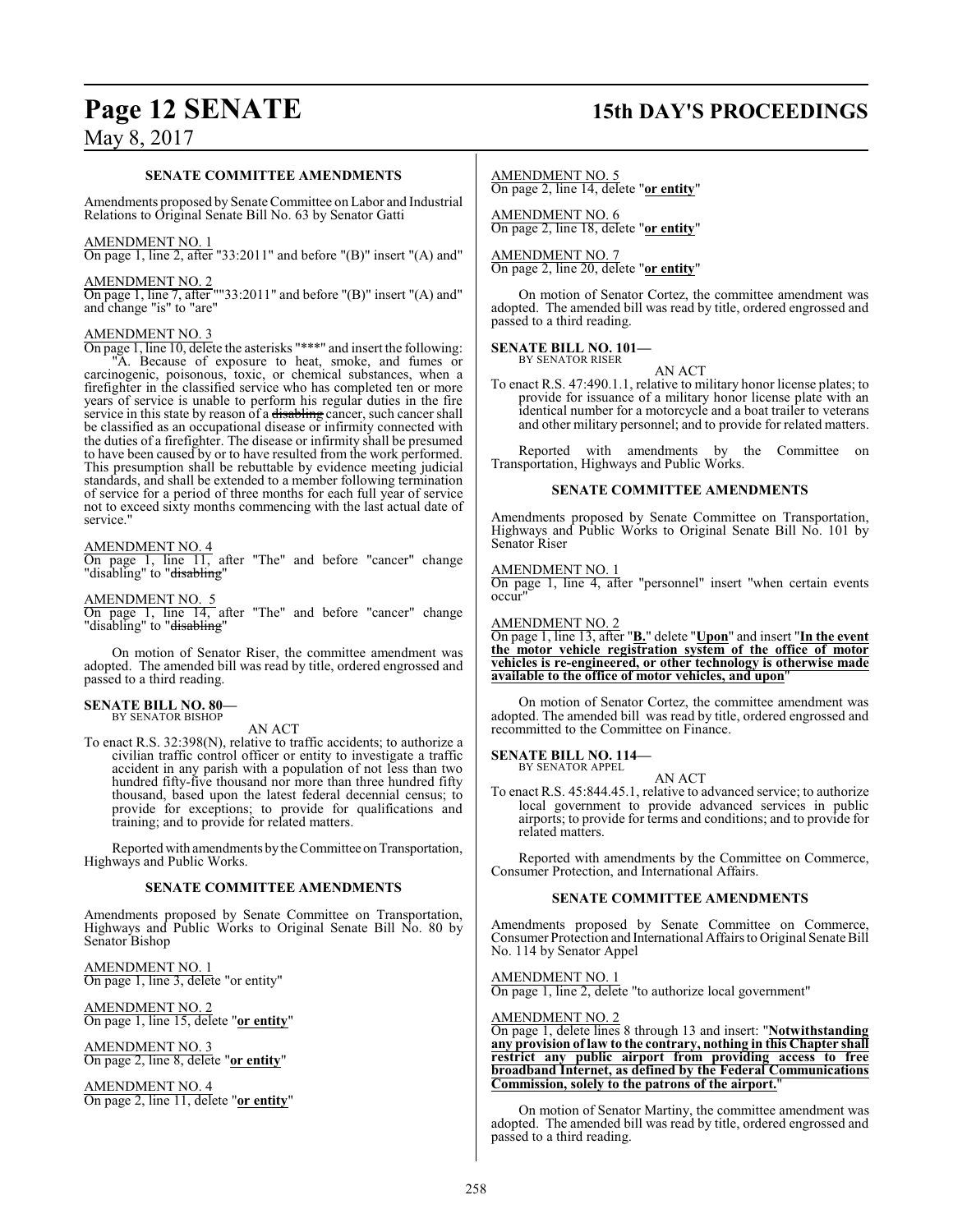## **15th DAY'S PROCEEDINGS Page 13 SENATE**

# $M_{\text{ext}}$  8, 2017

|                                                                                                                                                                                                                                                                                     | May 8, 2017                                                                                                                                                                                        |
|-------------------------------------------------------------------------------------------------------------------------------------------------------------------------------------------------------------------------------------------------------------------------------------|----------------------------------------------------------------------------------------------------------------------------------------------------------------------------------------------------|
| <b>SENATE BILL NO. 133-</b><br>BY SENATOR MORRELL<br>AN ACT<br>To amend and reenact R.S. 17:170(E), relative to immunization of<br>persons entering school for the first time; to provide for parental                                                                              | <b>AMENDMENT NO. 1</b><br>On page 1, line 4, change "with special needs" to "who need<br>accommodation"<br><b>AMENDMENT NO. 2</b>                                                                  |
| notification if there are students enrolled in a prekindergarten<br>program or licensed day care center who opted not to provide<br>evidence of required immunizations; to provide for<br>confidentiality; and to provide for related matters.                                      | On page 1, line 10, change "special needs designation;" to "needs"<br>accommodation designation;"<br><b>AMENDMENT NO. 3</b><br>On page 1, line 14, after "license" change "with special needs," to |
| Reported by substitute by the Committee on Education. The bill<br>was read by title; the committee substitute bill was read.<br><b>SENATE BILL NO. - (Substitute of Senate Bill No. 133 by</b>                                                                                      | "who needs accommodation,"<br><b>AMENDMENT NO. 4</b><br>On page 1, line 15, change ""Special Needs"" to ""Needs                                                                                    |
| <b>Senator MORRELL)</b><br>BY SENATOR MORRELL<br>AN ACT<br>To enact R.S. 17:407.50.1, relative to early learning centers; to                                                                                                                                                        | Accommodation""<br><b>AMENDMENT NO. 5</b><br>On page 2, line 1, change "such diagnosis," to "the reason the                                                                                        |
| provide relative to health-related policies established by early<br>learning centers; to provide for parental notification; and to<br>provide for related matters.<br>Be it enacted by the Legislature of Louisiana:                                                                | applicant needs accommodation"<br><b>AMENDMENT NO. 6</b><br>On page 2, line 11, delete "special"                                                                                                   |
| Section 1. R.S. 17:407.50.1 is hereby enacted to read as<br>follows:<br>§407.50.1. Health-related policies; parental notification<br>Each licensed early learning center shall provide a written                                                                                    | <b>AMENDMENT NO. 7</b><br>On page 2, line 12, change "needs designation" to "needs<br>accommodation designation"                                                                                   |
| copy of all health-related policies established by the center,<br>including policies regarding accidents, allergic reactions, fever,<br>illness, immunizations, infection, and injuries, to the parent or<br>guardian of each child attending or enrolled in the early learning     | <b>AMENDMENT NO. 8</b><br>On page 2, line 17, at the end of the line delete "with"                                                                                                                 |
| center. Such policies shall be binding upon the child's parent or<br>legal guardian.<br>Section 2. This Act shall become effective upon signature by<br>the governor or, if not signed by the governor, upon expiration of the                                                      | <b>AMENDMENT NO. 9</b><br>On page 2, line 18, change "special needs, the words "Special<br>Needs" to "who needs accommodation, the words "Needs<br>Accommodation""                                 |
| time for bills to become law without signature by the governor, as<br>provided by Article III, Section 18 of the Constitution of Louisiana.<br>If vetoed by the governor and subsequently approved by the<br>legislature, this Act shall become effective on the day following such | <b>AMENDMENT NO. 10</b><br>On page 2, line 21, change "such diagnosis," to "the reason the<br>applicant needs accommodation"                                                                       |
| approval.<br>On motion of Senator Morrish, the committee substitute bill was<br>adopted and becomes Senate Bill No. 255 by Senator Morrell,                                                                                                                                         | On motion of Senator Cortez, the committee amendment was<br>adopted. The amended bill was read by title, ordered engrossed and<br>passed to a third reading.                                       |
| substitute for Senate Bill No. 133 by Senator Morrell.<br>SENATE BILL NO. 255- (Substitute of Senate Bill No. 133 by<br><b>Senator MORRELL)</b>                                                                                                                                     | <b>SENATE BILL NO. 154-</b><br><b>BY SENATOR CARTER</b><br>AN ACT<br>To enact R.S. 32:45, relative to traffic: to require posting notification                                                     |

BY SENATOR MORRELL

AN ACT

To enact R.S. 17:407.50.1, relative to early learning centers; to provide relative to health-related policies established by early learning centers; to provide for parental notification; and to provide for related matters.

The bill was read by title and placed on the Calendar for a second reading.

# **SENATE BILL NO. 152—** BY SENATORS CARTER, CORTEZ AND GARY SMITH

AN ACT To amend and reenact R.S. 40:2405.5(D), to enact R.S. 32:412(O) and R.S. 40:1321(R), and to repeal R.S. 40:2405.5(F), relative to motor vehicles; to provide for identification of persons with special needs; to require law enforcement training regarding mental health; and to provide for related matters.

Reported with amendments by the Committee on Transportation, Highways and Public Works.

#### **SENATE COMMITTEE AMENDMENTS**

Amendments proposed by Senate Committee on Transportation, Highways and Public Works to Original Senate Bill No. 152 by Senator Carter

To enact R.S. 32:45, relative to traffic; to require posting notification of a mobile and fixed location speed camera; and to provide for related matters.

Reported with amendments by the Committee on Transportation, Highways and Public Works.

#### **SENATE COMMITTEE AMENDMENTS**

Amendments proposed by Senate Committee on Transportation, Highways and Public Works to Original Senate Bill No. 154 by Senator Carter

#### AMENDMENT NO. 1

On page 1, lines 8 and 9, change "**within five hundred feet**" to "**. The sign shall be posted no less than two hundred fifty feet and no more than five hundred feet of the location**"

#### AMENDMENT NO. 2

On page 1, delete line 10, and insert "**as to be clearly visible, not obstructed by any barrier, equipment, vegetation, or other object, and can be easily viewed by traffic approaching the speed camera. The sign shall comply with the current manual and specifications adopted by the Department of Transportation and Development pursuant to R.S. 32:235.**"

On motion of Senator Cortez, the committee amendment was adopted. The amended bill was read by title, ordered engrossed and passed to a third reading.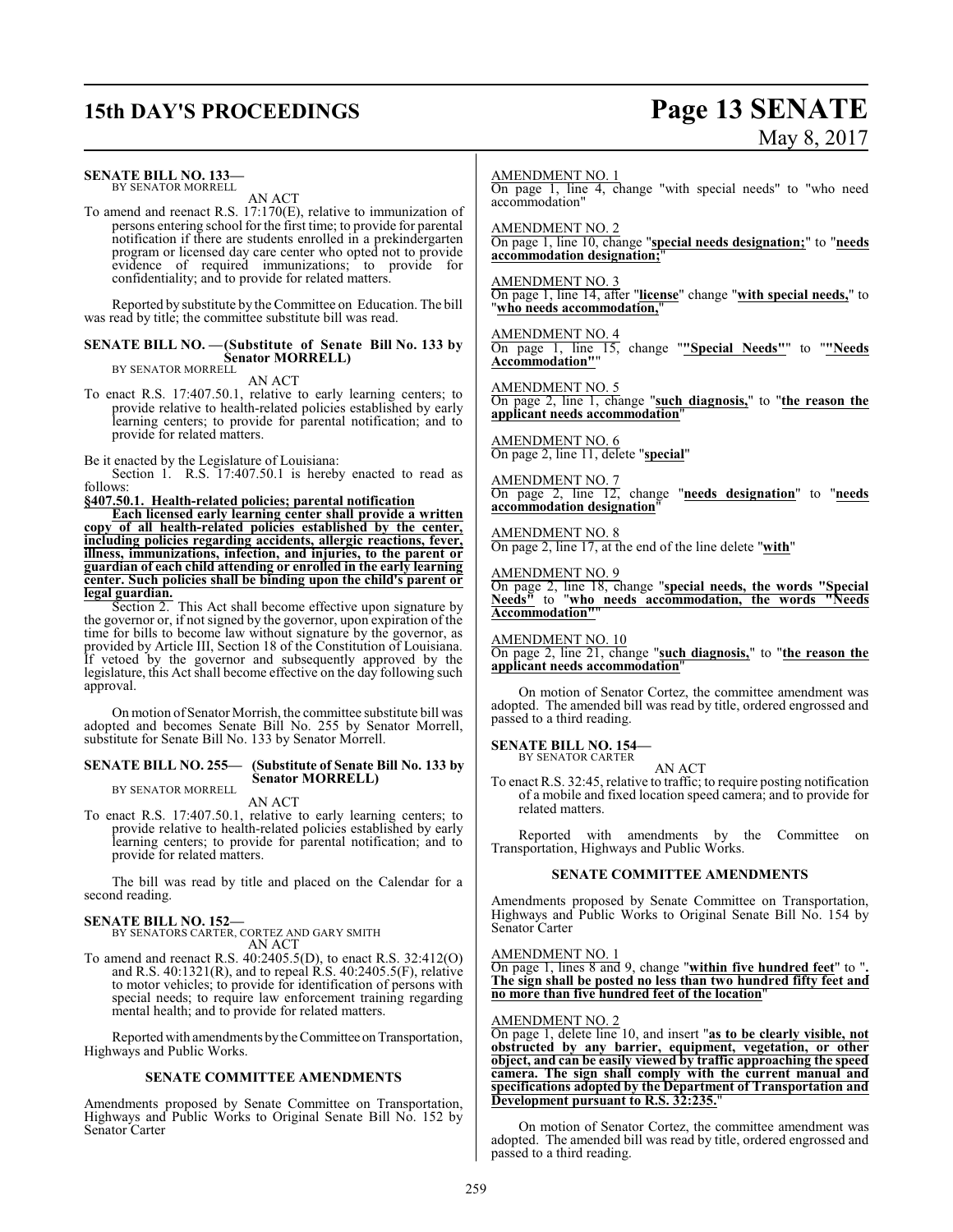#### **SENATE BILL NO. 184—** BY SENATOR LUNEAU

AN ACT

To enact R.S. 22:2062(A)(2)(c), relative to the Louisiana Insurance Guaranty Association; to provide with respect to the exhaustion of other coverage; to provide for the exclusion of a credit against uninsured and underinsured motorist policies upon the insolvency of the insurer; and to provide for related matters.

Reported favorably by the Committee on Insurance. The bill was read by title, ordered engrossed and passed to a third reading.

#### **SENATE BILL NO. 193—** BY SENATOR CORTEZ

AN ACT

To amend and reenact R.S. 37:844 and to enact R.S. 37:874(C) and (D), relative to embalming and funeral directing; to provide for certificate renewals; to provide for notice; to provide for a time frame for compliance; to provide for refunds of certain reinstatement fees; to provide for an effective date; and to provide for related matters.

Reported with amendments by the Committee on Commerce, Consumer Protection, and International Affairs.

#### **SENATE COMMITTEE AMENDMENTS**

Amendments proposed by Senate Committee on Commerce, Consumer Protection and International Affairs to Original Senate Bill No. 193 by Senator Cortez

#### AMENDMENT NO. 1

On page 1, delete line 17 and on page 2, delete line 1 and insert "**board by December thirty-first shall be deemed delinquent. A notice of delinquency shall be sent via certified mail to the certificate holder by the board. The notice**"

#### AMENDMENT NO. 2

On page 2, at the end of line 29, insert "**.**" and on page 3, delete lines 1 and 2 and insert "**A notice of delinquency shall be sent via certified mail to the crematory retort operator or crematory authority by the board. The notice shall state that the**"

On motion of Senator Martiny, the committee amendment was adopted. The amended bill was read by title, ordered engrossed and passed to a third reading.

#### **SENATE BILL NO. 215—**

BY SENATORS TARVER AND LAFLEUR AN ACT

To enact R.S.  $17:3991(C)(1)(c)(v)$ , relative to the admission of children of teachers recruited from other nations to teach at a language immersion charter school; and to provide for related matters.

Reported favorably by the Committee on Education. The bill was read by title, ordered engrossed and passed to a third reading.

## **SENATE BILL NO. 216—** BY SENATORS TARVER AND LAFLEUR

AN ACT

To amend and reenact R.S.  $28:53(B)(1)$ ,  $(2)(a)$  and  $(b)$ , and  $(F)$ , relative to physicians assistants; to provide for authority to issue an emergency certificate; to provide with respect to certificate documentation; to provide authority to require transportation; and to provide for related matters.

Reported with amendments by the Committee on Health and Welfare.

#### **SENATE COMMITTEE AMENDMENTS**

Amendments proposed by Senate Committee on Health and Welfare to Original Senate Bill No. 216 by Senator Tarver

## **Page 14 SENATE 15th DAY'S PROCEEDINGS**

AMENDMENT NO. 1

On page 1, line 11, after "**assistant**" insert "**in collaboration with their supervising physician**"

#### AMENDMENT NO. 2

On page 1, line 15, after "**assistant**" insert "**in collaboration with their supervising physician**"

#### AMENDMENT NO. 3

On page 2, line 14, after "**assistant**" insert "**in collaboration with their supervising physician**"

#### AMENDMENT NO. 4

On page 2, line 27, after "**assistant**" insert "**in collaboration with their supervising physician**"

On motion of Senator Mills, the committee amendment was adopted. The amended bill was read by title, ordered engrossed and passed to a third reading.

## **SENATE BILL NO. 217—** BY SENATOR ERDEY

AN ACT

To amend and reenact R.S. 37:2810(A) and (C)(2)(a), relative to chiropractors; to require the addition of one hour of ethics training as part of continuing education requirements; and to provide for related matters.

Reported with amendments by the Committee on Commerce, Consumer Protection, and International Affairs.

#### **SENATE COMMITTEE AMENDMENTS**

Amendments proposed by Senate Committee on Commerce, Consumer Protection and International Affairs to Original Senate Bill No. 217 by Senator Erdey

#### AMENDMENT NO. 1

On page 1, delete lines 3 and 4 and insert "additional hours of continuing education, including an hour of ethics; to provide for terms, conditions, and procedures; and to provide for related matters."

#### AMENDMENT NO. 2

On page 1, delete line 9 and insert "A.(1) Beginning with the calendar year 1991, each **Each** license to practice"

#### AMENDMENT NO. 3

On page 1, line 13, change "**thirteen**" to "**fifteen**"

AMENDMENT NO. 4

On page 1, line 14, delete "**, including one hour of ethics,**"

#### AMENDMENT NO. 5

On page 1, at the end of line 15 insert "**At least three of the fifteen hours shall be in the subject of risk management, which shall include one hour of ethics.**"

### AMENDMENT NO. 6

On page 1, delete lines 16 and 17 and on page 2 delete lines 1 through 6 and insert:<br> $\frac{12}{2}$  Beginning

"(2) Beginning in 1992 and continuing with each even-numbered year thereafter, in addition to the annual requirement of twelve hours of continuing education, each applicant for license renewal shall submit proof of attendance of an education program or programs totaling six hours of classroom instruction in the subject of risk management.

(3) **(2)** However, for good and reasonable cause, the board may waive the educational requirements and/or renewal fee requirements."

#### AMENDMENT NO. 7

On page 2, line 11, change "**Thirteen**" to "**Fifteen**"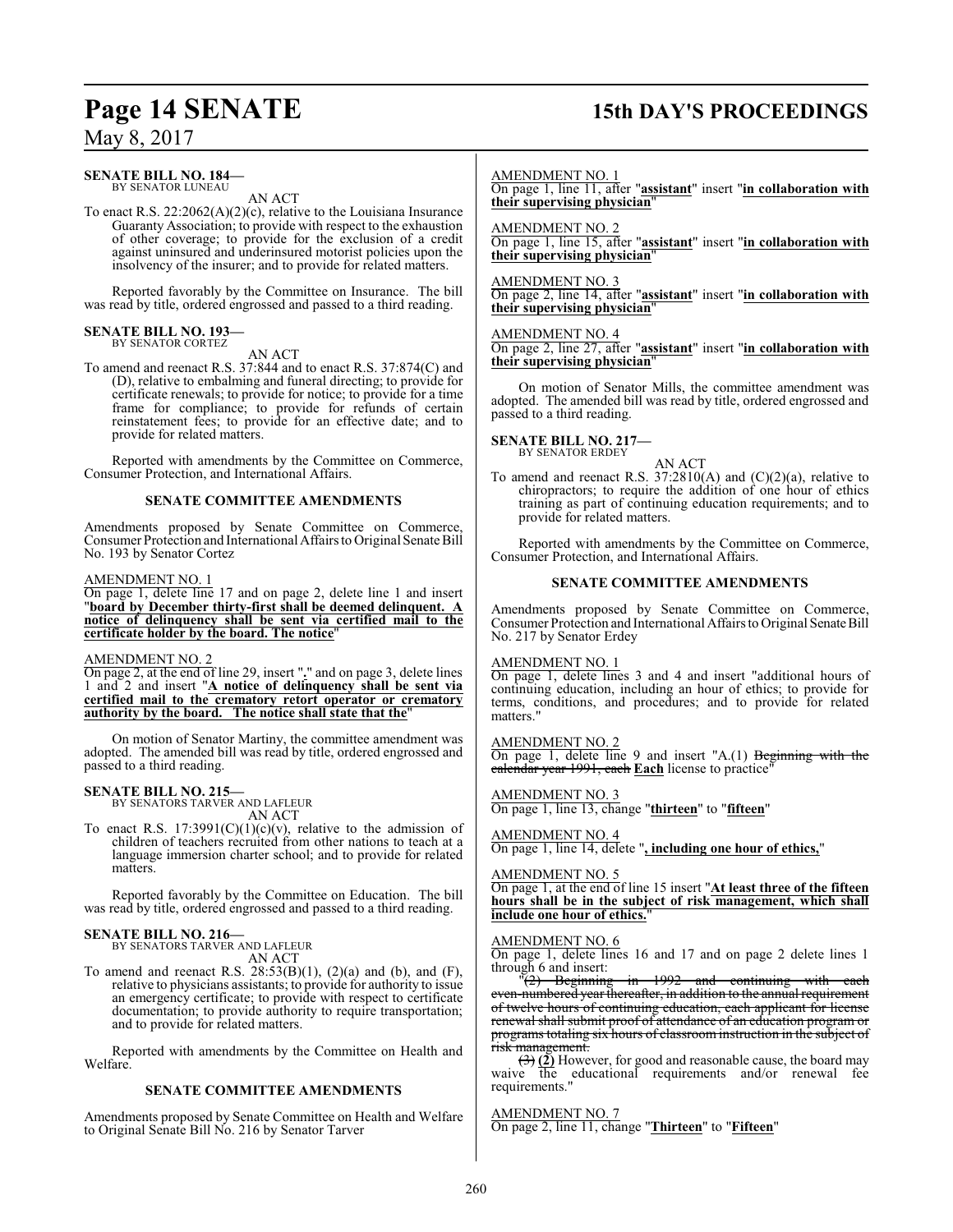On motion of Senator Martiny, the committee amendment was adopted. The amended bill was read by title, ordered engrossed and passed to a third reading.

#### **SENATE BILL NO. 233** BY SENATOR LAFLEUR

AN ACT

To enact R.S. 17:10.1(G), relative to the school and district accountability system; to require the State Board of Elementary and Secondary Education to adopt a policy to award additional points to the school performance score of a school that offers a certified foreign language immersion program; and to provide for related matters.

Reported favorably by the Committee on Education. The bill was read by title, ordered engrossed and passed to a third reading.

#### **SENATE BILL NO. 239** BY SENATOR MORRELL

AN ACT

To amend and reenact R.S. 47:463.60(B), relative to special prestige license plates; to provide with respect to the "Animal Friendly" prestige license plate; to provide for an increase of the annual royalty fee; to provide for an effective date; and to provide for related matters.

Reported favorably by the Committee on Transportation, Highways and Public Works. The bill was read by title, ordered engrossed and passed to a third reading.

#### **House Bills and Joint Resolutions on Second Reading Reported by Committees**

**HOUSE BILL NO. 30—**

BY REPRESENTATIVE SCHEXNAYDER AN ACT

To enact R.S. 47:463.192, relative to motor vehicle special prestige license plates; to provide for the "Louisiana Patriot Guard Riders" specialty license plate; to provide for the creation, issuance, and design of such license plates; to provide relative to the fee and distribution of fees for such plates; to authorize the promulgation ofrules and regulations relative to the creation and implementation of a special prestige license plate; to provide an effective date; and to provide for related matters.

Reported favorably by the Committee on Transportation, Highways and Public Works. The bill was read by title and referred to the Legislative Bureau.

- **HOUSE BILL NO. 476—** BY REPRESENTATIVES HAZEL, TERRY BROWN, CARPENTER, STEVE CARTER, HALL, MARCELLE, PIERRE, POPE, AND STEFANSKI AN ACT
- To amend and reenact R.S. 46:122(A)(1) and R.S. 47:463.131(A), (B)(2), and (D), relative to the Louisiana Military Family Assistance Fund; to provide relative to the Support Our Troops special prestige license plate; to provide for the design of the license plate; to provide for the license plate fee; and to provide for related matters.

Reported favorably by the Committee on Transportation, Highways and Public Works. The bill was read by title and referred to the Legislative Bureau.

#### **Senate Bills and Joint Resolutions on Third Reading and Final Passage**

**SENATE BILL NO. 5—** BY SENATOR LUNEAU

AN ACT

To amend and reenact R.S. 33:3887.5, relative to Sewerage District No. 2 of Rapides Parish; to authorize a per diem for members of the board of supervisors; and to provide for related matters.

# **15th DAY'S PROCEEDINGS Page 15 SENATE** May 8, 2017

The bill was read by title. Senator Luneau moved the final passage of the bill.

#### **ROLL CALL**

The roll was called with the following result:

#### YEAS

| Mr. President   | Fannin        | Peacock   |
|-----------------|---------------|-----------|
| Allain          | Gatti         | Perry     |
| Appel<br>Bishop | Johns         | Peterson  |
|                 | LaFleur       | Riser     |
| Boudreaux       | Lambert       | Smith, G. |
| Carter          | Long          | Smith, J. |
| Chabert         | Luneau        | Tarver    |
| Claitor         | Martiny       | Thompson  |
| Colomb          | Milkovich     | Walsworth |
| Cortez          | Mills         | Ward      |
| Donahue         | Morrell       | White     |
| Erdey           | Morrish       |           |
| Total - 35      |               |           |
|                 | <b>NAYS</b>   |           |
| Total - 0       |               |           |
|                 | <b>ABSENT</b> |           |
| Barrow          | Hewitt        | Mizell    |

Total - 3

The Chair declared the bill was passed and ordered it sent to the House. Senator Luneau moved to reconsider the vote by which the bill was passed and laid the motion on the table.

#### **SENATE BILL NO. 10—** BY SENATOR MILLS

AN ACT To amend and reenact R.S. 47:1925.11, relative to the assessor in the St. Martin Parish Assessment District; to authorize the assessor in such district to receive an automobile expense allowance; to provide for an effective date; and to provide for related matters.

The bill was read by title. Senator Mills moved the final passage of the bill.

#### **ROLL CALL**

The roll was called with the following result:

#### YEAS

| Mr. President<br>Allain<br>Appel<br>Bishop<br>Boudreaux | Fannin<br>Gatti<br>Johns<br>LaFleur<br>Long | Morrish<br>Perry<br>Peterson<br>Riser<br>Smith, G. |
|---------------------------------------------------------|---------------------------------------------|----------------------------------------------------|
| Carter<br>Chabert<br>Colomb<br>Cortez                   | Luneau<br>Martiny<br>Milkovich<br>Mills     | Smith, J.<br>Tarver<br>Thompson<br>Walsworth       |
| Donahue<br>Erdev<br>Total - 33                          | Mizell<br>Morrell<br><b>NAYS</b>            | Ward<br>White                                      |
| Claitor<br>Total - 3                                    | Lambert<br><b>ABSENT</b>                    | Peacock                                            |

Barrow Hewitt Total - 2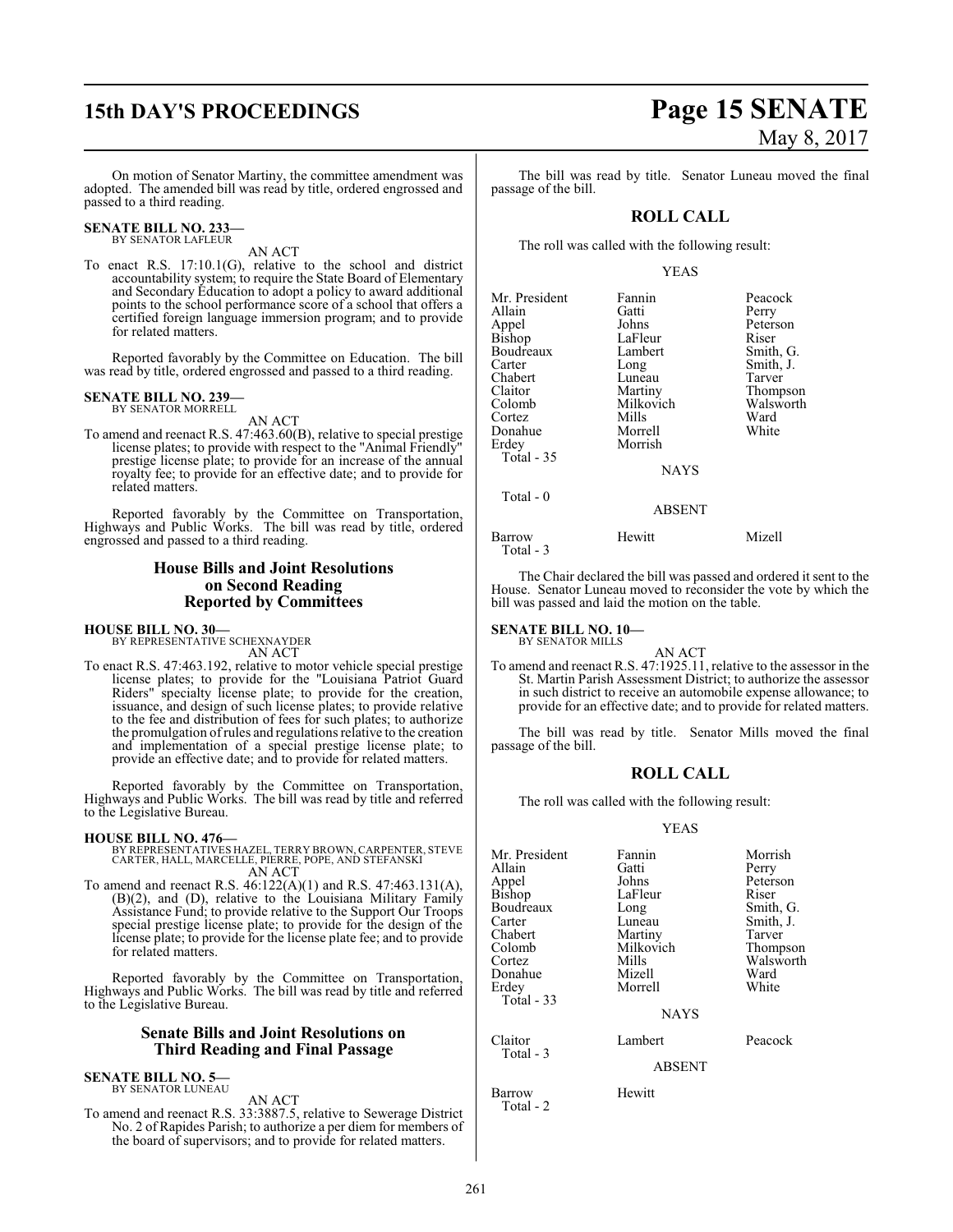The Chair declared the bill was passed and ordered it sent to the House. Senator Mills moved to reconsider the vote by which the bill was passed and laid the motion on the table.

#### **SENATE BILL NO. 29—** BY SENATOR MORRELL

AN ACT

To amend and reenact R.S. 47:6001, relative to exemptions from sales and use tax; to provide relative to the qualifications for the sales and use tax exemption for antique aircraft; to provide for an effective date; and to provide for related matters.

#### **Floor Amendments**

Senator Peacock proposed the following amendments.

#### **SENATE FLOOR AMENDMENTS**

Amendments proposed by Senator Peacock to Engrossed Senate Bill No. 29 by Senator Morrell

AMENDMENT NO. 1

On page 1, line 1, after "R.S. 47:6001" and before the comma "," insert "and to repeal R.S. 47:321(O)"

AMENDMENT NO. 2

On page 1, line 4, after "aircraft;" and before "to provide" insert "to eliminate the partial suspension of the sales tax exemption on manufacturing machinery and equipment;"

#### AMENDMENT NO. 3

On page 2, between lines 18 and 19, insert the following: "Section 2. R.S. 47:321(O) is hereby repealed."

AMENDMENT NO. 4 On page 2, line 19, change "Section 2." to "Section 3."

Senator Peacock moved the adoption of the amendments.

Senator Morrell objected.

## **ROLL CALL**

The roll was called with the following result:

#### YEAS

| Allain<br>Appel<br>Chabert<br>Cortez<br>Donahue<br>Erdey<br>Fannin<br>Gatti<br>Total - 22 | Hewitt<br>Johns<br>Lambert<br>Martiny<br>Milkovich<br>Mills<br>Mizell<br>Peacock<br><b>NAYS</b> | Perry<br>Riser<br>Smith, G.<br>Smith, J.<br>Walsworth<br>White |
|-------------------------------------------------------------------------------------------|-------------------------------------------------------------------------------------------------|----------------------------------------------------------------|
| Mr. President<br>Boudreaux<br>Carter<br>Claitor<br>Colomb<br>Total $-13$                  | LaFleur<br>Long<br>Luneau<br>Morrell<br>Morrish<br>ABSENT                                       | Peterson<br>Tarver<br>Thompson                                 |
| Barrow<br>Total - 3                                                                       | Bishop                                                                                          | Ward                                                           |

The Chair declared the amendments were adopted.

On motion of Senator Morrell, the amended bill was read by title and returned to the Calendar, subject to call.

## **Page 16 SENATE 15th DAY'S PROCEEDINGS**

#### **SENATE BILL NO. 31—**

BY SENATORS MORRELL AND GARY SMITH AN ACT

To amend and reenact R.S. 47:301(16)(b)(ii) and the introductory paragraphs of R.S. 47:302(AA) and 321.1(F)(66) and to enact R.S.  $47:302(AA)(29)$  and  $321.1(F)(66)(u)$ , relative to sales tax; to define certain numismatic coins as tangible personal property; to provide with respect to the exclusion for sales of certain precious metals and coins; to provide for effectiveness and applicability of the exclusion; to provide for an effective date; and to provide for related matters.

#### **Floor Amendments**

Senator Peacock proposed the following amendments.

#### **SENATE FLOOR AMENDMENTS**

Amendments proposed by Senator Peacock to Engrossed Senate Bill No. 31 by Senator Morrell

AMENDMENT NO. 1

On page 1, line 3, change "and to enact" to ", to enact"

#### AMENDMENT NO. 2

On page 1, line 4, after "321.1(F)(66)(u)," and before "relative to" insert "and to repeal R.S. 47:321(O),"

#### AMENDMENT NO. 3

On page 1, line 7, after "exclusion;" and before "to provide" insert "to eliminate the partial suspension of the sales tax exemption on manufacturing machinery and equipment;"

AMENDMENT NO. 4 On page 3, between lines 10 and 11, insert the following: "Section 2. R.S. 47:321(O) is hereby repealed."

## AMENDMENT NO. 5

On page 3, delete line 11, and insert "Section 3. This Act shall become effective on October 1, 2017."

Senator Peacock moved the adoption of the amendments.

Senator Morrell objected.

## **ROLL CALL**

The roll was called with the following result:

#### YEAS

Allain Gatti Peacock Appel Hewitt Perry Cortez Lambert<br>Donahue Martiny Donahue Martiny Walsworth<br>
Erdey Milkovich White Erdey Milkovich<br>Fannin Mizell Mizell

Mr. President Colomb Morrish<br>Barrow Johns Peterson Barrow Johns Peterson<br>Bishop LaFleur Smith, G Boudreaux Long Smith,<br>Carter Luneau Tarver Carter Luneau<br>Chabert Mills

**NAYS** 

Mills Thompson<br>Morrell

LaFleur Smith, G.<br>Long Smith, J.

ABSENT

Ward Total - 1

Total - 17

Claitor Total - 20

The Chair declared the amendments were rejected.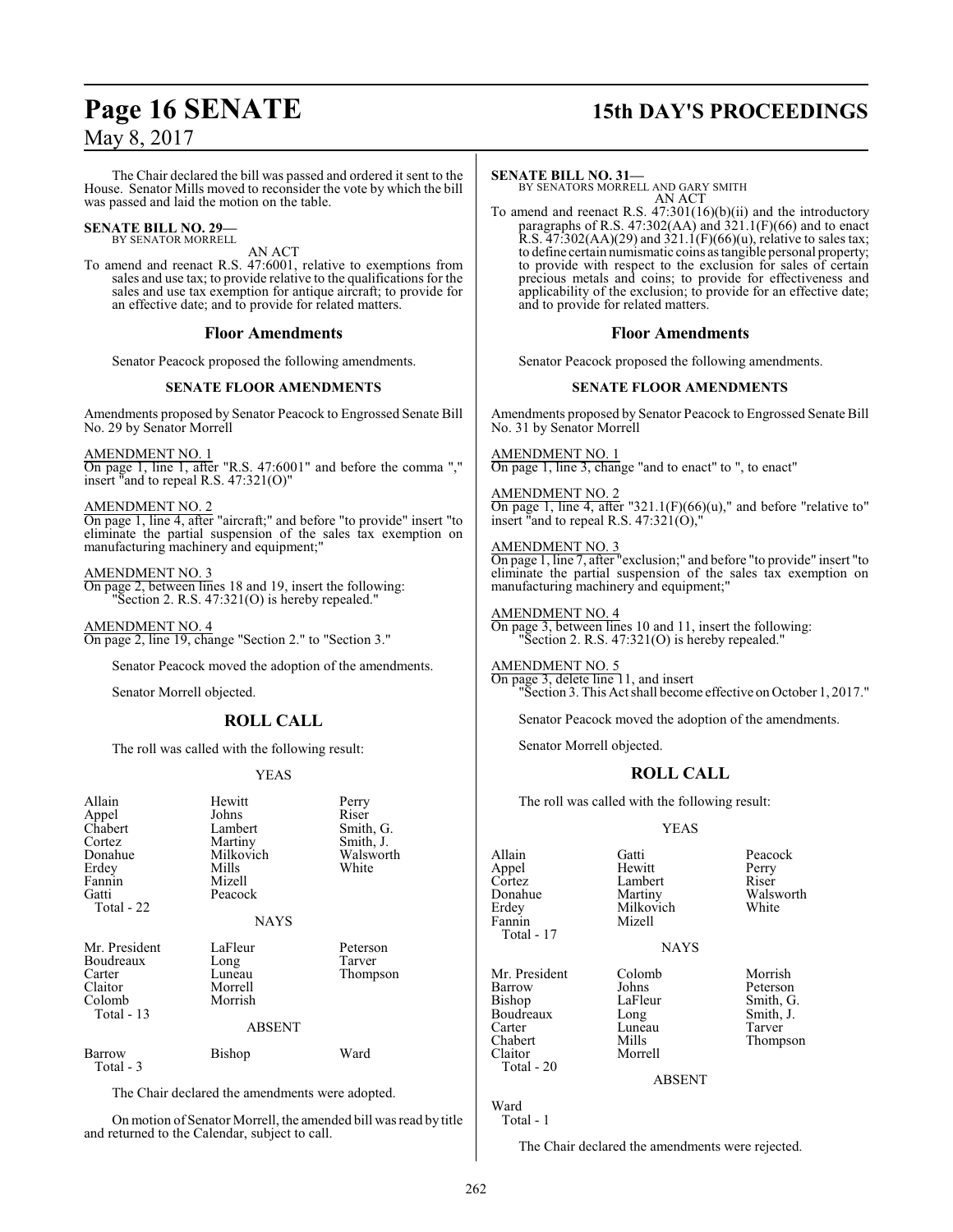# **15th DAY'S PROCEEDINGS Page 17 SENATE**

The bill was read by title. Senator Morrell moved the final passage of the bill.

#### **ROLL CALL**

The roll was called with the following result:

#### YEAS

| Mr. President<br>Allain<br>Appel<br>Barrow<br>Bishop<br>Boudreaux<br>Carter<br>Chabert<br>Claitor<br>Colomb<br>Cortez<br>Donahue<br>Total $-35$ | Erdey<br>Fannin<br>Gatti<br>Hewitt<br>Johns<br>LaFleur<br>Lambert<br>Long<br>Luneau<br>Martiny<br>Milkovich<br>Mills<br><b>NAYS</b> | Morrell<br>Morrish<br>Peacock<br>Perry<br>Peterson<br>Smith, G.<br>Smith, J.<br>Tarver<br>Thompson<br>Ward<br>White |
|-------------------------------------------------------------------------------------------------------------------------------------------------|-------------------------------------------------------------------------------------------------------------------------------------|---------------------------------------------------------------------------------------------------------------------|
| Mizell                                                                                                                                          | Riser                                                                                                                               | Walsworth                                                                                                           |
| Total $-3$                                                                                                                                      |                                                                                                                                     |                                                                                                                     |

#### ABSENT

Total - 0

The Chair declared the bill was passed and ordered it sent to the House. Senator Morrell moved to reconsider the vote by which the bill was passed and laid the motion on the table.

## **SENATE BILL NO. 57—** BY SENATORS CORTEZ AND THOMPSON

A JOINT RESOLUTION

Proposing to amend Article VII, Section 27(B) of the Constitution of Louisiana, relative to the Transportation Trust Fund; to remove authority to appropriate or dedicate monies in the trust fund to state police for traffic control purposes; and to specify an election for submission of the proposition to electors and provide a ballot proposition.

#### **Floor Amendments**

Senator Cortez proposed the following amendments.

#### **SENATE FLOOR AMENDMENTS**

Amendments proposed by Senator Cortez to Engrossed Senate Bill No. 57 by Senator Cortez

#### AMENDMENT NO. 1

On page 2, line 28, at the end of the line, insert: "to the electors of the state of Louisiana at the special election to be held on October 14, 2017, if authorized by law enacted at the 2017 Regular Session of the Legislature, or if not so authorized,"

On motion of Senator Cortez, the amendments were adopted.

The bill was read by title. Senator Cortez moved the final passage of the amended bill.

#### **ROLL CALL**

The roll was called with the following result:

#### YEAS

| Mr. President | Fannin | Morrish  |
|---------------|--------|----------|
| Allain        | Gatti  | Peacock  |
| Appel         | Hewitt | Perry    |
| Barrow        | Johns  | Peterson |

# May 8, 2017

| <b>Bishop</b><br>Boudreaux<br>Carter<br>Chabert<br>Claitor<br>Colomb<br>Cortez | LaFleur<br>Lambert<br>Long<br>Luneau<br>Martiny<br>Milkovich<br>Mills | Riser<br>Smith, G.<br>Smith, J.<br>Tarver<br>Thompson<br>Walsworth<br>Ward |
|--------------------------------------------------------------------------------|-----------------------------------------------------------------------|----------------------------------------------------------------------------|
| Erdey<br>Total - 38                                                            | Morrell<br><b>NAYS</b>                                                |                                                                            |
| Total - 0                                                                      |                                                                       |                                                                            |

ABSENT

Total - 0

The Chair declared the amended bill was passed, ordered reengrossed and sent to the House. Senator Cortez moved to reconsider the vote by which the bill was passed and laid the motion on the table.

**SENATE BILL NO. 60—**<br>BY SENATORS WALSWORTH, CORTEZ, ERDEY, FANNIN AND GARY<br>SMITH

#### AN ACT To provide relative to state highways; to designate a portion of United States Highway 425 in the unincorporated community of Chase, in Franklin Parish, as the "Trooper Bobby Smith 'Vision of Courage' Memorial Highway"; to designate a portion of United States Highway 165 near the town of Sterlington, in Ouachita Parish, as the "Sterlington Police Officer David Elahi

## Memorial Highway"; and to provide for related matters. **Floor Amendments**

Senator Cortez proposed the following amendments.

#### **SENATE FLOOR AMENDMENTS**

Amendments proposed by Senator Cortez to Engrossed Senate Bill No. 60 by Senator Walsworth

#### AMENDMENT NO. 1

On page 2, line 2, after "department" delete the remainder of the line and insert "equal to the department's actual costs for the material, fabrication cost, mounting posts, and installation required for installation of each sign, not to exceed the sum of five hundred fifty dollars per sign."

On motion of Senator Cortez, the amendments were adopted.

The bill was read by title. Senator Walsworth moved the final passage of the amended bill.

#### **ROLL CALL**

The roll was called with the following result:

#### YEAS

| Mr. President | Fannin    | Morrish   |
|---------------|-----------|-----------|
| Allain        | Gatti     | Peacock   |
| Appel         | Hewitt    | Perry     |
| Barrow        | Johns     | Peterson  |
| Bishop        | LaFleur   | Riser     |
| Boudreaux     | Lambert   | Smith, G. |
| Carter        | Long      | Smith, J. |
| Chabert       | Luneau    | Tarver    |
| Claitor       | Martiny   | Thompson  |
| Colomb        | Milkovich | Walsworth |
| Cortez        | Mills     | Ward      |
|               |           |           |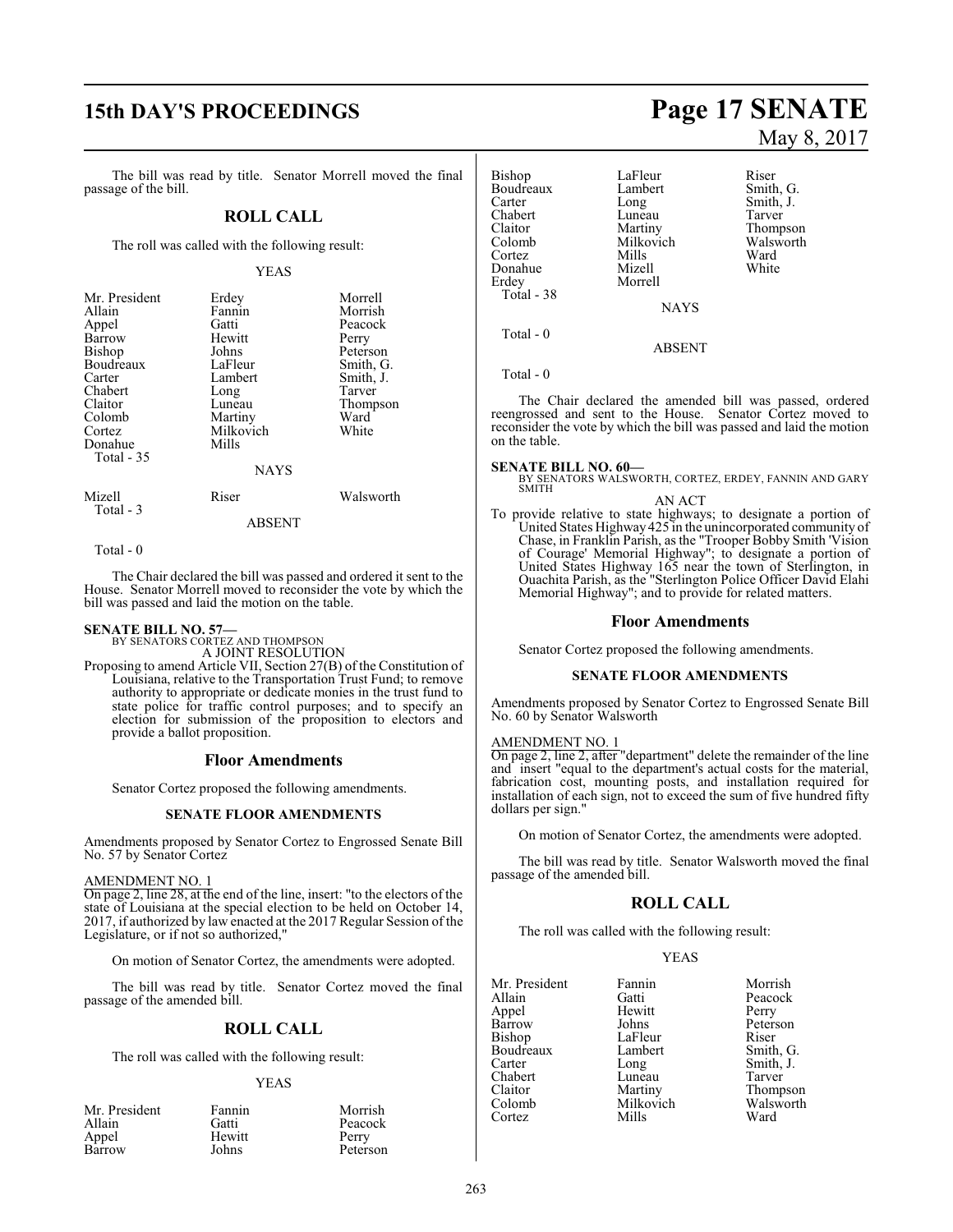| Donahue<br>Erdey | Mizell<br>Morrell | White |
|------------------|-------------------|-------|
| Total - 38       | <b>NAYS</b>       |       |
| Total - 0        |                   |       |

ABSENT

Total - 0

The Chair declared the amended bill was passed, ordered reengrossed and sent to the House. Senator Walsworth moved to reconsider the vote by which the bill was passed and laid the motion on the table.

## **SENATE BILL NO. 79—** BY SENATOR LUNEAU

AN ACT

To amend and reenact R.S. 47:227 and Section 8 of Act No. 125 of the 2015 Regular Session of the Legislature as amended by Section 2 of Act No. 29 of the 2016 First Extraordinary Session of the Legislature and to repeal Sections 4, 5, and 6 of Act No. 125 of the 2015 Regular Session of the Legislature, relative to income and corporation franchise tax credits; to eliminate the termination of reductions previously enacted; to restore the corporate income tax credit for state insurance premium tax paid; to provide for an effective date; and to provide for related matters.

The bill was read by title. Senator Luneau moved the final passage of the bill.

## **ROLL CALL**

The roll was called with the following result:

#### YEAS

| Mr. President | Fannin    | Morrish   |
|---------------|-----------|-----------|
| Allain        | Gatti     | Peacock   |
| Appel         | Hewitt    | Perry     |
| Barrow        | Johns     | Peterson  |
| Bishop        | LaFleur   | Smith, G. |
| Boudreaux     | Lambert   | Smith, J. |
| Carter        | Long      | Tarver    |
| Chabert       | Luneau    | Thompson  |
| Claitor       | Martiny   | Walsworth |
| Colomb        | Milkovich | Ward      |
| Cortez        | Mills     | White     |
| Donahue       | Mizell    |           |
| Erdey         | Morrell   |           |
| Total - 37    |           |           |
|               | NAYS      |           |

Riser Total - 1

#### ABSENT

Total - 0

The Chair declared the bill was passed and ordered it sent to the House. Senator Luneau moved to reconsider the vote by which the bill was passed and laid the motion on the table.

## **SENATE BILL NO. 97—** BY SENATOR FANNIN

AN ACT To amend and reenact R.S. 47:301(10)(e), 305.3, 305.8, 305.37(A), and 305.63 and to enact R.S. 47:301(30), relative to sales tax; to provide relative to certain agricultural sales and use tax exemptions; to define commercial farmer; to provide for an effective date; and to provide for related matters.

## **Page 18 SENATE 15th DAY'S PROCEEDINGS**

#### **Floor Amendments**

Senator Fannin proposed the following amendments.

#### **SENATE FLOOR AMENDMENTS**

Amendments proposed by Senator Fannin to Engrossed Senate Bill No. 97 by Senator Fannin

AMENDMENT NO. 1

On page 2, lines 17 and 18, change "**December 31, 2018**" to "**July 1, 2019**"

On motion of Senator Fannin, the amendments were adopted.

#### **Floor Amendments**

Senator Allain proposed the following amendments.

#### **SENATE FLOOR AMENDMENTS**

Amendments proposed by Senator Allain to Engrossed Senate Bill No. 97 by Senator Fannin

#### AMENDMENT NO. 1

On page 2, line 12, after "**federal tax form**" insert "**, including but not limited to 1065, 1120, and 1120S filed by a person assigned a North American Industry Classification System (NAICS) Code beginning with 11**"

On motion of Senator Allain, the amendments were adopted.

The bill was read by title. Senator Fannin moved the final passage of the amended bill.

#### **ROLL CALL**

The roll was called with the following result:

#### YEAS

Smith, G. Smith, J. Tarver Thompson Walsworth<br>Ward

| Mr. President | Fannin      | Peacock       |
|---------------|-------------|---------------|
| Allain        | Gatti       | Perry         |
| Appel         | Hewitt      | Peterson      |
| Barrow        | Johns       | Riser         |
| <b>Bishop</b> | LaFleur     | Smith, C      |
| Boudreaux     | Lambert     | Smith, J.     |
| Carter        | Long        | Tarver        |
| Chabert       | Luneau      | <b>Thomps</b> |
| Claitor       | Martiny     | Walswor       |
| Colomb        | Milkovich   | Ward          |
| Cortez        | Mills       | White         |
| Donahue       | Mizell      |               |
| Erdey         | Morrish     |               |
| Total - 37    |             |               |
|               | <b>NAYS</b> |               |
| Total - 0     |             |               |

#### ABSENT

Morrell Total - 1

The Chair declared the amended bill was passed, ordered reengrossed and sent to the House. Senator Fannin moved to reconsider the vote by which the bill was passed and laid the motion on the table.

**SENATE BILL NO. 98—** BY SENATORS DONAHUE AND THOMPSON AN ACT

To amend and reenact the introductory paragraph of R.S. 39:2(15.1), 24.1(A), (C), and (E)(3), 34(A), 51( $\bar{A}$ )(2), and 56(A) and to enact R.S. 39:24.1(E)(4) and (5) and 36(A)(9), relative to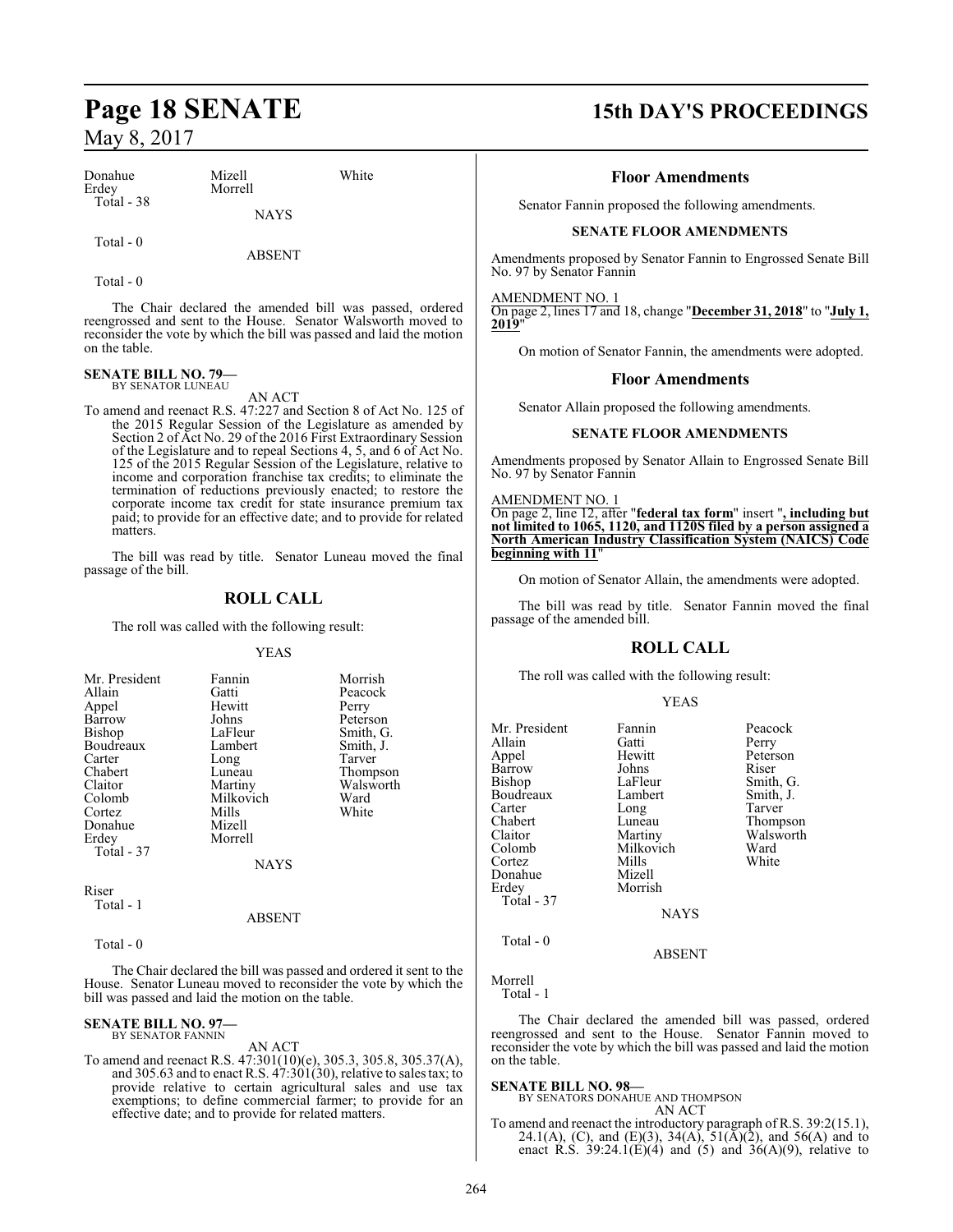# **15th DAY'S PROCEEDINGS Page 19 SENATE**

# May 8, 2017

budgetary procedures; to define expenditures and incentive expenditure programs; to provide for inclusion in the executive budget, the general appropriation bill, other appropriation bills, and the state budget of incentive expenditures programs; to provide for an effective date; and to provide for related matters.

#### **Floor Amendments**

Senator Donahue proposed the following amendments.

#### **SENATE FLOOR AMENDMENTS**

Amendments proposed by Senator Donahue to Engrossed Senate Bill No. 98 by Senator Donahue

AMENDMENT NO. 1 On page 1, lines 4 and 12, change "36(A)(9)" to "36(A)(7)"

AMENDMENT NO. 2 On page 5, line 3, change "**(9)**" to "**(7)**"

On motion of Senator Donahue, the amendments were adopted.

#### **Floor Amendments**

Senator Donahue proposed the following amendments.

#### **SENATE FLOOR AMENDMENTS**

Amendments proposed by Senator Donahue to Engrossed Senate Bill No. 98 by Senator Donahue

#### AMENDMENT NO. 1

On page 3, between lines 28 and 29, insert the following: "**(e) Projections of tax revenue or budgetary savings to be generated for state or local government as a result of the incentive expenditure.**"

On motion of Senator Donahue, the amendments were adopted.

The bill was read by title. Senator Donahue moved the final passage of the amended bill.

## **ROLL CALL**

The roll was called with the following result:

#### YEAS

| Mr. President | Fannin      | Morrish   |
|---------------|-------------|-----------|
| Allain        | Gatti       | Peacock   |
| Appel         | Hewitt      | Perry     |
| Barrow        | Johns       | Peterson  |
| <b>Bishop</b> | LaFleur     | Riser     |
| Boudreaux     | Lambert     | Smith, G. |
| Carter        | Long        | Smith, J. |
| Chabert       | Luneau      | Tarver    |
| Claitor       | Martiny     | Thompson  |
| Colomb        | Milkovich   | Walsworth |
| Cortez        | Mills       | Ward      |
| Donahue       | Mizell      | White     |
| Erdey         | Morrell     |           |
| Total - 38    |             |           |
|               | <b>NAYS</b> |           |
| Total - 0     |             |           |
|               | ABSENT      |           |

Total - 0

The Chair declared the amended bill was passed, ordered reengrossed and sent to the House. Senator Donahue moved to reconsider the vote by which the bill was passed and laid the motion on the table.

#### **SENATE BILL NO. 99—**

BY SENATOR DONAHUE AN ACT

To amend and reenact R.S. 33:130.401(A), 130.402(A), (B), (D), (E),  $(F)$  and  $(G)$ , and R.S. 33:130.409 $(A)$ , and to enact R.S. 33:130.409 (D), relative to the St. Tammany Parish Development District; to provide relative to the classification of the district; to provide relative to its board of commissioners; to provide relative to a nominating committee; to provide relative to certain prohibitions regarding transactions and employment; and to provide for related matters.

#### **Floor Amendments**

Senator Martiny sent up floor amendments.

#### **SENATE FLOOR AMENDMENTS**

Amendments proposed by Senator Martiny on behalf of the Legislative Bureau to Engrossed Senate Bill No. 99 by Senator Donahue

AMENDMENT NO. 1 On page 1, line 2 following "(G), and" and before end of line delete "R.S."

AMENDMENT NO. 2 On page 1, line 3, before "130.409(A)" delete "33:"

AMENDMENT NO. 3 On page 2, line 3, following "authority of" change "said" to "**the**"

AMENDMENT NO. 4 On page 2, line 13, change "set out herein" to "**provided for in this Section**"

AMENDMENT NO. 5 On page 4, lines 9 and 10 following "**Paragraph**" change "**(A)(1) of this Section.**" to "**(1) of this Subsection.**"

On motion of Senator Martiny, the amendments were adopted.

The bill was read by title. Senator Donahue moved the final passage of the amended bill.

#### **ROLL CALL**

The roll was called with the following result:

#### YEAS

| Mr. President<br>Allain<br>Appel<br>Barrow<br>Bishop<br>Boudreaux<br>Carter<br>Chabert<br>Claitor<br>Colomb<br>Cortez<br>Donahue<br>Erdey<br>Total - 38 | Fannin<br>Gatti<br>Hewitt<br>Johns<br>LaFleur<br>Lambert<br>Long<br>Luneau<br>Martiny<br>Milkovich<br>Mills<br>Mizell<br>Morrell<br><b>NAYS</b> | Morrish<br>Peacock<br>Perry<br>Peterson<br>Riser<br>Smith, G.<br>Smith, J.<br>Tarver<br>Thompson<br>Walsworth<br>Ward<br>White |
|---------------------------------------------------------------------------------------------------------------------------------------------------------|-------------------------------------------------------------------------------------------------------------------------------------------------|--------------------------------------------------------------------------------------------------------------------------------|
|                                                                                                                                                         |                                                                                                                                                 |                                                                                                                                |
| Total $-0$                                                                                                                                              | <b>ABSENT</b>                                                                                                                                   |                                                                                                                                |

Total - 0

The Chair declared the amended bill was passed, ordered reengrossed and sent to the House. Senator Donahue moved to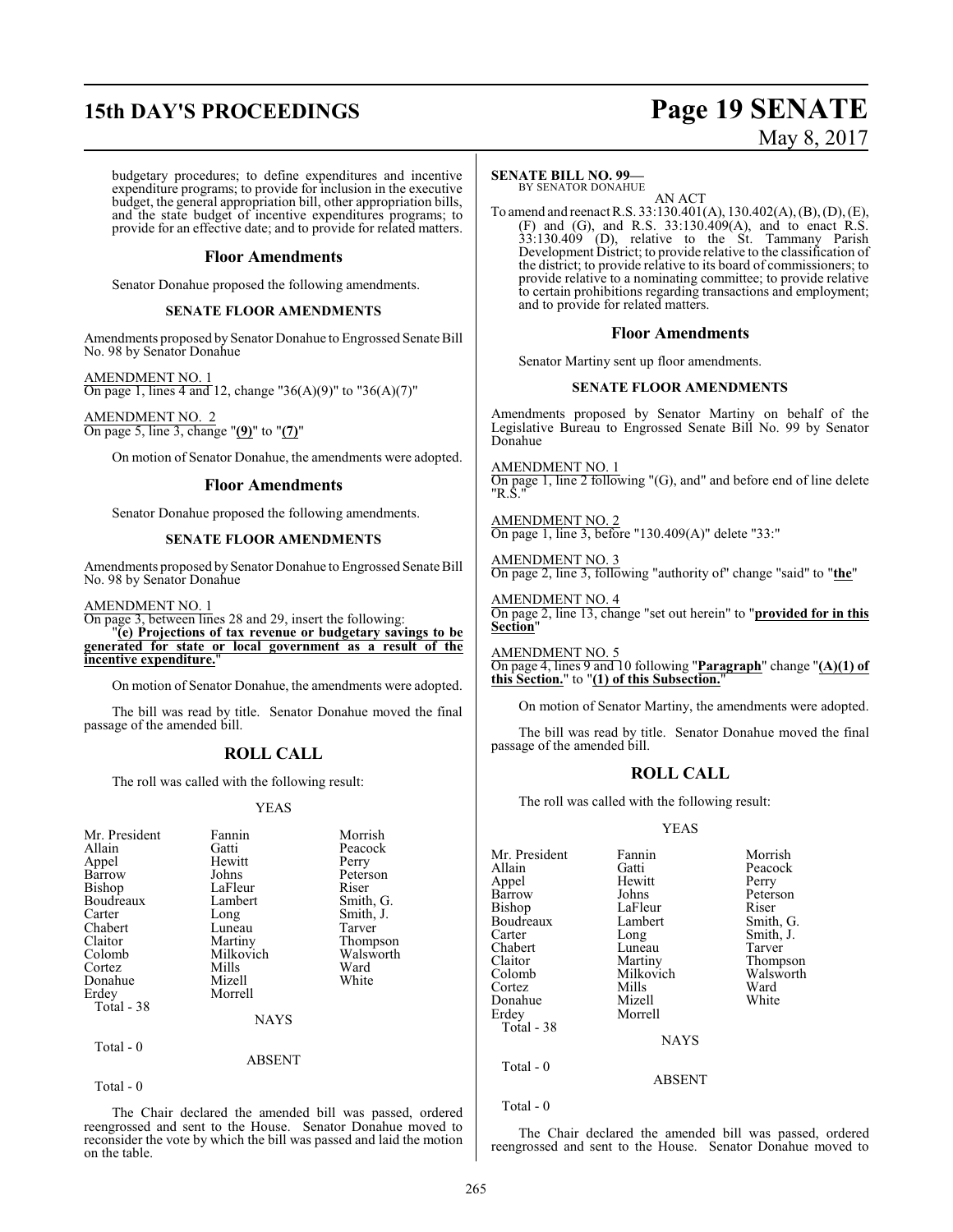reconsider the vote by which the bill was passed and laid the motion on the table.

#### **SENATE BILL NO. 100—** BY SENATOR DONAHUE

AN ACT

To amend and reenact R.S. 39:29(A) and (B), 32(E)(3) and (7), and 36(B)(1)(c), (6), and (8) and to enact R.S. 39:2(40.1) and 29(C) and (D), relative to budgets; to provide for the budget office under the direction of the division of administration to produce a standstill budget; to define and describe the elements of the standstill budget; to provide for the utilization of the standstill budget in the executive budget contents; to provide for an effective date; and to provide for related matters.

On motion of Senator Donahue, the bill was read by title and returned to the Calendar, subject to call.

#### **SENATE BILL NO. 115—** BY SENATOR APPEL

AN ACT

To enact R.S. 33:9097.30, relative to crime prevention and improvement districts; to create the University Neighborhood Security and Improvement District in Orleans Parish; to provide for the powers and duties of the district and its board of commissioners; to provide for a parcel fee; to provide with respect to termination of the district; and to provide for related matters.

#### **Floor Amendments**

Senator Martiny sent up floor amendments.

#### **SENATE FLOOR AMENDMENTS**

Amendments proposed by Senator Martiny on behalf of the Legislative Bureau to Engrossed Senate Bill No. 115 by Senator Appel

AMENDMENT NO. 1 On page 3, line 24, following "**applicable**" and before "**et seq.,**" change "**R.S. 42:4.1**" to "**R.S. 42:11**"

AMENDMENT NO. 2

On page 4, line 29, following "**sell**" and before "**property**" change "**real**" to "**immovable**"

AMENDMENT NO. "3 On page 7, line 4, following "**the**" and before "**Local**" insert "**Louisiana**"

On motion of Senator Martiny, the amendments were adopted.

The bill was read by title. Senator Appel moved the final passage of the amended bill.

#### **ROLL CALL**

The roll was called with the following result:

#### YEAS

| Mr. President | Gatti     | Peaco        |
|---------------|-----------|--------------|
| Allain        | Hewitt    | Perry        |
| Appel         | Johns     | Peters       |
| <b>Barrow</b> | LaFleur   | Riser        |
| Bishop        | Lambert   | Smith        |
| Boudreaux     | Long      | Smith        |
| Carter        | Luneau    | <b>Tarve</b> |
| Chabert       | Martiny   | Thom         |
| Colomb        | Milkovich | Walsy        |
| Cortez        | Mills     | Ward         |
| Donahue       | Mizell    | White        |
|               |           |              |

Mr. President Gatti **Gatti** Peacock<br>
ain Hewitt Perry Hewitt Perry<br>Johns Peters Peterson<br>Riser Lambert Smith, G.<br>
Long Smith, J. Smith, J. Luneau Tarver<br>
Martiny Thomp Thompson<br>Walsworth Milkovich Walsworth<br>
Mills Ward

Erdey Morrell Morrish Total - 37 **NAYS** 

Claitor Total - 1

Total - 0

The Chair declared the amended bill was passed, ordered reengrossed and sent to the House. Senator Appel moved to reconsider the vote by which the bill was passed and laid the motion on the table.

ABSENT

## **SENATE BILL NO. 119—** BY SENATOR WARD

AN ACT

To authorize and provide for the lease to Williams, Inc. of any right, title, and interest the state may claim in and to the surface of certain immovable property located in Iberville Parish; to provide for a description of the surface of the land to be leased; to provide for the reservation of mineral and timber rights; to provide for the discretion of the administrator of the state land office to negotiate such other terms and conditions as he shall deem necessary, appropriate, and in the best interests of the state; and to provide for related matters.

#### **Floor Amendments**

Senator Ward proposed the following amendments.

#### **SENATE FLOOR AMENDMENTS**

Amendments proposed by Senator Ward to Engrossed Senate Bill No. 119 by Senator Ward

AMENDMENT NO. 1 On page 2, line 4, change "N 53° 00? W" to "N 53° 00' W"

AMENDMENT NO. 2 On page 2, line 7, change "S 62° 00? E" to "S 62° 00' E"

AMENDMENT NO. 3 On page 2, line 8, change "S 64° 00? E" to "S 64° 00' E"

AMENDMENT NO. 4 On page 2, line 10, change "S 51° 00? E" to "S 51° 00' E"

On motion of Senator Ward, the amendments were adopted.

The bill was read by title. Senator Ward moved the final passage of the amended bill.

#### **ROLL CALL**

The roll was called with the following result:

#### YEAS

| Mr. President | Fannin    | Peacock   |
|---------------|-----------|-----------|
| Allain        | Gatti     | Perry     |
| Appel         | Hewitt    | Peterson  |
| Barrow        | Johns     | Riser     |
| Bishop        | LaFleur   | Smith, G. |
| Boudreaux     | Lambert   | Smith, J. |
| Carter        | Long      | Tarver    |
| Chabert       | Luneau    | Thompson  |
| Claitor       | Martiny   | Walsworth |
| Colomb        | Milkovich | Ward      |
| Cortez        | Mizell    | White     |
|               |           |           |

# **Page 20 SENATE 15th DAY'S PROCEEDINGS**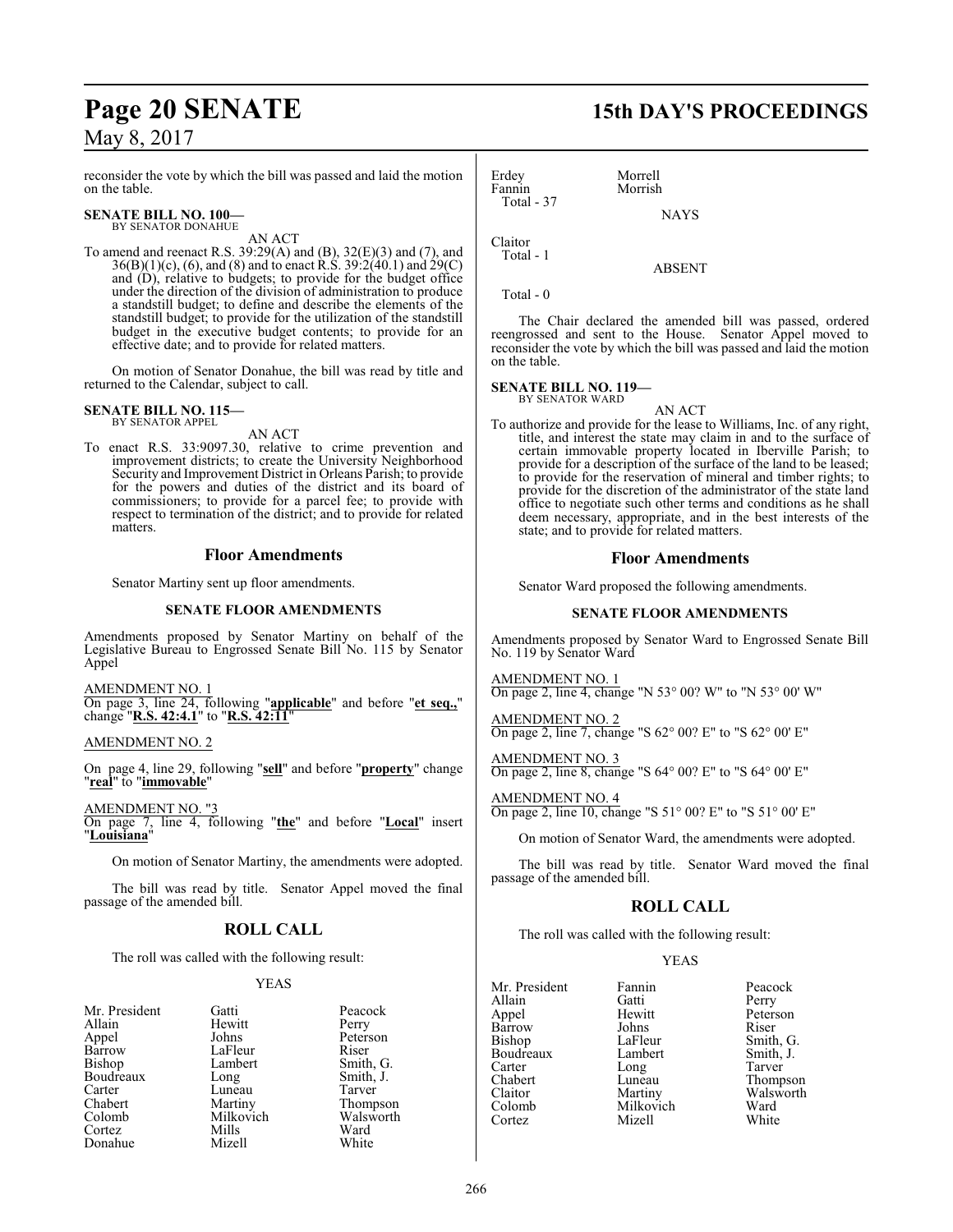# **15th DAY'S PROCEEDINGS Page 21 SENATE**

Morrish

Donahue Morrell Total - 37

**NAYS** 

Mills Total - 1

#### ABSENT

Total - 0

The Chair declared the amended bill was passed, ordered reengrossed and sent to the House. Senator Ward moved to reconsider the vote by which the bill was passed and laid the motion on the table.

## **SENATE BILL NO. 132—** BY SENATOR WHITE

AN ACT

To amend and reenact R.S. 56:1855(M)(2) and to enact R.S. 56:1855(O), relative to the Louisiana Scenic Rivers Act; to provide for certain natural and scenic rivers; to provide exceptions for certain uses on the Amite River, Comite River, and Bayou Manchac; to provide terms, conditions, and procedures; and to provide for related matters.

#### **Floor Amendments**

Senator Martiny sent up floor amendments.

#### **SENATE FLOOR AMENDMENTS**

Amendments proposed by Senator Martiny on behalf of the Legislative Bureau to Engrossed Senate Bill No. 132 by Senator White

#### AMENDMENT NO. 1

On page 2, line 2, following "**in**" and before "**Amite**" insert "**the**"

On motion of Senator Martiny, the amendments were adopted.

#### **Floor Amendments**

Senator Hewitt proposed the following amendments.

#### **SENATE FLOOR AMENDMENTS**

Amendments proposed by Senator Hewitt to Engrossed Senate Bill No. 132 by Senator White

AMENDMENT NO. 1 On page 1, line 4, after "Amite River," insert "Pearl River, Tchefuncte River, Bogue Falaya River, Abita River,"

AMENDMENT NO. 2 On page 2, line 2, after "**River**" insert "**, Pearl River, Tchefuncte River, Bogue Falaya River, Abita River,**"

On motion of Senator Hewitt, the amendments were adopted.

The bill was read by title. Senator White moved the final passage of the amended bill.

#### **ROLL CALL**

The roll was called with the following result:

#### YEAS

| Mr. President | Fannin  | Morrish  |
|---------------|---------|----------|
| Allain        | Gatti   | Peacock  |
| Appel         | Hewitt  | Perry    |
| Barrow        | Johns   | Peterson |
| Bishop        | LaFleur | Riser    |

# May 8, 2017

Boudreaux Lambert Smith, G.<br>
Carter Long Smith, J. Long Smith, J.<br>
Luneau Tarver Chabert Luneau<br>Claitor Martiny Claitor Martiny Thompson Milkovich Walsworth<br>
Mills Ward Cortez Mills Ward Donahue Erdey Morrell Total - 38 NAYS

ABSENT

Total - 0

Total - 0

The Chair declared the amended bill was passed, ordered reengrossed and sent to the House. Senator White moved to reconsider the vote by which the bill was passed and laid the motion on the table.

**SENATE BILL NO. 143—** BY SENATOR CHABERT AND REPRESENTATIVE STOKES AN ACT

To amend and reenact R.S. 36:204(B)(6) and R.S. 56:1687(6) and (9), and to enact R.S.  $36:204(B)(9)$  and (10), relative to the powers and duties of the secretary of culture, recreation and tourism; to provide for the procedure for the sale, lease, and sublease of state parks land; to provide for concession leases; and to provide for related matters.

#### **Floor Amendments**

Senator Chabert proposed the following amendments.

#### **SENATE FLOOR AMENDMENTS**

Amendments proposed by Senator Chabert to Engrossed Senate Bill No. 143 by Senator Chabert

#### AMENDMENT NO. 1

On page 3, between lines 11 and 12, insert the following:

"**(c) The provisions of this Paragraph shall not impair or diminish the priority established for individuals who are blind, under the administration of the Louisiana Rehabilitation Services, in the operation of vending stands, vending machines, cafeterias, or other food concessions.**"

#### AMENDMENT NO. 2

On page 4, line 25, at the end of the sentence, between "**holdings**" and the period "." insert the following: "**, including R.S. 23:3023**"

On motion of Senator Chabert, the amendments were adopted.

The bill was read by title. Senator Chabert moved the final passage of the amended bill.

#### **ROLL CALL**

The roll was called with the following result:

#### YEAS

Mr. President Fannin Morrish<br>Allain Gatti Peacock Appel Hewit<br>Barrow Johns Barrow Johns Peterson<br>Bishop LaFleur Riser Boudreaux Lamb<br>Carter Long Carter Long Smith, J.<br>Chabert Luneau Tarver Chabert Luneau<br>Colomb Martiny Colomb Martiny Thompson

Gatti Peacock<br>
Hewitt Perry LaFleur Riser<br>Lambert Smith, G. Walsworth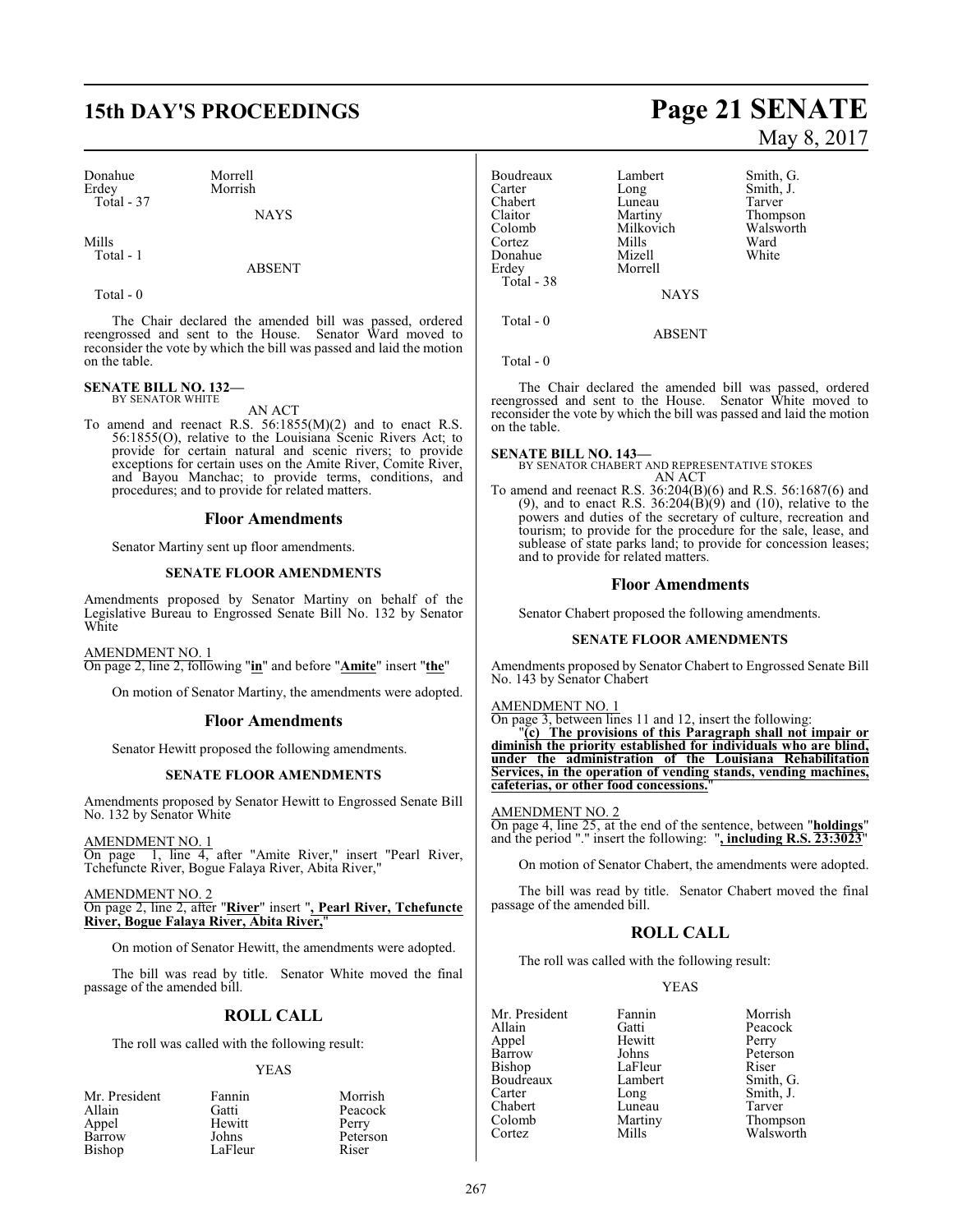## **Page 22 SENATE 15th DAY'S PROCEEDINGS**

## May 8, 2017

| Donahue<br>Erdey                                                                                                                        | Mizell<br>Morrell                                                                                                                         |                  | Ward<br>White                                                                                                                                                                                  |  |
|-----------------------------------------------------------------------------------------------------------------------------------------|-------------------------------------------------------------------------------------------------------------------------------------------|------------------|------------------------------------------------------------------------------------------------------------------------------------------------------------------------------------------------|--|
| Total - 36                                                                                                                              |                                                                                                                                           | <b>NAYS</b>      |                                                                                                                                                                                                |  |
| Claitor<br>Total - 2                                                                                                                    | Milkovich                                                                                                                                 |                  |                                                                                                                                                                                                |  |
|                                                                                                                                         | <b>ABSENT</b>                                                                                                                             |                  |                                                                                                                                                                                                |  |
| Total $-0$                                                                                                                              |                                                                                                                                           |                  |                                                                                                                                                                                                |  |
| on the table.                                                                                                                           |                                                                                                                                           |                  | The Chair declared the amended bill was passed, ordered<br>reengrossed and sent to the House. Senator Chabert moved to<br>reconsider the vote by which the bill was passed and laid the motion |  |
| SENATE BILL NO. 145—<br><b>BY SENATOR CLAITOR</b><br>AN ACT                                                                             |                                                                                                                                           |                  |                                                                                                                                                                                                |  |
|                                                                                                                                         | To enact R. S. 17:1891 within Chapter 6 of Title 17 of the Louisiana<br>Revised Statutes of 1950, relative to granting of free tuition by |                  |                                                                                                                                                                                                |  |
| Tulane University; to provide relative to the Tulane Legislative<br>Scholarship; to require that a student's legislative scholarship be |                                                                                                                                           |                  |                                                                                                                                                                                                |  |
| applied toward his financial obligations before certain other<br>award amounts; and to provide for related matters.                     |                                                                                                                                           |                  |                                                                                                                                                                                                |  |
| The bill was read by title. Senator Claitor moved the final<br>passage of the bill.                                                     |                                                                                                                                           |                  |                                                                                                                                                                                                |  |
|                                                                                                                                         |                                                                                                                                           | <b>ROLL CALL</b> |                                                                                                                                                                                                |  |

The roll was called with the following result:

#### YEAS

| Mr. President | Fannin      | Morrish   |
|---------------|-------------|-----------|
|               |             |           |
| Allain        | Gatti       | Peacock   |
| Appel         | Hewitt      | Perry     |
| Barrow        | Johns       | Peterson  |
| Bishop        | LaFleur     | Riser     |
| Boudreaux     | Lambert     | Smith, G. |
| Carter        | Long        | Smith, J. |
| Chabert       | Luneau      | Tarver    |
| Claitor       | Martiny     | Thompson  |
| Colomb        | Milkovich   | Walsworth |
| Cortez        | Mills       | Ward      |
| Donahue       | Mizell      | White     |
| Erdey         | Morrell     |           |
| Total - 38    |             |           |
|               | <b>NAYS</b> |           |
| Total - 0     |             |           |
|               | ABSENT      |           |

Total - 0

The Chair declared the bill was passed and ordered it sent to the House. Senator Claitor moved to reconsider the vote by which the bill was passed and laid the motion on the table.

## **SENATE BILL NO. 150—** BY SENATORS CHABERT AND MORRELL

AN ACT

To amend and reenact R.S. 47:6036(C)(1)(b), (G), the introductory paragraph of  $(I)(1)$ ,  $(I)(1)(c)$  and  $(2)(a)$  and to repeal R.S. 47:6036(K), relative to the Ports of Louisiana tax credits; to streamline the approval process; to change the overall credit caps; to extend the sunset date of the credit; to remove an expired reporting provision; to provide for an effective date; and to provide for related matters.

#### **Floor Amendments**

Senator Chabert proposed the following amendments.

#### **SENATE FLOOR AMENDMENTS**

Amendments proposed by Senator Chabert to Reengrossed Senate Bill No. 150 by Senator Chabert

#### AMENDMENT NO. 1

On page 1, line 2, after "R.S. 47:6036(C)(1)(b)" delete the remainder of the line and insert "as amended by Section 2 of Act No. 125 of the 2015 Regular Session of the Legislature, (G), (I)(1),"

#### AMENDMENT NO. 2

On page 1, line 8, after "R.S.  $47:6036(C)(1)(b)$ " delete the remainder of the line and insert "as amended by Section 2 of Act No. 125 of the 2015 Regular Session of the Legislature,  $(G)$ ,  $(I)(1)$ ,  $(I)(1)(c)$ "

#### AMENDMENT NO. 3

On page 1, line 3, after "repeal" insert "R.S.  $47:6036(C)(1)(b)$  as amended by Section 5 of Act No. 125 ofthe 2015 Regular Session of the Legislature and"

#### AMENDMENT NO. 4

On page 4, delete line 27, and insert

"Section 2. R.S.  $47:6036(C)(1)(b)$  as amended by Section 5 of Act No. 125 of the 2015 Regular Session of the Legislature and R.S. 47:6036(K) are hereby repealed."

On motion of Senator Chabert, the amendments were adopted.

The bill was read by title. Senator Chabert moved the final passage of the amended bill.

#### **ROLL CALL**

The roll was called with the following result:

#### YEAS

| Mr. President | Fannin      | Morrish   |
|---------------|-------------|-----------|
|               |             |           |
| Allain        | Gatti       | Peacock   |
| Appel         | Hewitt      | Perry     |
| Barrow        | Johns       | Peterson  |
| Bishop        | LaFleur     | Riser     |
| Boudreaux     | Lambert     | Smith, G. |
| Carter        | Long        | Smith, J. |
| Chabert       | Luneau      | Tarver    |
| Claitor       | Martiny     | Thompson  |
| Colomb        | Milkovich   | Walsworth |
| Cortez        | Mills       | Ward      |
| Donahue       | Mizell      | White     |
| Erdev         | Morrell     |           |
| Total - 38    |             |           |
|               | <b>NAYS</b> |           |
| $Total - 0$   |             |           |

```
 Total - 0
```
The Chair declared the amended bill was passed, ordered rereengrossed and sent to the House. Senator Chabert moved to reconsider the vote by which the bill was passed and laid the motion on the table.

ABSENT

#### **SENATE BILL NO. 162—** BY SENATOR APPEL

AN ACT

To amend and reenact Part VIII of Chapter 14 of Title 33 of the Louisiana Revised Statutes of 1950, comprised of R.S. 33:5001 though 5002, relative to workforce housing; to encourage incentive based housing policy; and to provide for related matters.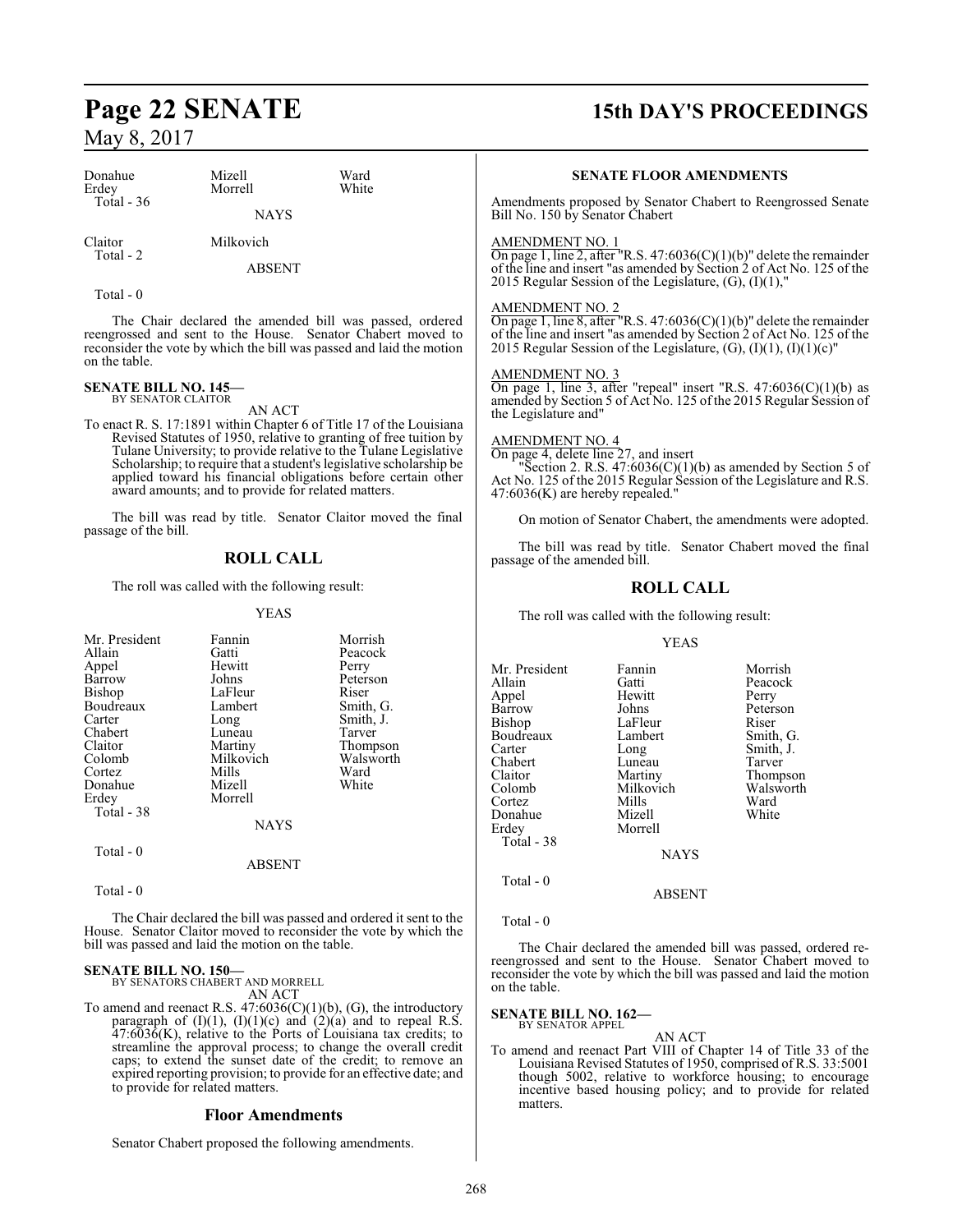## **15th DAY'S PROCEEDINGS Page 23 SENATE**

#### **Floor Amendments**

Senator Martiny sent up floor amendments.

#### **SENATE FLOOR AMENDMENTS**

Amendments proposed by Senator Martiny on behalf of the Legislative Bureau to Engrossed Senate Bill No. 162 by Senator Appel

AMENDMENT NO. 1

On page 3, line 9, following "**to**" and before "**property**" change "**real**" to "**immovable**"

#### AMENDMENT NO. 2

On page 3, line 10, following "**of**" and before "**property**" change "**real**" to "**immovable**"

On motion of Senator Martiny, the amendments were adopted.

The bill was read by title. Senator Appel moved the final passage of the amended bill.

#### **ROLL CALL**

The roll was called with the following result:

#### YEAS

| Mr. President<br>Allain<br>Appel<br>Carter<br>Chabert<br>Claitor<br>Cortez<br>Donahue<br>Erdey<br>Fannin<br>Total - 29 | Gatti<br>Hewitt<br>Johns<br>LaFleur<br>Lambert<br>Long<br>Martiny<br>Milkovich<br>Mizell<br>Morrish | Peacock<br>Perry<br>Riser<br>Smith, G.<br>Smith, J.<br>Tarver<br>Walsworth<br>Ward<br>White |
|------------------------------------------------------------------------------------------------------------------------|-----------------------------------------------------------------------------------------------------|---------------------------------------------------------------------------------------------|
|                                                                                                                        | <b>NAYS</b>                                                                                         |                                                                                             |
| Barrow<br><b>Bishop</b><br>Boudreaux<br>Total - 9                                                                      | Colomb<br>Luneau<br>Mills                                                                           | Morrell<br>Peterson<br>Thompson                                                             |

ABSENT

Total - 0

The Chair declared the amended bill was passed, ordered reengrossed and sent to the House. Senator Appel moved to reconsider the vote by which the bill was passed and laid the motion on the table.

#### **Explanation of Vote**

Senator Carter stated he intended to vote nay on Senate Bill No. 162, and asked that the Official Journal so state.

#### **SENATE BILL NO. 163—** BY SENATOR MIZELL

AN ACT

To amend and reenact R.S. 15:1157(A), relative to the purchase of goods by state prisons; to authorize the purchase of goods and services in the parish in which a state prison is located if the purchase price is lower; to provide relative to compliance with the goals of the Hudson and Veterans Initiatives; to provide for an effective date; and to provide for related matters.

The bill was read by title. Senator Mizell moved the final passage of the bill.

## **ROLL CALL**

The roll was called with the following result:

#### YEAS

| Mr. President | Fannin    | Morrish   |
|---------------|-----------|-----------|
| Allain        | Gatti     | Peacock   |
| Appel         | Hewitt    | Perry     |
| Barrow        | Johns     | Peterson  |
| Bishop        | LaFleur   | Riser     |
| Boudreaux     | Lambert   | Smith, G. |
| Carter        | Long      | Smith, J. |
| Chabert       | Luneau    | Tarver    |
| Claitor       | Martiny   | Thompson  |
| Colomb        | Milkovich | Walsworth |
| Cortez        | Mills     | Ward      |
| Donahue       | Mizell    | White     |
| Erdey         | Morrell   |           |
| Total - 38    |           |           |
|               | NAYS      |           |

Total - 0

Total - 0

The Chair declared the bill was passed and ordered it sent to the House. Senator Mizell moved to reconsider the vote by which the bill was passed and laid the motion on the table.

ABSENT

#### **SENATE BILL NO. 164—**

BY SENATOR PEACOCK AN ACT

To amend and reenact R.S. 17:87.6(A) and R.S. 41:891 and 892(A) and (F), and to enact R.S. 41:892(G), relative to school lands; to provide for the sale of certain school lands by school boards; to provide for the sale by a licensed real estate broker; to provide for the appraisement of school lands; to provide procedures, terms, conditions, and requirements of the sale; and to provide for related matters.

The bill was read by title. Senator Peacock moved the final passage of the bill.

## **ROLL CALL**

The roll was called with the following result:

#### YEAS

| Mr. President<br>Allain<br>Appel<br>Bishop<br>Chabert<br>Cortez<br>Donahue<br>Erdey<br>Fannin<br>Gatti<br>Total - 28 | Hewitt<br>Johns<br>LaFleur<br>Lambert<br>Long<br>Luneau<br>Martiny<br>Mills<br>Mizell<br>Morrish<br><b>NAYS</b> | Peacock<br>Perry<br>Smith, G.<br>Smith, J.<br>Thompson<br>Walsworth<br>Ward<br>White |
|----------------------------------------------------------------------------------------------------------------------|-----------------------------------------------------------------------------------------------------------------|--------------------------------------------------------------------------------------|
| Barrow<br>Boudreaux<br>Carter<br>Total - 9                                                                           | Claitor<br>Colomb<br>Milkovich                                                                                  | Morrell<br>Peterson<br>Riser                                                         |
|                                                                                                                      |                                                                                                                 |                                                                                      |

ABSENT

Tarver Total - 1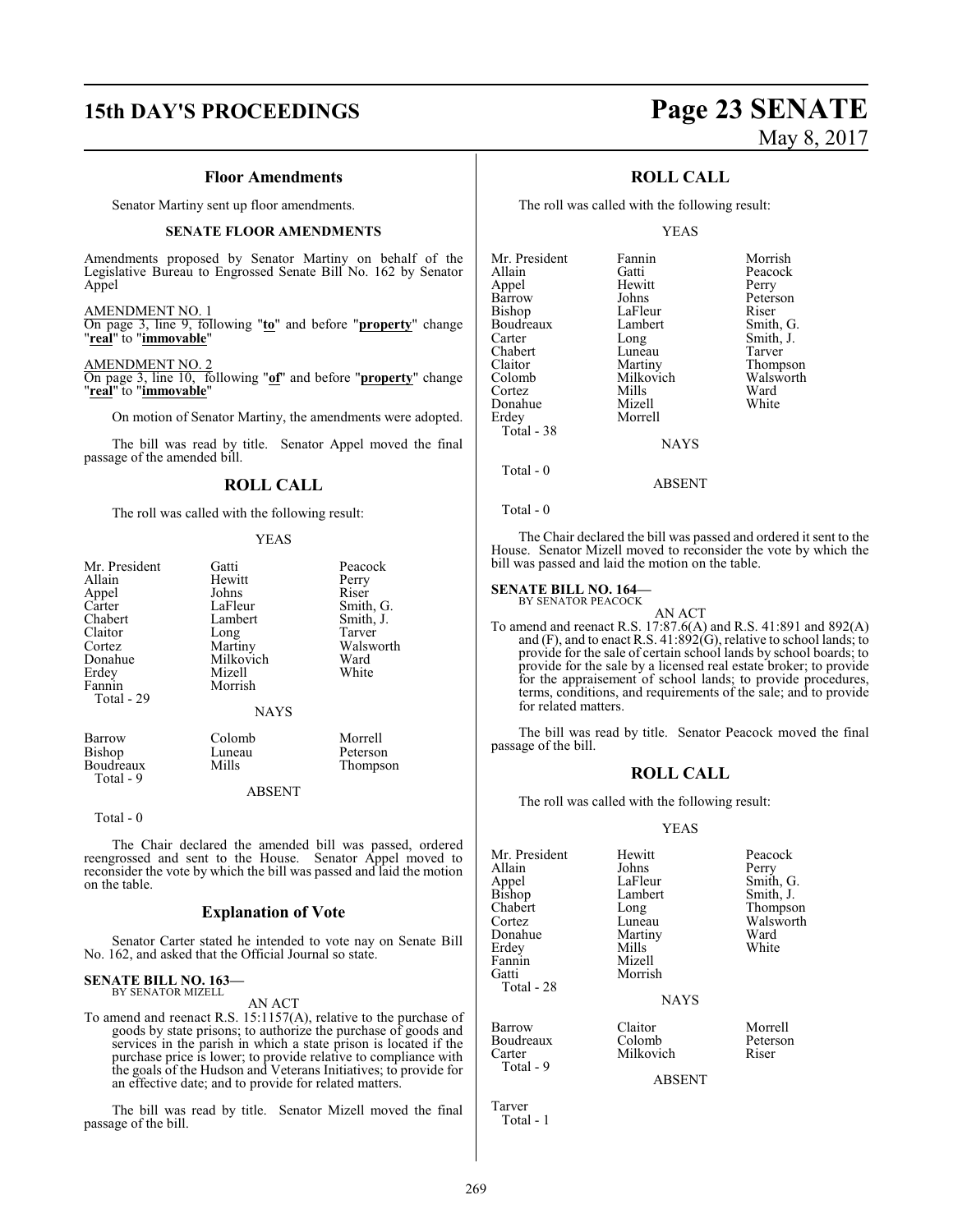The Chair declared the bill was passed and ordered it sent to the House. Senator Peacock moved to reconsider the vote by which the bill was passed and laid the motion on the table.

#### **SENATE BILL NO. 172—** BY SENATOR MORRELL

AN ACT

To amend and reenact R.S. 47:227 as amended by Section 2 of Act No. 125, of the 2015 Regular Session of the Legislature, R.S. 47:297.2, 6015(J), and 6019(A)(1)(a) and to enact R.S. 25:1226.4(D), R.S. 47:34(F), 37(I), 287.748(D), 287.749(E), 287.752(D), 287.755(I), 297(Q), 297.4(C), 297.9(D), 6006(F), 6025(E), 6032(I), 6035(I), 6104(E), 6105(C), 6106(F), and 6107(D), and to repeal R.S. 47:227 as amended by Section 5 of Act 125 of the 2015 Regular Session of the Legislature, relative to tax credits; to provide for the sunset of certain tax credits; to provide for an effective date; and to provide for related matters.

#### **Floor Amendments**

Senator Erdey proposed the following amendments.

#### **SENATE FLOOR AMENDMENTS**

Amendments proposed by Senator Erdey to Engrossed Senate Bill No. 172 by Senator Morrell

AMENDMENT NO. 1 On page 1, line 5, delete "297.4(C),"

AMENDMENT NO. 2 On page 1, line 6, change "6035(I), 6104(E), 6105(C), 6106(F), and  $6107(D)$ ," to "and  $6035(I)$ ,"

AMENDMENT NO. 3 On page 2, line 3, change "297(Q), 297.4(C), 297.9(D), 6006(F), 6025(E), 6032(I), 6035(I)," to "297(Q), 297.9(D), 6006(F), 6025(E),  $6032(I)$ , and  $6035(I)$ "

AMENDMENT NO. 4 On page 2, line 4, delete "6104(E), 6105(C), 6106(F), and 6107(D)"

AMENDMENT NO. 5 On page 4, delete lines 3 through 7

#### AMENDMENT NO. 6

On page 5, delete lines 17 through 29, and on page 6, delete lines 1 through 3

On motion of Senator Erdey, the amendments were adopted.

The bill was read by title. Senator Morrell moved the final passage of the amended bill.

## **ROLL CALL**

The roll was called with the following result:

#### YEAS

| Mr. President<br>Barrow<br>Bishop<br>Boudreaux<br>Carter<br>Chabert<br>Colomb<br>Erdey<br>Total - 22 | Fannin<br>Johns<br>Long<br>Luneau<br>Martiny<br>Milkovich<br>Mills<br>Morrell<br><b>NAYS</b> | Morrish<br>Peterson<br>Smith, G.<br>Smith, J.<br>Thompson<br>Ward |
|------------------------------------------------------------------------------------------------------|----------------------------------------------------------------------------------------------|-------------------------------------------------------------------|
| Allain                                                                                               | Gatti                                                                                        | Perry                                                             |

Appel Hewitt Riser<br>Claitor Lambert Walsy Walsworth

## **Page 24 SENATE 15th DAY'S PROCEEDINGS**

| Cortez<br>Donahue<br>Total - 14 | Mizell<br>Peacock | White |
|---------------------------------|-------------------|-------|
|                                 | <b>ABSENT</b>     |       |
| LaFleur<br>Total - 2            | Tarver            |       |

The Chair declared the amended bill was passed, ordered reengrossed and sent to the House. Senator Morrell moved to reconsider the vote by which the bill was passed and laid the motion on the table.

#### **SENATE BILL NO. 177—** BY SENATOR MORRELL

AN ACT

To amend and reenact R.S. 47:164(D)(2)(b), to provide for employee compensation eligible as a production expense for purposes of the tax credit; to provide for applicable rates of withholding tax; to provide for an effective date; and to provide for related matters.

#### **Floor Amendments**

Senator Martiny sent up floor amendments.

#### **SENATE FLOOR AMENDMENTS**

Amendments proposed by Senator Martiny on behalf of the Legislative Bureau to Engrossed Senate Bill No. 177 by Senator Morrell

#### AMENDMENT NO. 1

On page 1, line 15, following "Subparagraph" and before "**,** to" change "**(D)(2)**(a) of this **Section**" to "(a) of this Paragraph"

On motion of Senator Martiny, the amendments were adopted.

The bill was read by title. Senator Morrell moved the final passage of the amended bill.

#### **ROLL CALL**

The roll was called with the following result:

#### YEAS

| Appel<br>Barrow<br>Bishop<br>Boudreaux<br>Carter<br>Chabert<br>Claitor<br>Colomb<br>Erdey<br>Total - 26 | Gatti<br>Hewitt<br>Lambert<br>Long<br>Luneau<br>Martiny<br>Milkovich<br>Mills<br>Mizell<br><b>NAYS</b> | Morrell<br>Morrish<br>Perry<br>Peterson<br>Smith, G.<br>Smith, J.<br>Walsworth<br>Ward |
|---------------------------------------------------------------------------------------------------------|--------------------------------------------------------------------------------------------------------|----------------------------------------------------------------------------------------|
| Mr. President<br>Allain<br>Cortez<br>Total - 8                                                          | Fannin<br>Peacock<br>Riser<br><b>ABSENT</b>                                                            | Thompson<br>White                                                                      |
| Donahue<br>Johns<br>Total - 4                                                                           | LaFleur<br>Tarver                                                                                      |                                                                                        |

The Chair declared the amended bill was passed, ordered reengrossed and sent to the House. Senator Morrell moved to reconsider the vote by which the bill was passed and laid the motion on the table.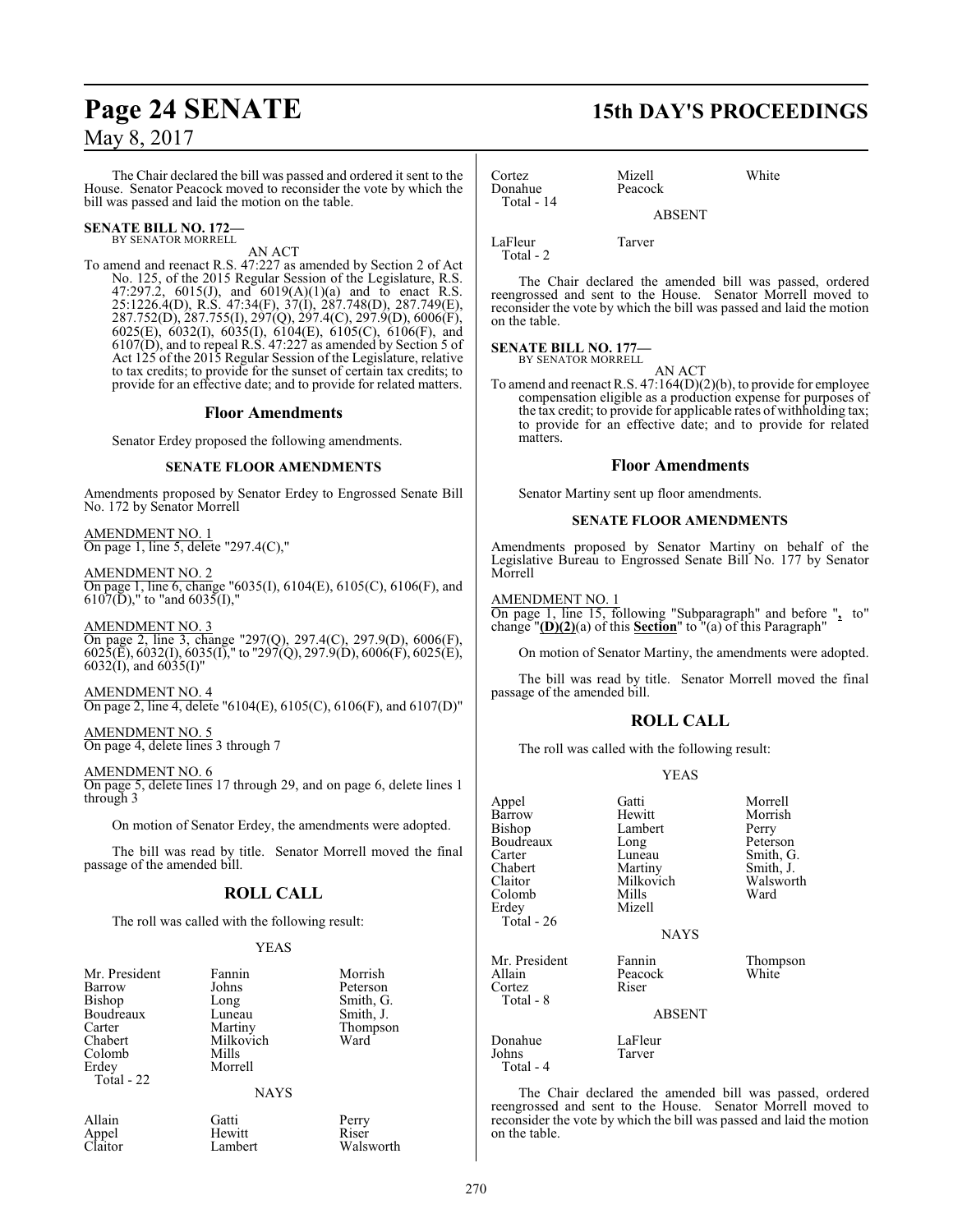# **15th DAY'S PROCEEDINGS Page 25 SENATE**

#### **SENATE BILL NO. 178—** BY SENATOR MORRELL

AN ACT

To amend and reenact R.S.  $47:6015(J)$  and  $6036(G)$ , and R.S. 51:2356,to enactR.S. 47:3204(M), 4305(C), 4331(G), 6020(G), 6022(M), 6023(J), and 6037(J), and R.S. 51:1807(F) and 2399.3(C), and to repeal Chapter 12 of Subtitle II of Title 47 of the Louisiana Revised Statutes of 1950, comprised of R.S. 47:1121 through 1128, and Section 3 of Act No. 414 ofthe 2011 Regular Session of the Legislature as amended by Act No. 104 of the 2015 Regular Session of the Legislature, relative to tax credits and tax incentive programs; to provide for termination dates for tax credit and incentive programs administered by the Louisiana Department of Economic Development; to repeal certain expired tax credits and exemptions; to provide for an effective date; and to provide for related matters.

On motion of Senator Morrell, the bill was read by title and returned to the Calendar, subject to call.

## **SENATE BILL NO. 181—** BY SENATOR MORRELL

AN ACT

To amend and reenact R.S. 47:265, 287.664, 287.758(B), 6008(A), 6009(D)(1), 6012(B), 6013(A), and 6017(A) all as amended by Section 2 of Act No. 125 of the 2015 Regular Session of the Legislature,  $6004(A)(1)$  and  $(C)$ , to enact R.S.  $47:6018(G)$ , R.S. 51:2399.4(C)(3) and 3085(B)(5), and to repeal R.S. 47:265, 287.664, 287.758(B), 6008(A), 6009(D)(1), 6012(B), 6013(A), and  $6017(A)$  all as amended by Section 5 of Act No. 125 of the 2015 Regular Session of the Legislature, R.S. 47:12, 35, 287.753, 287.756, 287.759, 301(10)(a)(vi), and 6021, and Chapter 26 of Title 51 ofthe Louisiana Revised Statutes of 1950 comprised of R.S. 51:1921 through 1935, relative to tax credits and exemptions; to provide for termination dates for certain tax credits; to add additional requirements for eligibility to earn credits; to repeal expired tax credits and exemptions; to provide for an effective date; and to provide for related matters.

#### **Floor Amendments**

Senator Morrell proposed the following amendments.

#### **SENATE FLOOR AMENDMENTS**

Amendments proposed by Senator Morrell to Engrossed Senate Bill No. 181 by Senator Morrell

#### AMENDMENT NO. 1 On page 3, line 9, delete "**on or**"

On motion of Senator Morrell, the amendments were adopted.

The bill was read by title. Senator Morrell moved the final passage of the amended bill.

#### **ROLL CALL**

The roll was called with the following result:

#### YEAS

| Mr. President<br>Barrow<br>Bishop<br>Boudreaux<br>Carter<br>Total - $15$ | Colomb<br>Long<br>Luneau<br>Mills<br>Morrell | Morrish<br>Peterson<br>Smith, G.<br>Tarver<br>Ward |
|--------------------------------------------------------------------------|----------------------------------------------|----------------------------------------------------|
|                                                                          | <b>NAYS</b>                                  |                                                    |

Appel Hewitt<br>Chabert Johns Chabert<br>Claitor

Allain Gatti Perry

| Gatti   | Perry     |
|---------|-----------|
| Hewitt  | Riser     |
| Johns   | Smith, J. |
| Lambert | Thompson  |

Donahue Milkovich<br>Erdev Mizell Fannin Peacock Total - 22

Cortez Martiny Walsworth<br>
Donahue Milkovich White Mizell

ABSENT

LaFleur Total - 1

The Chair declared the amended bill failed to pass.

#### **Notice of Reconsideration**

Senator Morrell moved to reconsider on the next Legislative Day the vote by which the bill failed to pass.

#### **Senator Long in the Chair**

**SENATE BILL NO. 199—** BY SENATORS ERDEY, THOMPSON AND WALSWORTH AN ACT

To enact R.S. 33:4712.17, relative to property and buildings; to provide for the sharing of public equipment; to provide for use of public equipment among public entities; to provide for a definition; and to provide for related matters.

#### **Floor Amendments**

Senator Martiny sent up floor amendments.

#### **SENATE FLOOR AMENDMENTS**

Amendments proposed by Senator Martiny on behalf of the Legislative Bureau to Engrossed Senate Bill No. 199 by Senator Erdey

AMENDMENT NO. 1

On page 1, line 17, following "**damages**" and before "**or**" insert "**,**"

AMENDMENT NO. 2 On page 2, line 4, following "**harbor**" and before "**terminal**" insert "**, and**"

On motion of Senator Martiny, the amendments were adopted.

#### **Floor Amendments**

Senator Erdey proposed the following amendments.

#### **SENATE FLOOR AMENDMENTS**

Amendments proposed by Senator Erdey to Engrossed Senate Bill No. 199 by Senator Erdey

#### AMENDMENT NO. 1

On page 1, line 15, after "**equipment**" and before "**by**" insert "**and the approximate length of time for use of the equipment**"

#### AMENDMENT NO. 2

On page 1, between lines 15 and 16, insert the following: "**(c) Address the responsibility for repairing or replacing the equipment when the equipment becomes inoperable for its intended use due to a mechanical or other breakdown while in the possession of the requesting public entity.**"

AMENDMENT NO. 3 On page 1, at the beginning of line 16, change "**(c)**" to "**(d)**"

#### AMENDMENT NO. 4

On page 1, after line 17, insert the following:

"**(3) When an emergency situation is declared and public entities need to share equipment, the provisions of Paragraph (A)(1) of this Section are not required, provided the public**

May 8, 2017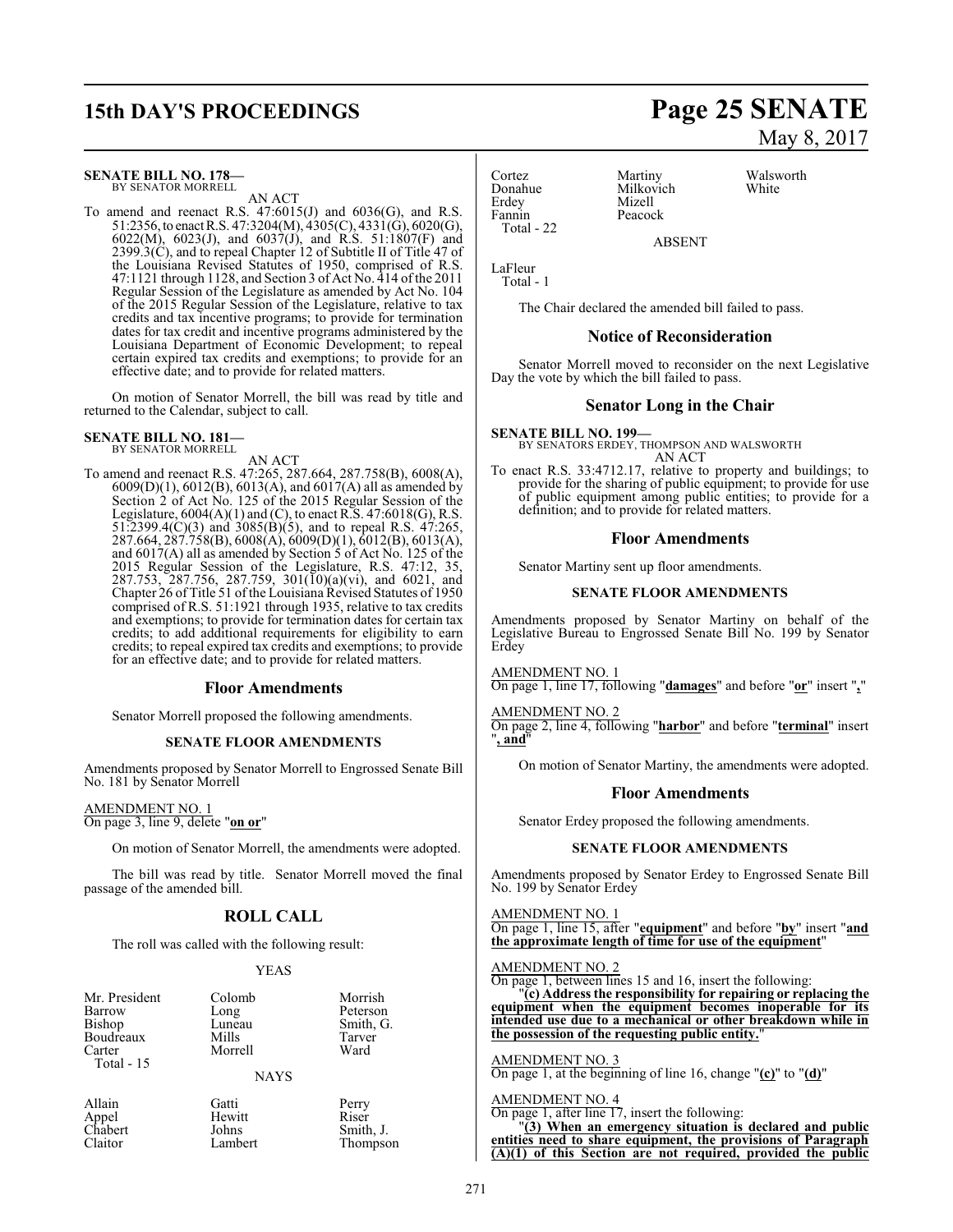#### **entities share the equipment in good faith relative to the emergency situation.**

On motion of Senator Erdey, the amendments were adopted.

#### **Floor Amendments**

Senator Martiny proposed the following amendments.

#### **SENATE FLOOR AMENDMENTS**

Amendments proposed by Senator Martiny to Engrossed Senate Bill No. 199 by Senator Erdey

#### AMENDMENT NO. 1

On page 2, between lines 12 and 13, insert: "**C. The provisions of R.S. 33:2337 and 2338 shall supercede and control in the event of conflict with the provisions of this**

**Section.**"

On motion of Senator Martiny, the amendments were adopted.

The bill was read by title. Senator Erdey moved the final passage of the amended bill.

## **ROLL CALL**

The roll was called with the following result:

#### YEAS

| Fannin  | Peaco  |
|---------|--------|
| Gatti   | Perry  |
| Hewitt  | Peters |
| Johns   | Riser  |
| LaFleur | Smith  |
| Lambert | Smith  |
|         | Tarve  |
| Luneau  | Thom   |
| Martiny | Walsy  |
| Mills   | Ward   |
| Mizell  | White  |
| Morrell |        |
| Morrish |        |
|         |        |
|         | Long   |

Fannin Peacock<br>Gatti Perry Gatti Perry<br>
Hewitt Peters Peterson<br>Riser Smith, G.<br>Smith, J. Lambert Smith,<br>
Long Tarver Luneau Thompson<br>Martiny Walsworth Martiny Walsworth<br>
Mills Ward Mizell White

Total - 0

**NAYS** 

ABSENT

```
Milkovich
   Total - 1
```
The Chair declared the amended bill was passed, ordered reengrossed and sent to the House. Senator Erdey moved to reconsider the vote by which the bill was passed and laid the motion on the table.

#### **SENATE BILL NO. 200—** BY SENATOR ERDEY

AN ACT

To enact R.S. 33:3887(C), relative to the Livingston Parish Sewer District; to provide for an increase in the membership of the board of supervisors; and to provide for related matters.

#### **Floor Amendments**

Senator Martiny sent up floor amendments.

#### **SENATE FLOOR AMENDMENTS**

Amendments proposed by Senator Martiny on behalf of the Legislative Bureau to Engrossed Senate Bill No. 200 by Senator Erdey

## **Page 26 SENATE 15th DAY'S PROCEEDINGS**

#### AMENDMENT NO. 1

On page 1, line 10, following "**Subsection A**" and before"," insert "**of this Section**"

On motion of Senator Martiny, the amendments were adopted.

The bill was read by title. Senator Erdey moved the final passage of the amended bill.

#### **ROLL CALL**

The roll was called with the following result:

| v | I |
|---|---|
|---|---|

| Mr. President | Fannin    | Peacock   |
|---------------|-----------|-----------|
| Allain        | Gatti     | Perry     |
| Appel         | Hewitt    | Peterson  |
| Barrow        | Johns     | Riser     |
| Bishop        | LaFleur   | Smith, G. |
| Boudreaux     | Lambert   | Smith, J. |
| Carter        | Long      | Tarver    |
| Chabert       | Luneau    | Thompson  |
| Claitor       | Martiny   | Walsworth |
| Colomb        | Milkovich | Ward      |
| Cortez        | Mills     | White     |
| Donahue       | Mizell    |           |
| Erdey         | Morrish   |           |
| Total - 37    |           |           |
|               | NAYS      |           |

Tarver Walsworth<br>Ward

ABSENT

Morrell

Total - 1

Total - 0

The Chair declared the amended bill was passed, ordered reengrossed and sent to the House. Senator Erdey moved to reconsider the vote by which the bill was passed and laid the motion on the table.

#### **SENATE BILL NO. 204—**

BY SENATOR GARY SMITH AN ACT

To enact R.S. 25:224 to authorize St. John the Baptist Parish to name the St. John the Baptist Parish Library's central branch in honor of a living person; and to provide for related matters.

The bill was read by title. Senator Gary Smith moved the final passage of the bill.

#### **ROLL CALL**

The roll was called with the following result:

#### YEAS

Mr. President Fannin Morrish<br>Allain Gatti Peacock Appel Hewit<br>Barrow Johns Barrow Johns Peterson<br>Bishop LaFleur Riser Boudreaux Lamb<br>Carter Long Carter Long Smith, J.<br>
Chabert Luneau Tarver Chabert Luneau<br>Claitor Martiny Claitor Martiny Thompson Colomb Milkovich Walsworth Mills<br>Mizell Donahue Erdey Morrell Total - 37

Gatti Peacock<br>
Hewitt Perry LaFleur Riser<br>Lambert Smith, G.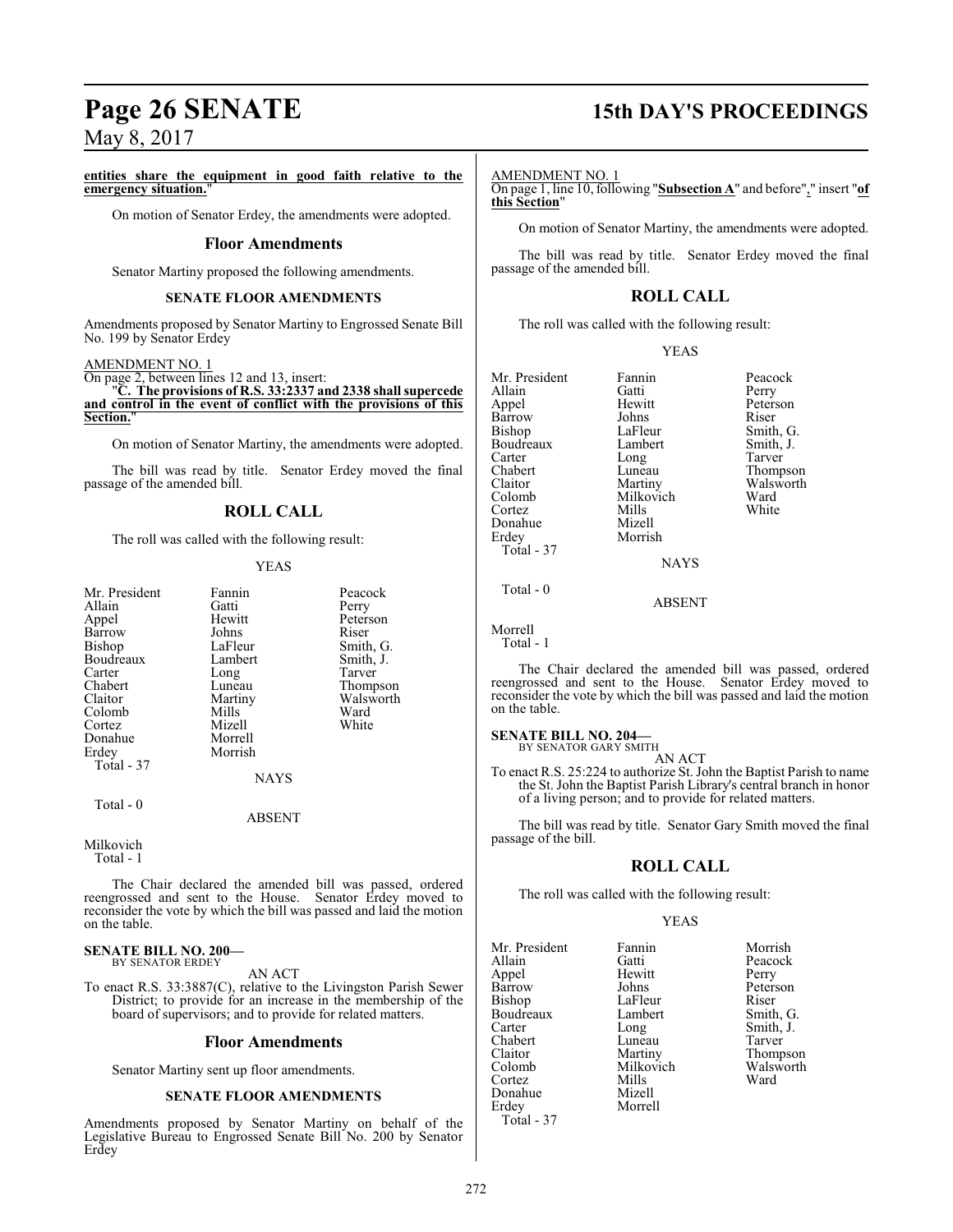## **15th DAY'S PROCEEDINGS Page 27 SENATE**

#### NAYS

Total - 0

ABSENT

White

Total - 1

The Chair declared the bill was passed and ordered it sent to the House. Senator Gary Smith moved to reconsider the vote by which the bill was passed and laid the motion on the table.

**SENATE BILL NO. 207—** BY SENATOR ALLAIN AND REPRESENTATIVE BISHOP AN ACT

To amend and reenact R.S.  $56:10(B)(1)(g)$  and to enact R.S. 56:10(B)(16), relative to saltwater fishing licenses; to direct dedicated monies of the Saltwater Fish Research and Conservation Fund to the administration of only certain programs; to limit the use of monies in the fund; to provide for terms, conditions, and requirements; and to provide for related matters.

#### **Floor Amendments**

Senator Martiny sent up floor amendments.

#### **SENATE FLOOR AMENDMENTS**

Amendments proposed by Senator Martiny on behalf of the Legislative Bureau to Engrossed Senate Bill No. 207 by Senator Allain

AMENDMENT NO. 1 On page 3, line 2, following "**(cc)**" and before "**the day**" change "**To limit**" to "**The limitation of**"

AMENDMENT NO. 2 On page 3, line 14, following "**(ff)**" and before "**any**"change "**To establish**" to "**The establishment of** "

AMENDMENT NO. 3

On page 3, line 17, following "**(gg)**" and before "**any mandatory**" change "**To create**" to "**The creation of**"

On motion of Senator Martiny, the amendments were adopted.

The bill was read by title. Senator Allain moved the final passage of the amended bill.

#### **ROLL CALL**

The roll was called with the following result:

#### YEAS

| Mr. President | Gatti       | Morrish   |
|---------------|-------------|-----------|
| Allain        | Hewitt      | Peacock   |
| Appel         | Johns       | Perry     |
| Barrow        | LaFleur     | Peterson  |
| Bishop        | Lambert     | Riser     |
| Boudreaux     | Long        | Smith, G. |
| Chabert       | Luneau      | Smith, J. |
| Claitor       | Martiny     | Tarver    |
| Colomb        | Milkovich   | Thompson  |
| Cortez        | Mills       | Walsworth |
| Erdey         | Mizell      | Ward      |
| Fannin        | Morrell     | White     |
| Total - 36    |             |           |
|               | <b>NAYS</b> |           |

Total - 0

# May 8, 2017

#### ABSENT

Carter Donahue

Total - 2

The Chair declared the amended bill was passed, ordered reengrossed and sent to the House. Senator Allain moved to reconsider the vote by which the bill was passed and laid the motion on the table.

#### **SENATE BILL NO. 210—** BY SENATOR ERDEY

AN ACT

To amend and reenact R.S. 38:1759, relative to the board of commissioners of Gravity Drainage District No. 2 of Livingston Parish; to increase the membership of the board of commissioners; and to provide for related matters.

#### **Floor Amendments**

Senator Martiny sent up floor amendments.

#### **SENATE FLOOR AMENDMENTS**

Amendments proposed by Senator Martiny on behalf of the Legislative Bureau to Engrossed Senate Bill No. 210 by Senator Erdey

AMENDMENT NO. 1 On page 1, line 15, following "or" and before "land" change "less" to "**fewer**"

AMENDMENT NO. 2 On page 2, line 5, following "**A**" and before "**,**"insert "**of this Section**"

AMENDMENT NO. 3 On page 2, line 8, following "**A**" and before "**.**" insert "**of this Section**"

On motion of Senator Martiny, the amendments were adopted.

The bill was read by title. Senator Erdey moved the final passage of the amended bill.

#### **ROLL CALL**

The roll was called with the following result:

#### YEAS

| Mr. President | Erdey       | Morrish   |
|---------------|-------------|-----------|
| Allain        | Fannin      | Peacock   |
| Appel         | Gatti       | Perry     |
| Barrow        | Hewitt      | Peterson  |
| <b>Bishop</b> | Lambert     | Riser     |
| Boudreaux     | Long        | Smith, G. |
| Carter        | Luneau      | Smith, J. |
| Chabert       | Martiny     | Tarver    |
| Claitor       | Milkovich   | Thompson  |
| Colomb        | Mills       | Walsworth |
| Cortez        | Mizell      | Ward      |
| Donahue       | Morrell     | White     |
| Total $-36$   |             |           |
|               | <b>NAYS</b> |           |
| Total $-0$    |             |           |
|               | ABSENT      |           |

Johns LaFleur Total - 2

The Chair declared the amended bill was passed, ordered reengrossed and sent to the House. Senator Erdey moved to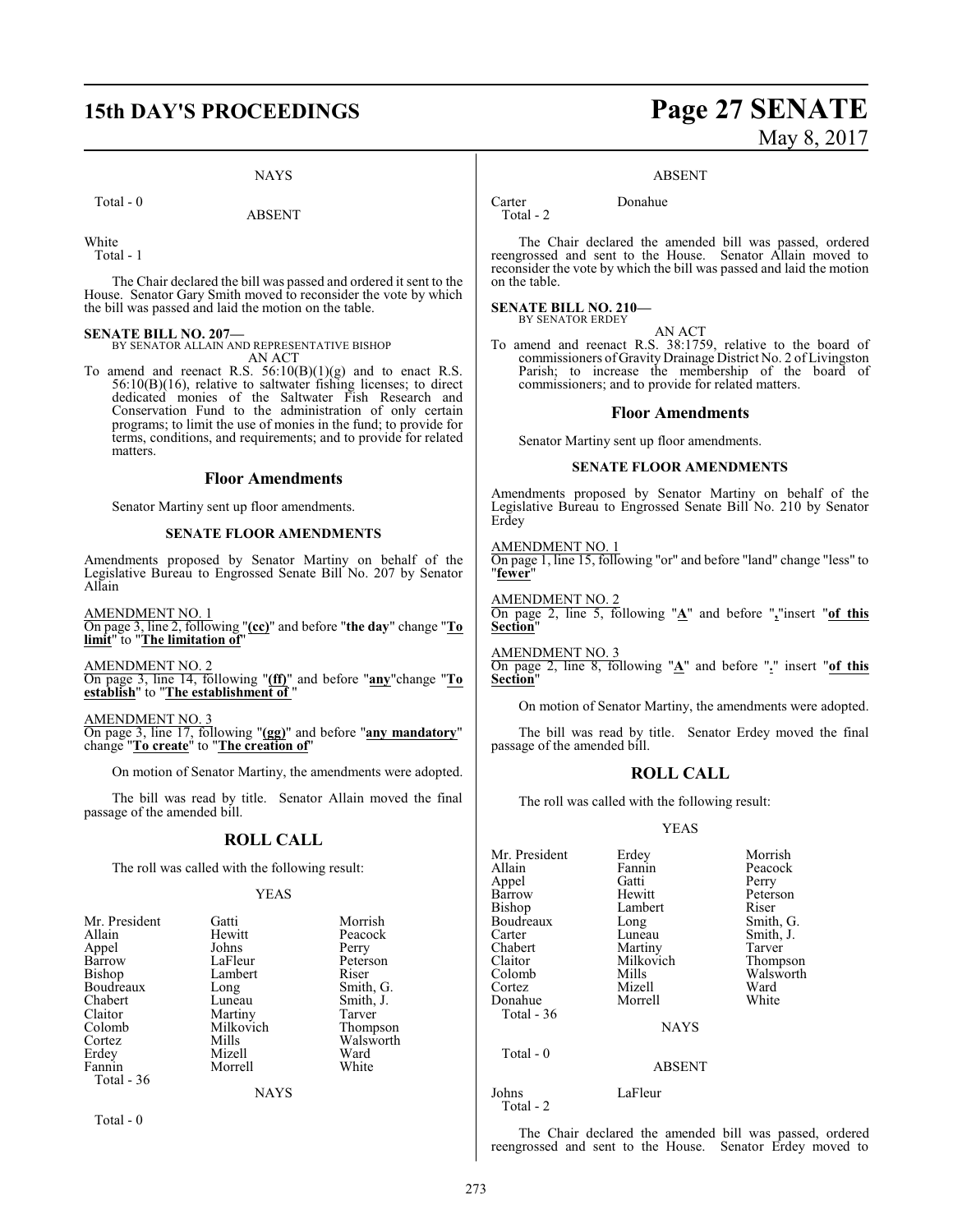reconsider the vote by which the bill was passed and laid the motion on the table.

#### **SENATE BILL NO. 230—** BY SENATOR LAFLEUR

AN ACT

To amend and reenact R.S. 36:851(A), and to repeal Chapter 5-G of Title 25 of the Louisiana Revised Statutes of 1950, comprised of R.S. 25:380.41 through 380.46, Chapter 5-I of Title 25 of the Louisiana Revised Statutes of 1950, comprised of R.S. 25:380.61 through 380.66, Chapter 5-J of Title 25 of the Louisiana Revised Statutes of 1950, comprised of R.S. 25:380.71 and 380.74 through 380.76, Chapter 5-M of Title 25 of the Louisiana Revised Statutes of 1950, comprised of R.S. 25:380.101 through 380.106, Chapter 5-O of Title 25 of the Louisiana Revised Statutes of 1950, comprised of R.S. 25:380.121 through 380.126, and R.S. 36:744 (P̄), (T), (U), (X), (Z), and 801.11, 801.13, 801.17, and 801.19, relative to museums; to remove certain museums from the jurisdiction of the Department of State and to delete all statutory provisions relative to such museums and their governing boards; and to provide for related matters.

The bill was read by title. Senator LaFleur moved the final passage of the bill.

## **ROLL CALL**

The roll was called with the following result:

#### YEAS

| Mr. President                    | Fannin                                  | Morrish   |
|----------------------------------|-----------------------------------------|-----------|
| Allain                           | Gatti                                   | Peacock   |
| Appel                            | Hewitt                                  | Perry     |
| Barrow                           | Johns                                   | Peterson  |
| Bishop                           | LaFleur                                 | Riser     |
| Boudreaux                        | Lambert                                 | Smith, G. |
| Carter                           | Long                                    | Smith, J. |
| Chabert                          | Luneau                                  | Tarver    |
| Claitor                          | Martiny                                 | Thompson  |
| Colomb                           | Milkovich                               | Walsworth |
| Cortez                           | Mills                                   | Ward      |
| Donahue                          | Mizell                                  | White     |
| Erdey<br>Total - 38<br>Total - 0 | Morrell<br><b>NAYS</b><br><b>ABSENT</b> |           |

Total - 0

The Chair declared the bill was passed and ordered it sent to the House. Senator LaFleur moved to reconsider the vote by which the bill was passed and laid the motion on the table.

#### **SENATE BILL NO. 232—** BY SENATOR LAFLEUR

AN ACT

To amend and reenact R.S. 39:371, 372(G), and 451 and to enact R.S. 39:372(H) and R.S. 49:320.2, relative to funds and state funds in the state treasury; to provide relative to the Bond Security and Redemption Fund; to provide for monies received, collected, deposited, or withdrawn by state agencies; to provide for a procedure for the classification of state funds; to provide for the establishment of, deposit to and withdrawal from escrow funds in the state treasury; to provide relative to agency accounts in the state treasury; to provide relative to the composition and duties of the Cash Management Review Board; to provide for the duties of the Joint Legislative Committee in the Budget; to provide for an effective date; and to provide for related matters.

## **Page 28 SENATE 15th DAY'S PROCEEDINGS**

#### **Floor Amendments**

Senator Martiny sent up floor amendments.

#### **SENATE FLOOR AMENDMENTS**

Amendments proposed by Senator Martiny on behalf of the Legislative Bureau to Engrossed Senate Bill No. 232 by Senator LaFleur

#### AMENDMENT NO. 1

On page 1, line 10, following "Committee" and before "the" change "in" to "on"

On motion of Senator Martiny, the amendments were adopted.

#### **Floor Amendments**

Senator LaFleur proposed the following amendments.

#### **SENATE FLOOR AMENDMENTS**

Amendments proposed by Senator LaFleur to Engrossed Senate Bill No. 232 by Senator LaFleur

#### AMENDMENT NO. 1

On page 3, line 16, change "**or federal funds.**" to "**federal funds, or other appropriate categories. The manual shall be sent to the state-wide elected officials for their comments prior to submission to the Joint Legislative Committee on the Budget.**"

#### AMENDMENT NO. 2 On page 3, line 17, after "**escrow**", delete the remainder of the line, and insert "**fund, including**"

AMENDMENT NO. 3 On page 3, line 19, change "**dispute.**" to "**dispute or otherwise restricted from use.**"

AMENDMENT NO. 4 On page 3, line 20, change "**account**", to "**fund, including any state monies.**"

AMENDMENT NO. 5 On page 3, line 24, after "**review**" insert "**and approval**"

AMENDMENT NO. 6 On page 3, line 25, after "**B.**" insert "**No state money shall be deposited into an escrow fund.**"

AMENDMENT NO. 7 On page 3, line 28, after "**appropriation**" and before "**authorizing**" insert "**in the current fiscal year**"

#### AMENDMENT NO. 8

On page 4, line 23, after "**Budget.**" insert "**The report shall also include any journal vouchers or other transfer requests of any classified monies back into the escrow fund.**"

#### AMENDMENT NO. 9

On page 4, at the beginning of line 27, change "**deposited**" to "**deposited, transferred,**"

#### AMENDMENT NO. 10

On page 5, line 6, after "**amount of**", delete "**withdrawals**" and insert "**any transfer or withdrawal of**"

On motion of Senator LaFleur, the amendments were adopted.

The bill was read by title. Senator LaFleur moved the final passage of the amended bill.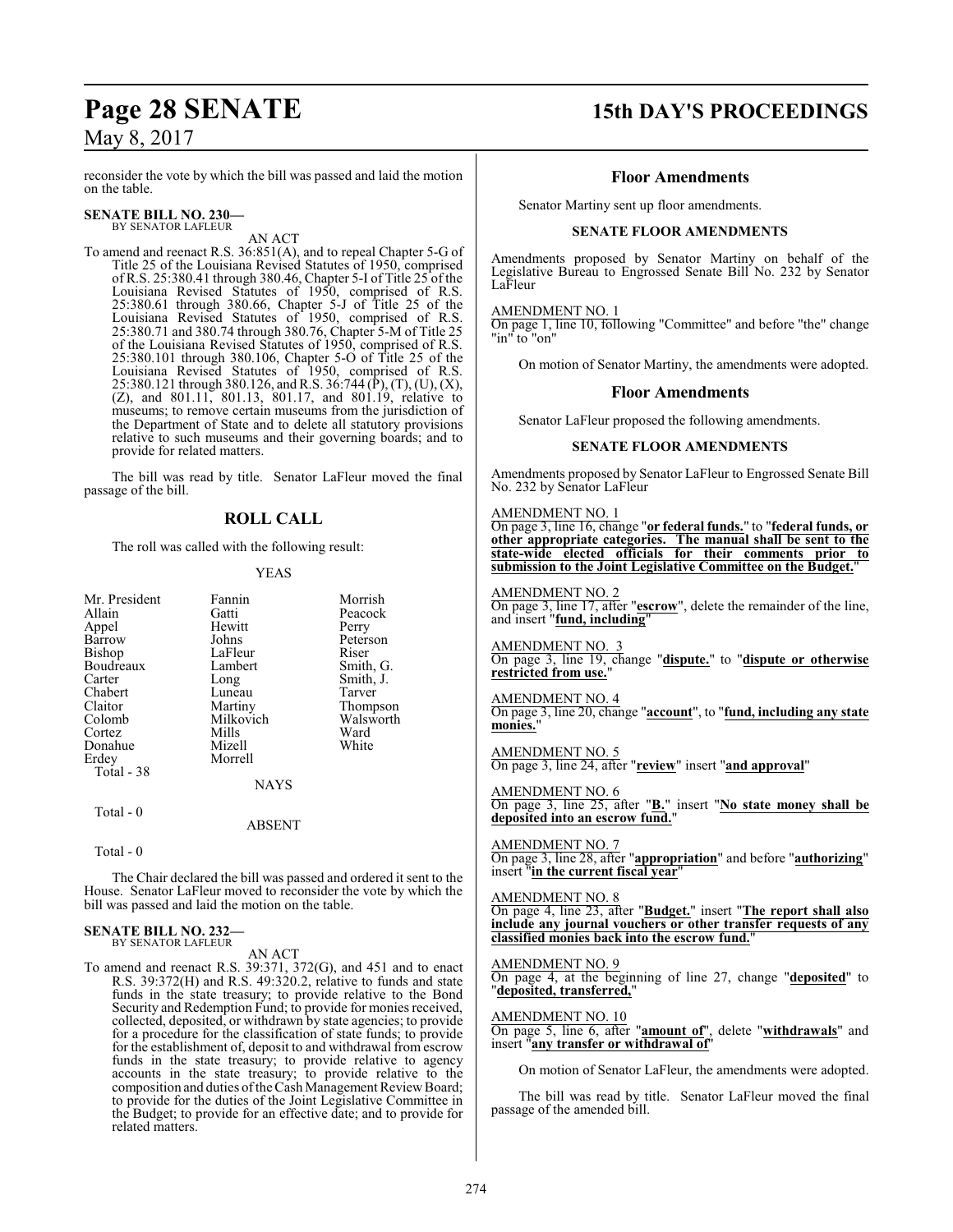## **15th DAY'S PROCEEDINGS Page 29 SENATE**

### **ROLL CALL**

The roll was called with the following result:

#### YEAS

| Mr. President | Fannin    | Morrish   |
|---------------|-----------|-----------|
| Allain        | Gatti     | Peacock   |
| Appel         | Hewitt    | Perry     |
| Barrow        | Johns     | Peterson  |
| Bishop        | LaFleur   | Riser     |
| Boudreaux     | Lambert   | Smith, G. |
| Carter        | Long      | Smith, J. |
| Chabert       | Luneau    | Tarver    |
| Claitor       | Martiny   | Thompson  |
| Colomb        | Milkovich | Walsworth |
| Cortez        | Mills     | Ward      |
| Donahue       | Mizell    | White     |
| Erdey         | Morrell   |           |
| Total - 38    |           |           |
|               | NAYS      |           |

 $Total - 0$ 

ABSENT

Total - 0

The Chair declared the amended bill was passed, ordered reengrossed and sent to the House. Senator LaFleur moved to reconsider the vote by which the bill was passed and laid the motion on the table.

#### **SENATE BILL NO. 238—** BY SENATOR PERRY

AN ACT

To enact R.S. 47:338.24.4, relative to municipal sales and use taxes; to authorize the governing authority for the town of Duson to levy and collect an additional sales and use tax; to require voter approval; to provide for the use of the tax revenue; and to provide for related matters.

The bill was read by title. Senator Perry moved the final passage of the bill.

#### **ROLL CALL**

The roll was called with the following result:

#### YEAS

| Mr. President<br>Allain<br>Appel<br>Barrow<br>Bishop<br>Boudreaux<br>Carter<br>Chabert<br>Claitor<br>Colomb<br>Cortez<br>Donahue<br>Erdey<br>Total - 38 | Fannin<br>Gatti<br>Hewitt<br>Johns<br>LaFleur<br>Lambert<br>Long<br>Luneau<br>Martiny<br>Milkovich<br>Mills<br>Mizell<br>Morrell<br><b>NAYS</b> | Morrish<br>Peacock<br>Perry<br>Peterson<br>Riser<br>Smith, G.<br>Smith, J.<br>Tarver<br>Thompson<br>Walsworth<br>Ward<br>White |
|---------------------------------------------------------------------------------------------------------------------------------------------------------|-------------------------------------------------------------------------------------------------------------------------------------------------|--------------------------------------------------------------------------------------------------------------------------------|
| Total - 0                                                                                                                                               |                                                                                                                                                 |                                                                                                                                |

Total - 0

The Chair declared the bill was passed and ordered it sent to the House. Senator Perry moved to reconsider the vote by which the bill was passed and laid the motion on the table.

ABSENT

# May 8, 2017

#### **SENATE BILL NO. 241—**

BY SENATOR JOHNS

AN ACT To amend and reenact the introductory paragraphs of R.S. 47:302(AA) and 321.1(F)(66) and to enact R.S. 47:302(AA)(29) and  $321.1(F)(66)(u)$ , relative to state sales and use tax; to provide with respect to the exemption forsales and purchases of orthotic devices, prosthetic devices, prostheses, restorative materials, and other dental devices; to provide for effectiveness and applicability of the exclusion; and to provide for related matters.

The bill was read by title. Senator Johns moved the final passage of the bill.

#### **ROLL CALL**

The roll was called with the following result:

#### YEAS

| Mr. President     | Erdey         | Morrish   |
|-------------------|---------------|-----------|
| Allain            | Gatti         | Peacock   |
| Appel             | Hewitt        | Perry     |
| <b>Barrow</b>     | Johns         | Peterson  |
| Bishop            | LaFleur       | Riser     |
| Boudreaux         | Lambert       | Smith, G. |
| Carter            | Long          | Smith, J. |
| Chabert           | Luneau        | Tarver    |
| Claitor           | Martiny       | Thompson  |
| Colomb            | Milkovich     | Walsworth |
| Cortez            | Mills         | Ward      |
| Donahue           | Mizell        | White     |
| <b>Total - 36</b> |               |           |
|                   | <b>NAYS</b>   |           |
| Total $-0$        |               |           |
|                   | <b>ABSENT</b> |           |
|                   |               |           |

Fannin Morrell Total - 2

The Chair declared the bill was passed and ordered it sent to the House. Senator Johns moved to reconsider the vote by which the bill was passed and laid the motion on the table.

#### **SENATE BILL NO. 243—** BY SENATOR PEACOCK

AN ACT To amend and reenact R.S. 47:6035(A), (B)(2), (C)(1), (D), and (E) and to repeal R.S.  $47:6035(C)(1)$  and  $(D)$  as amended by Section 5 of Act 125 of the 2015 Regular Session of the Legislature, relative to the tax credit for conversion of vehicles to alternative fuel usage; to remove the refundability of the credit; to reduce the credit rate for the conversion of vehicles and fueling equipment; to provide for the calculation of the credit for purchases of new vehicles originally equipped to be propelled by an alternative fuel; to provide for an effective date; and to provide for related matters.

#### **Floor Amendments**

Senator Martiny sent up floor amendments.

#### **SENATE FLOOR AMENDMENTS**

Amendments proposed by Senator Martiny on behalf of the Legislative Bureau to Engrossed Senate Bill No. 243 by Senator Peacock

AMENDMENT NO. 1

On page 3, line 7, following "**(c)**" and before "**,**" insert "**of this Subsection**"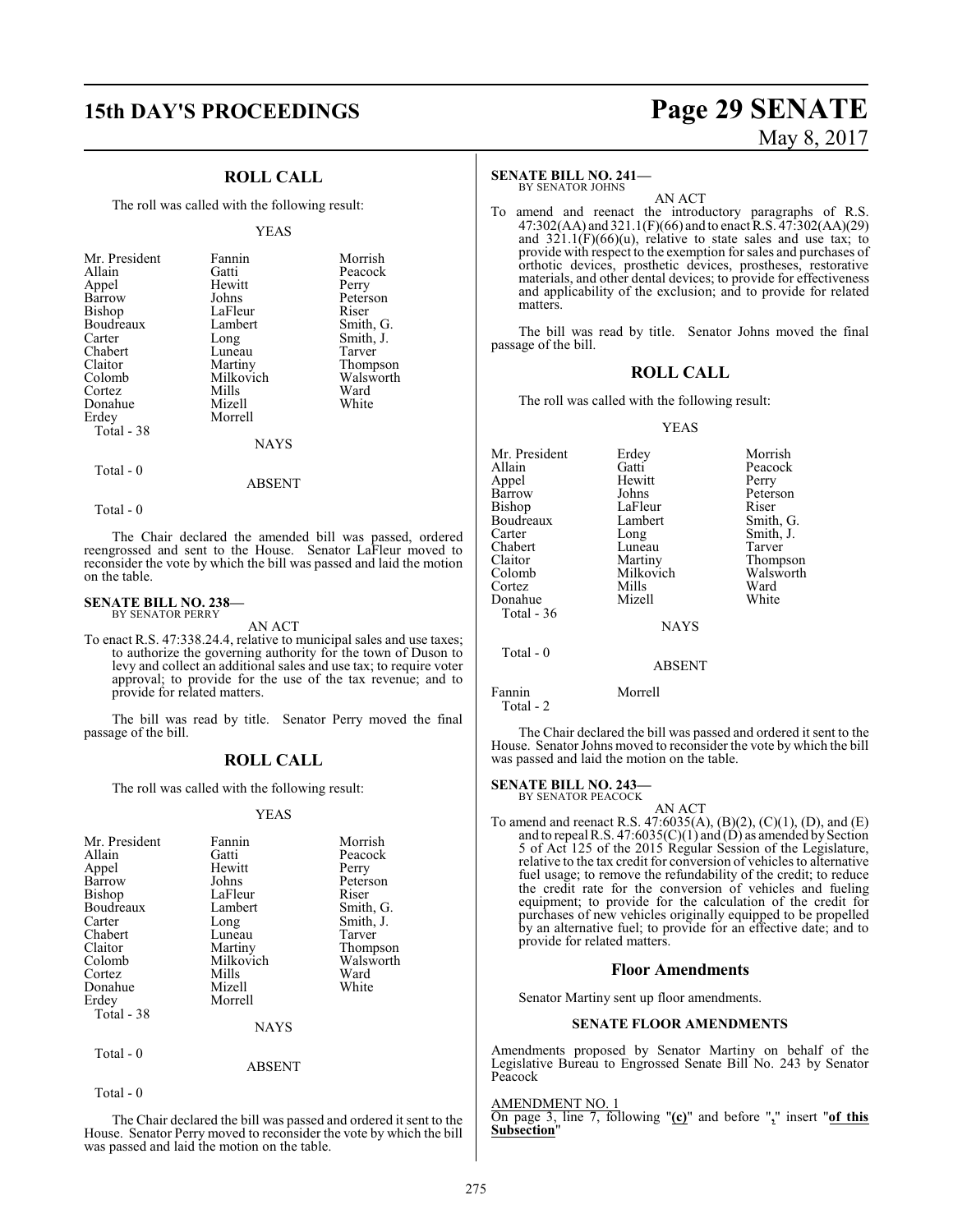## **Page 30 SENATE 15th DAY'S PROCEEDINGS**

#### AMENDMENT NO. 2

On page 3, line 14, following "**(b)**" and before "**,**" insert "**of this Subsection**"

On motion of Senator Martiny, the amendments were adopted.

#### **Floor Amendments**

Senator Peacock proposed the following amendments.

#### **SENATE FLOOR AMENDMENTS**

Amendments proposed by Senator Peacock to Engrossed Senate Bill No. 243 by Senator Peacock

AMENDMENT NO. 1 On page 3, line 22, change "**2017**" to "**2018**"

AMENDMENT NO. 2 On page 4, line 2, change "**2017**" to "**2018**"

On motion of Senator Peacock, the amendments were adopted.

The bill was read by title. Senator Peacock moved the final passage of the amended bill.

#### **ROLL CALL**

The roll was called with the following result:

#### YEAS

| Mr. President<br>Allain<br>Barrow<br>Claitor<br>Colomb<br>Cortez<br>Erdey<br>Total - 20 | Fannin<br>LaFleur<br>Lambert<br>Long<br>Luneau<br>Martiny<br>Milkovich<br><b>NAYS</b> | Morrish<br>Peacock<br>Perry<br>Smith, G.<br>Walsworth<br>White |
|-----------------------------------------------------------------------------------------|---------------------------------------------------------------------------------------|----------------------------------------------------------------|
| Appel<br>Bishop<br>Boudreaux<br>Carter<br>Chabert<br>Donahue<br>Total - 18              | Gatti<br>Hewitt<br>Johns<br>Mills<br>Mizell<br>Morrell<br>ABSENT                      | Peterson<br>Riser<br>Smith, J.<br>Tarver<br>Thompson<br>Ward   |

Total - 0

The Chair declared the amended bill was passed, ordered reengrossed and sent to the House. Senator Peacock moved to reconsider the vote by which the bill was passed and laid the motion on the table.

#### **Mr. President in the Chair**

#### **SENATE BILL NO. 248—** BY SENATOR MORRELL

AN ACT

To amend and reenact R.S.  $47:6034(C)(1)(a)(ii)(aa)$  and (bb), (4), and  $(K)$  and to repeal R.S. 47:6034 $(C)(1)(a)(ii)(bb)$  as amended by Section 5 of Act No. 125 of the 2015 Regular Session of the Legislature, relative to tax credits; to provide for an annual credit cap for the musical and theatrical production income tax credit; to provide for a termination date; to provide for an effective date; and to provide for related matters.

The bill was read by title. Senator Morrell moved the final passage of the bill.

### **ROLL CALL**

The roll was called with the following result:

#### YEAS

| Fannin      | Morrish   |
|-------------|-----------|
| Gatti       | Peacock   |
| Hewitt      | Perry     |
| Johns       | Peterson  |
| LaFleur     | Riser     |
| Lambert     | Smith, G. |
| Long        | Smith, J. |
| Luneau      | Tarver    |
| Martiny     | Thompson  |
| Milkovich   | Walsworth |
| Mills       | Ward      |
| Mizell      | White     |
| Morrell     |           |
|             |           |
| <b>NAYS</b> |           |
|             |           |

Total - 0

Total - 0

The Chair declared the bill was passed and ordered it sent to the House. Senator Morrell moved to reconsider the vote by which the bill was passed and laid the motion on the table.

ABSENT

#### **SENATE BILL NO. 35—**

BY SENATOR COLOMB

AN ACT To amend and reenact R.S. 40:966(I), relative to the Uniform Controlled Dangerous Substances Law; to provide exemptions from arrest and prosecution under the Uniform Controlled Dangerous Substances Law to persons and other entities lawfully in possession of medical marijuana; and to provide for related matters.

On motion of Senator Colomb, the bill was read by title and returned to the Calendar, subject to call.

#### **SENATE BILL NO. 43—** BY SENATOR MARTINY

AN ACT

To amend and reenact R.S. 13:2590(B), the introductory paragraph of 2590.1(B), and (C), relative to justice of the peace courts; to provide for court costs; to provide for distribution of court costs; to provide for court costs in certain parishes; to provide for agreements in cases with out-of-constable jurisdiction; and to provide for related matters.

The bill was read by title. Senator Martiny moved the final passage of the bill.

## **ROLL CALL**

The roll was called with the following result:

#### YEAS

| Mr. President | Fannin    | Morrish   |
|---------------|-----------|-----------|
| Allain        | Gatti     | Peacock   |
| Appel         | Hewitt    | Perry     |
| Barrow        | Johns     | Peterson  |
| Bishop        | LaFleur   | Riser     |
| Boudreaux     | Lambert   | Smith, G. |
| Carter        | Long      | Smith, J. |
| Chabert       | Luneau    | Tarver    |
| Claitor       | Martiny   | Thompson  |
| Colomb        | Milkovich | Walsworth |
| Cortez        | Mills     | Ward      |
|               |           |           |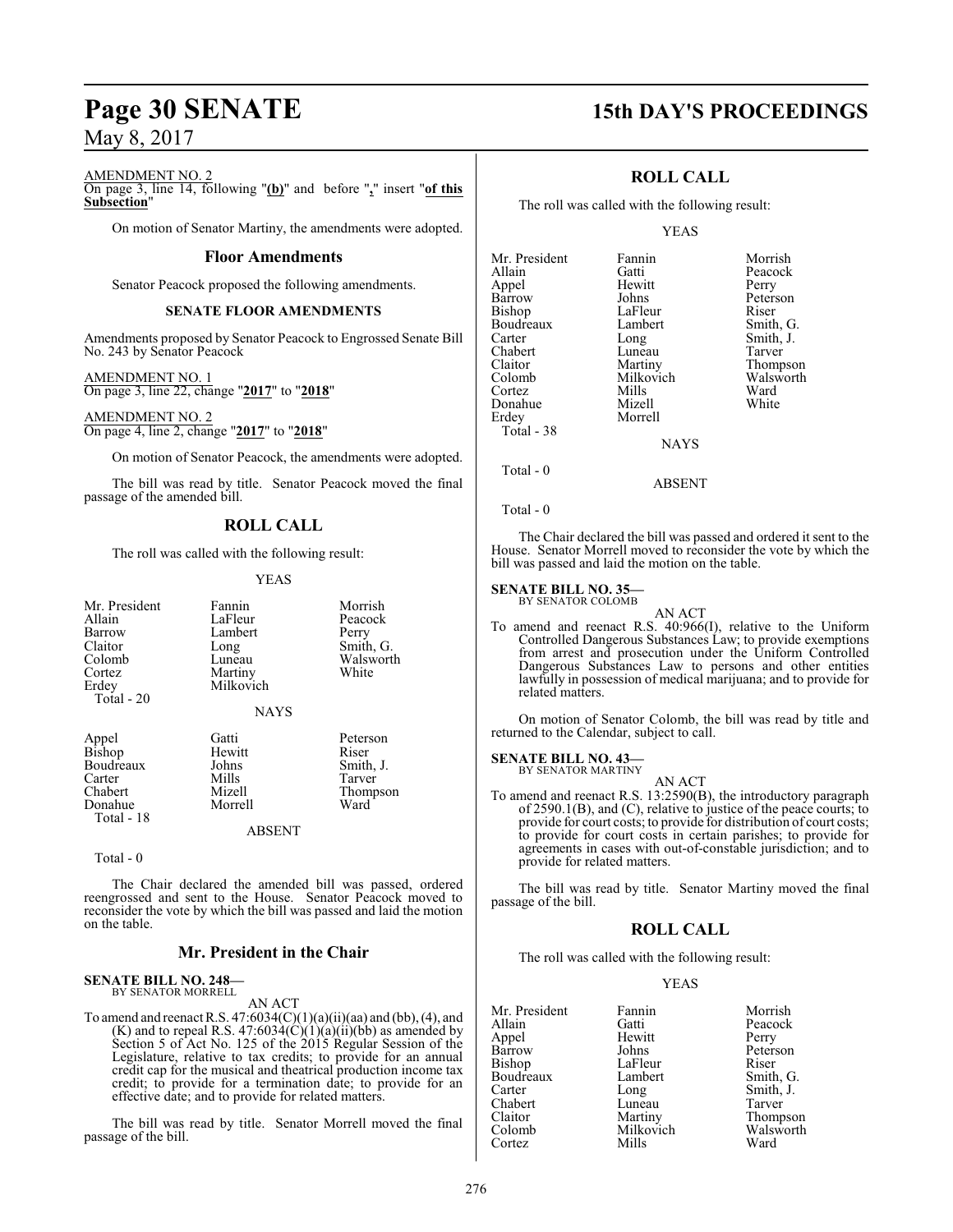## **15th DAY'S PROCEEDINGS Page 31 SENATE**

| Donahue      | Mizell  | White |
|--------------|---------|-------|
| Erdey        | Morrell |       |
| $Total - 38$ |         |       |

**NAYS** 

Total - 0

ABSENT

Total - 0

The Chair declared the bill was passed and ordered it sent to the House. Senator Martiny moved to reconsider the vote by which the bill was passed and laid the motion on the table.

#### **SENATE BILL NO. 72—** BY SENATOR MILKOVICH

AN ACT

To enact Code of Civil Procedure Art. 1636.1, relative to contradictory hearings in civil proceedings; to provide for the right to present oral arguments; to provide with respect to reasonable control of oral argument by the court, waiver of oral argument, and grounds for setting aside a judgment obtained in violation of requirements; and to provide for related matters.

The bill was read by title. Senator Milkovich moved the final passage of the bill.

#### **ROLL CALL**

The roll was called with the following result:

#### YEAS

| Mr. President | Erdey       | Mizell    |
|---------------|-------------|-----------|
| Allain        | Fannin      | Peacock   |
| Appel         | Gatti       | Perry     |
| Barrow        | Hewitt      | Peterson  |
| Bishop        | Johns       | Riser     |
| Boudreaux     | LaFleur     | Smith, G. |
| Carter        | Lambert     | Smith, J. |
| Chabert       | Long        | Tarver    |
| Claitor       | Luneau      | Thompson  |
| Colomb        | Martiny     | Walsworth |
| Cortez        | Milkovich   | Ward      |
| Donahue       | Mills       | White     |
| Total - 36    |             |           |
|               | <b>NAYS</b> |           |
| Morrish       |             |           |

Total - 1

ABSENT

Morrell

Total - 1

The Chair declared the bill was passed and ordered it sent to the House. Senator Milkovich moved to reconsider the vote bywhich the bill was passed and laid the motion on the table.

## **SENATE BILL NO. 81—** BY SENATOR BISHOP

AN ACT

To amend and reenact Children's Code Articles 405(A) and (B), 1016(A), and 1025.4(A)(2), and to enact Children's Code Articles 116(4.1), 643(C), 1004(D)(6), 1015(10), and 1023(C), relative to curators; to provide for definitions; to provide for the payment of fees; to provide relative to unidentified parents; to provide relative to termination of parental rights; to provide relative to right to counsel; to provide relative to conference scheduling; and to provide for related matters.

The bill was read by title. Senator Bishop moved the final passage of the bill.

# May 8, 2017

#### **ROLL CALL**

The roll was called with the following result:

YEAS

| Mr. President<br>Allain<br>Appel<br>Barrow<br><b>Bishop</b><br>Boudreaux<br>Carter<br>Chabert<br>Colomb<br>Cortez<br>Donahue<br>Erdey<br>Fannin | Gatti<br>Hewitt<br>Johns<br>LaFleur<br>Lambert<br>Long<br>Luneau<br>Martiny<br>Milkovich<br>Mills<br>Mizell<br>Morrell<br>Morrish | Peacock<br>Perry<br>Peterson<br>Riser<br>Smith, G.<br>Smith, J.<br>Tarver<br>Thompson<br>Walsworth<br>Ward<br>White |
|-------------------------------------------------------------------------------------------------------------------------------------------------|-----------------------------------------------------------------------------------------------------------------------------------|---------------------------------------------------------------------------------------------------------------------|
| Total - 37                                                                                                                                      |                                                                                                                                   |                                                                                                                     |

**NAYS** 

Claitor Total - 1

ABSENT

Total - 0

The Chair declared the bill was passed and ordered it sent to the House. Senator Bishop moved to reconsider the vote by which the bill was passed and laid the motion on the table.

#### **SENATE BILL NO. 121—** BY SENATOR WARD

AN ACT To amend and reenact Code of Civil Procedure Articles 1421 and 1464, R.S. 23:1123, 1124, 1203(E), 1221(4)(s)(ii), 1307 and 1317.1, R.S. 39:1952(14)(e), and R.S. 46:2136(A)(4), relative to court-ordered and other mandatory physical and mental examinations; to provide relative to such examinations in certain civil and administrative matters, procedures, and claims; to provide for consistency in terminology and nomenclature, and to provide for related matters.

On motion of Senator Ward, the bill was read by title and returned to the Calendar, subject to call.

**SENATE BILL NO. 139—**

BY SENATOR MARTINY

AN ACT To amend and reenact Code of Criminal Procedure Arts. 893(A) and (B), the introductory paragraph of 899.1(A), (B), and (D),  $900(A)(5)$ , (6), and (7), and  $903.1$ , R.S. 13:5304(B)(10)(b), and R.S.  $15:571.3(B)$  and (D),  $574.2(C)(1)$  and (2) and (D)(1), the introductory paragraph of  $(6)$ ,  $(8)(a)$ , and  $(9)$ ,  $574.4(A)(1)$ , (B)(1) and  $(C)(\bar{2})$ , 574.4.1(A)(1), 574.4.3(A)(1), 574.6, 574.7(B), 574.9(D), (E), (F) and (G), 574.20, and 828(B) and (C), and to enact Code of Criminal Procedure Arts. 893(G), 895.6, and 895.7, and R.S. 15:574.2(C)(4), 574.4(F), 574.9(H), 827(A)(7) and 828(D), relative to criminal justice; to provide for alternatives to incarceration; to provide for release from incarceration and from supervision; to provide for felony probation and parole; to provide for suspension and deferral of sentence; to provide for the term of probation and of parole; to provide for extended probation periods; to provide for discharge credits for felony probation and for parole; to provide for the earning of discharge credits; to provide for the regulation of number of credits earned; to provide for methods to rescind credits; to provide for notice; to provide for the satisfaction of sentences; to provide for discharge from probation and from parole; to provide for administrative sanctions; to provide for technical violations of probation and of parole; to authorize use of administrative sanctions; to provide for a system of administrative rewards; to provide for probation and for parole revocation; to provide for sentences imposed for technical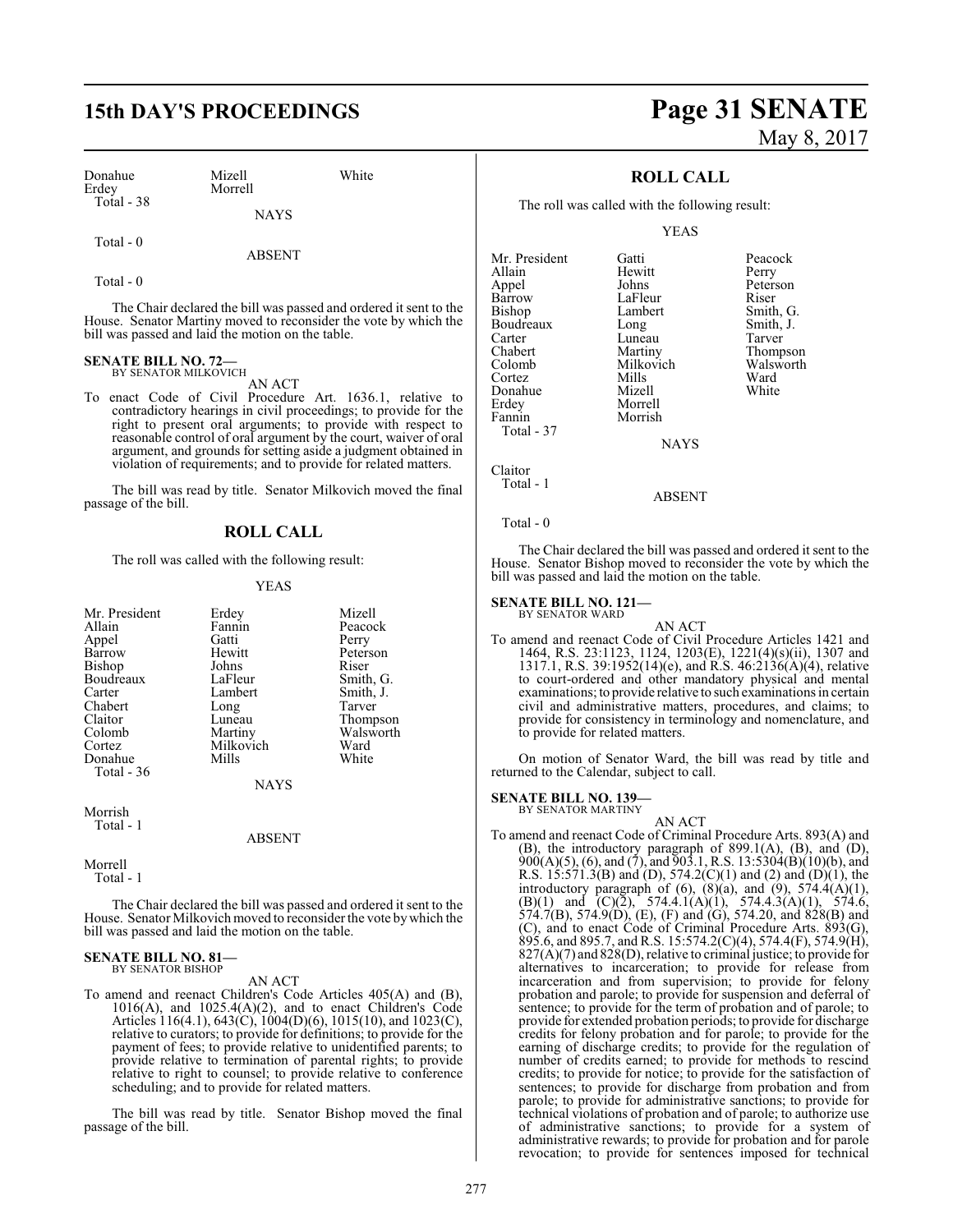# **Page 32 SENATE 15th DAY'S PROCEEDINGS**

## May 8, 2017

violations of probation and of parole; to provide for credit for time served; to provide for the substance abuse probation program; to provide for diminution of sentence; to provide for good time; to provide for earning rates for good time; to provide for the committee on parole; to provide for meetings of the committee on parole; to provide for voting; to provide for administrative parole; to provide for notice to victims; to provide for notice for victim's spouse or next of kin; to provide for parole eligibility; to provide for parole eligibility for offenders serving a life sentence; to provide for parole hearings; to provide for conditions of parole; to provide for custody and supervision of parolees; to provide for modification of parole; to provide for suspension of probation and of parole; to provide for return to custody hearings; to provide for detainers; to provide for enforceability of detainers; to provide for medical parole; to authorize medical treatment furloughs; to provide for the terms of medical parole and medical treatment furlough; to provide for revocation of medical parole or medical treatment furlough for improved health; to provide for written case plans; to provide for classification and treatment programs; to provide for credit for participation in certain programs; to provide relative to good time for offenders sentenced as habitual offenders; to provide for rulemaking; to provide for record collection; to provide for maintenance of records; to provide for effective dates; and to provide for related matters.

On motion of Senator Martiny, Senate Bill No. 139 was made Special Order of the Day No. 1 on Tuesday, May 16, 2017.

# **SENATE BILL NO. 220—** BY SENATOR ALARIO

AN ACT To amend and reenact R.S. 14:52(B), 54.1(B), 56(B)(1) and (2), 62.2(B), 62.8(B), 67(B), 67.25(D), 67.26(C), 68(B), 68.4(B), 68.7(B), 69(B) and (C), 70.2(C), 70.4(E), 71(C), (D), (E), (F), and (G),  $82(C)(3)$ ,  $95.1(B)$ ,  $202.1(C)$ , and  $230(E)(4)$  and R.S. 40:966(B), (C), (D), (E), and (F), 967(B) and (C), 968(B), 969(B) and (C), and 970(B) and (C), to enact R.S. 14:69(D) and Chapter 3 of Title 14 of the Louisiana Revised Statutes of 1950, comprised of R.S. 14:601, and R.S. 40:967(D), and to repeal R.S. 14:2(B)(8), (14), (25), and (29), 56.1, 56.2, 56.3, 67.1, 67.2, 67.3, 67.6, 67.7, 67.8, 67.9, 67.10, 67.18, 67.20, 67.21, 67.24, 67.25(E), 67.28, 67.30, 68.5, 71(H) and (I), 94(E) and (F), 95(J) and (K), and 211 and R.S. 40:966(G), (H) and (I) and 967(F) and (G), relative to felony and misdemeanor offenses; to provide relative to penalties for certain felony and misdemeanor offenses; to provide relative to legislative findings and intent; to provide relative to create and provide for the membership, duties, and reporting requirements of the Louisiana Felony Class System Task Force; and to provide for related matters.

On motion of Senator Martiny, Senate Bill No. 220 was made Special Order of the Day No. 2 on Tuesday, May 16, 2017.

#### **SENATE BILL NO. 221—** BY SENATOR ALARIO

AN ACT

To amend and reenact R.S. 15:529.1(A)(1), (3)(a), and (4) and (C) and to enact R.S. 15:529.1(I) and (I), relative to the Habitual Offender Law; to decrease the cleansing period for offenses that are not crimes of violence or sex offenses; to provide for the reduction by the court of a sentence under the Habitual Offender Law under certain circumstances; and to provide for related matters.

On motion of Senator Martiny, Senate Bill No. 221 was made Special Order of the Day No. 3 on Tuesday, May 16, 2017.

#### **SENATE BILL NO. 236—**

BY SENATOR LAFLEUR

AN ACT To amend and reenact R.S. 9:5217, R.S. 13:844, R.S. 44:40(A), (B), (C), and (E),  $116(A)$  and (B), and 161, Civil Code Art.  $3352(C)$ , and Code of Civil Procedure Art. 258(A), and to enact Code of Civil Procedure Arts. 258(D) and 259, relative to clerks of court;

to provide for fees for services rendered; to provide standards for documents to be recorded; to provide alternate means to maintain copies of recorded documents; to provide indexing standards; to require plans for recording electronic documents; to provide relative to redaction and contents of certain personal information in filings and recordings; and to provide for related matters.

#### **Floor Amendments**

Senator Martiny sent up floor amendments.

#### **SENATE FLOOR AMENDMENTS**

Amendments proposed by Senator Martiny on behalf of the Legislative Bureau to Engrossed Senate Bill No. 236 by Senator LaFleur

AMENDMENT NO. 1 On page 5, line 13, following "1964" and before "and" insert "**,**"

AMENDMENT NO. 2

On page 5, line 18, following "of" and before "clerks" change "said" to "**the**"

AMENDMENT NO. 3

On page 5, line 23, following "reproducing" and before "and" insert "**,**"

AMENDMENT NO. 4 On page 6, line 12, following "**optical**"and before "**or**" insert "**,**"

#### AMENDMENT NO. 5

On page 6, line 12, following "**or**" and before "**storage**" change "**laser type**" to "**laser-type**"

AMENDMENT NO. 6

On page 6, line 28, following "or" change "laser type" to "**laser-type**"

AMENDMENT NO. 7

On page 7, line 8, following "or" and before "storage" change "laser type" to "**laser-type**"

AMENDMENT NO. 8

On page 7, line 25, following "month" and before "and" insert "**,**"

AMENDMENT NO. 9

On page 7, line 28, following "**Authority**" and before "**.**" insert "**, as provided for in R.S. 13:754**"

AMENDMENT NO. 10 On page 8, line 4, following "shall" and before "the" change "only display" to "**display only**"

On motion of Senator Martiny, the amendments were adopted.

On motion of Senator LaFleur, the amended bill was read by title and returned to its regular order on Third Reading and Final Passage.

#### **Rules Suspended**

Senator Hewitt asked for and obtained a suspension of the rules to revert to the Morning Hour.

#### **Message from the House**

#### **CONCURRING IN SENATE CONCURRENT RESOLUTIONS**

#### May 8, 2017

To the Honorable President and Members of the Senate: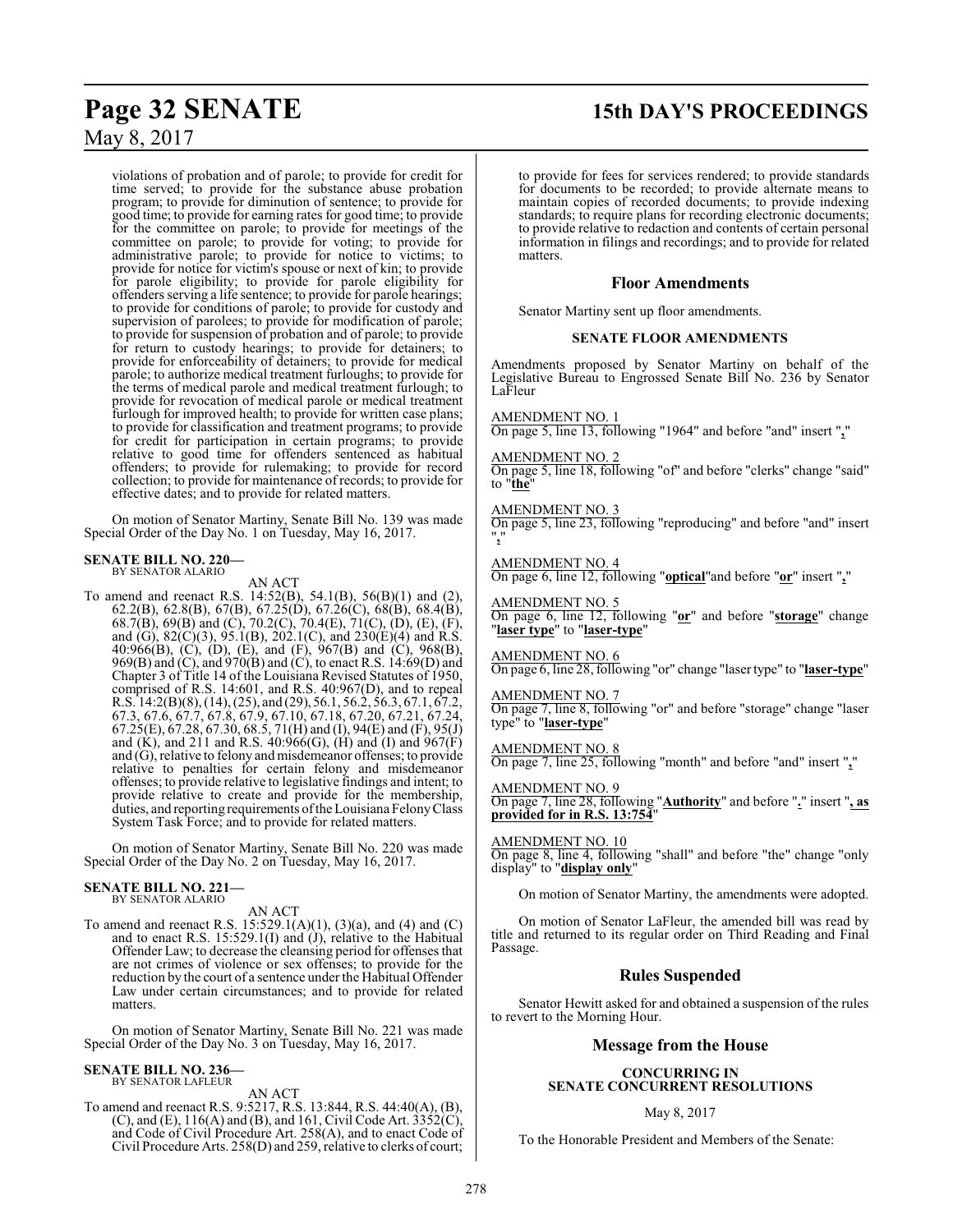# **15th DAY'S PROCEEDINGS Page 33 SENATE**

# May 8, 2017

I am directed to inform your honorable body that the House of Representatives has finally concurred in the following Senate Concurrent Resolutions:

#### **SENATE CONCURRENT RESOLUTION NO. 65—** BY SENATOR PEACOCK

#### A CONCURRENT RESOLUTION

To commend and congratulate the students, faculty, administrators, and alumni of Bossier High School on the occasion of its Centennial celebration and to pay tribute to the accomplishments of its many graduates.

Reported without amendments.

#### **SENATE CONCURRENT RESOLUTION NO. 68—**

BY SENATORS COLOMB, BARROW, HEWITT, MIZELL AND PETERSON<br>AND REPRESENTATIVES AMEDEE, CARPENTER, DAVIS, EMERSON,<br>HILFERTY, HILL, HODGES, HORTON, JACKSON, NANCY LANDRY, MARCELLE, MORENO, NORTON, SMITH, STOKES, THOMAS AND WHITE

#### A CONCURRENT RESOLUTION

To commend Tamiko Terraz Stroud on being selected to receive a High School Women of Excellence Award and a Louisiana Legislative Women's Caucus Foundation Scholarship.

Reported without amendments.

**SENATE CONCURRENT RESOLUTION NO. 69**<br>BY SENATORS COLOMB, BARROW, HEWITT, MIZELL AND REPRESENTATIVES AMEDEE, CARPENTER, DAVIS, EMERSON,<br>HILFERTY, HILL, HODGES, HORTÓN, JACKSON, NANCY LANDRY,<br>MARCELLE, MORENO, NORTON, SMITH

#### A CONCURRENT RESOLUTION

To commend Kristen Blair Weimer on being selected to receive a High School Women of Excellence Award and a Louisiana Legislative Women's Caucus Foundation Scholarship.

Reported without amendments.

**SENATE CONCURRENT RESOLUTION NO. 70—**<br>BY SENATORS COLOMB, BARROW, HEWITT, MIZELLAND PETERSON<br>AND REPRESENTATIVES AMEDEE, CARPENTER, EMERSON,<br>HILFERTY, HILL, HODGES, HORTON, JACKSON, NANCY LANDRY, MARCELLE, MORENO, NORTON, SMITH, STOKES, THOMAS AND **WHITE** 

#### A CONCURRENT RESOLUTION

To commend Shubhneet Warar on being selected to receive a High School Women of Excellence Award and a Louisiana Legislative Women's Caucus Foundation Scholarship.

Reported without amendments.

**SENATE CONCURRENT RESOLUTION NO. 71—**<br>
BY SENATORS COLOMB, BARROW, HEWITT, MIZELL AND PETERSON<br>
AND REPRESENTATIVES AMEDEE, CARPENTER, DAVIS, EMERSON,<br>
HILL, HILFERTY, HODGES, HORTON, JACKSON, NANCY LANDRY, MARCELLE, MORENO, NORTON, SMITH, STOKES, THOMAS AND **WHITE** 

#### A CONCURRENT RESOLUTION

To commend Courtney Lynn Lott on being selected to receive a Women of Excellence Award and a Louisiana Legislative Caucus Foundation Scholarship.

Reported without amendments.

Respectfully submitted, ALFRED W. SPEER Clerk of the House of Representatives

#### **Introduction of Senate Resolutions**

#### **SENATE RESOLUTION NO. 82—** BY SENATOR COLOMB

A RESOLUTION

To express the sincere condolences of the Senate of the Legislature of Louisiana upon the death of Robert Godwin Sr., a man of character known for his good deeds and kind heart.

The resolution was read by title and placed on the Calendar for a second reading.

#### **SENATE RESOLUTION NO. 83—**

BY SENATOR ERDEY A RESOLUTION

To designate May 9, 2017, as "Louisiana Chemical Industry Day".

The resolution was read by title and placed on the Calendar for a second reading.

#### **SENATE RESOLUTION NO. 84—**

BY SENATOR THOMPSON A RESOLUTION

To commend Madison Elise Nelson for being named Louisiana's 2017 Middle School Student of the Year by the Louisiana Department of Education.

The resolution was read by title and placed on the Calendar for a second reading.

#### **SENATE RESOLUTION NO. 85—** BY SENATOR THOMPSON

A RESOLUTION

To commend posthumously James Graugnard Sr. on his induction into the 2017 Louisiana Agricultural Hall of Distinction and to recognize his outstanding contributions to the agricultural community in Louisiana.

The resolution was read by title and placed on the Calendar for a second reading.

#### **SENATE RESOLUTION NO. 86—**

BY SENATOR THOMPSON A RESOLUTION

To commend Charles "Buck" Vandersteen on his induction into the 2017 Louisiana Agricultural Hall of Distinction and to recognize him for his outstanding contributions to the agricultural community in Louisiana.

The resolution was read by title and placed on the Calendar for a second reading.

#### **SENATE RESOLUTION NO. 87—**

BY SENATOR THOMPSON A RESOLUTION

To commend Mayther "Ray" Young on his induction into the 2017 Louisiana Agricultural Hall of Distinction and to recognize him for his outstanding contributions to the agricultural community in Louisiana.

The resolution was read by title and placed on the Calendar for a second reading.

#### **SENATE RESOLUTION NO. 88—**

BY SENATOR PERRY A RESOLUTION

To express the sincere condolences of the Senate of Louisiana to the family of U.S. Army Staff Sergeant Matthew Mackey upon his death, July 28, 2010, while in the service of his country.

The resolution was read by title and placed on the Calendar for a second reading.

#### **SENATE RESOLUTION NO. 89—** BY SENATOR PERRY

A RESOLUTION

To express the sincere condolences of the Senate of the Legislature of Louisiana to the family of United States Marine Corps Lance Corporal Evan Burnett upon his death while serving in the armed forces of his country.

The resolution was read by title and placed on the Calendar for a second reading.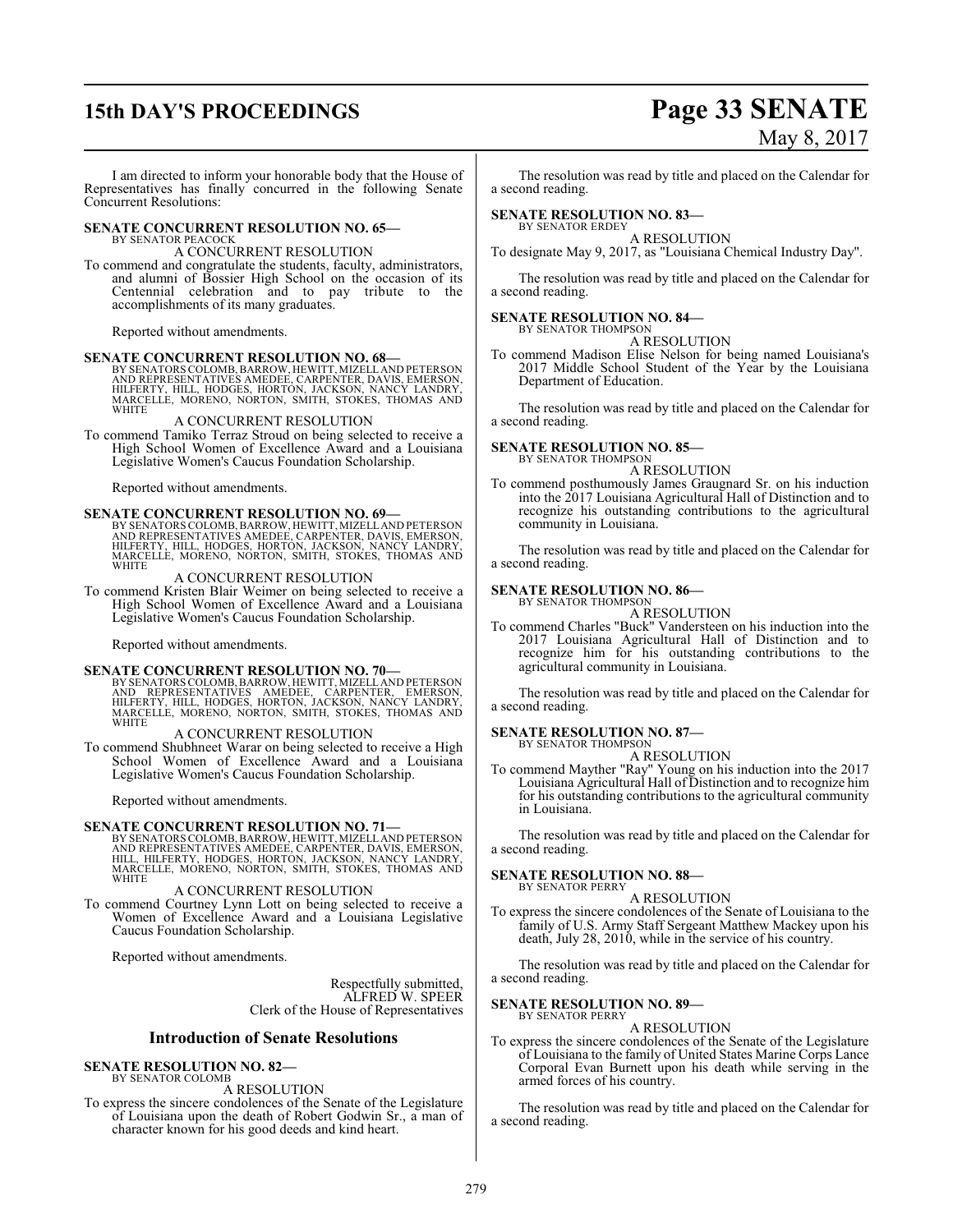## **Page 34 SENATE 15th DAY'S PROCEEDINGS**

## May 8, 2017

#### **SENATE RESOLUTION NO. 90—**

BY SENATOR PERRY A RESOLUTION

To extend the sincere condolences of the Senate of the Legislature of Louisiana to the family of United States Air Force Master Sergeant Austin Dallie Bennett upon his death while in the service of his country.

The resolution was read by title and placed on the Calendar for a second reading.

#### **SENATE RESOLUTION NO. 91—** BY SENATOR WHITE

A RESOLUTION

To commend the Central High School Lady Wildcats softball team on winning the Class 5A girls' state softball championship.

The resolution was read by title and placed on the Calendar for a second reading.

#### **SENATE RESOLUTION NO. 92—**

BY SENATOR WALSWORTH A RESOLUTION

To designate May 8 - 12, 2017, as Louisiana Charter Schools Week in Louisiana.

The resolution was read by title and placed on the Calendar for a second reading.

#### **SENATE RESOLUTION NO. 93—** BY SENATOR WHITE

A RESOLUTION

To designate May 14 through May 20, 2017, as "Police Week" in the state of Louisiana.

The resolution was read by title and placed on the Calendar for a second reading.

## **Introduction of Senate Concurrent Resolutions**

#### **SENATE CONCURRENT RESOLUTION NO. 72—** BY SENATOR PERRY

A CONCURRENT RESOLUTION To commend Kaylee Lopez on being the 2017 Class 3A Most Valuable Player of the state championship game.

The resolution was read by title and placed on the Calendar for a second reading.

#### **SENATE CONCURRENT RESOLUTION NO. 73—** BY SENATOR LONG

## A CONCURRENT RESOLUTION

To commend and congratulate Dan McDonald for receiving the 2017 Distinguished Service Award in Sports Journalismand on being named to the 2017 Louisiana Sports Hall of Fame Induction Class.

The resolution was read by title and placed on the Calendar for a second reading.

#### **SENATE CONCURRENT RESOLUTION NO. 74—** BY SENATOR LONG

A CONCURRENT RESOLUTION

To commend Sue Donohoe on receiving the 2017 Dave Dixon Louisiana Sports Leadership Award and being named to the 2017 Louisiana Sports Hall of Fame Induction Class.

The resolution was read by title and placed on the Calendar for a second reading.

#### **SENATE CONCURRENT RESOLUTION NO. 75—** BY SENATOR LONG

A CONCURRENT RESOLUTION

To commend posthumously Reverend Dr. T.J. Jemison Sr. upon his induction into the Louisiana Political Museum and Hall of Fame.

The resolution was read by title and placed on the Calendar for a second reading.

### **SENATE CONCURRENT RESOLUTION NO. 76—**

BY SENATOR LONG A CONCURRENT RESOLUTION

To commend Dave N. Norris upon his induction into the Louisiana Political Museum and Hall of Fame.

The resolution was read by title and placed on the Calendar for a second reading.

#### **SENATE CONCURRENT RESOLUTION NO. 77—** BY SENATOR LONG

A CONCURRENT RESOLUTION

To commend Judge Jimmy N. Dimos on his induction into the Louisiana Political Museum and Hall of Fame.

The resolution was read by title and placed on the Calendar for a second reading.

## **SENATE CONCURRENT RESOLUTION NO. 78—**

BY SENATOR LONG A CONCURRENT RESOLUTION

To commend James C. "Jim" Beam upon his induction into the Louisiana Political Museum and Hall of Fame.

The resolution was read by title and placed on the Calendar for a second reading.

#### **SENATE CONCURRENT RESOLUTION NO. 79—** BY SENATOR LONG

A CONCURRENT RESOLUTION

To commend Calvin Borel on being named to the 2017 Louisiana Hall of Fame Induction Class.

The resolution was read by title and placed on the Calendar for a second reading.

#### **SENATE CONCURRENT RESOLUTION NO. 80—** BY SENATOR LONG

A CONCURRENT RESOLUTION

To commend posthumously Maurice L. "Bud" Mapes on his induction into the Louisiana Political Museum and Hall of Fame.

The resolution was read by title and placed on the Calendar for a second reading.

#### **SENATE CONCURRENT RESOLUTION NO. 81—** BY SENATOR LONG

A CONCURRENT RESOLUTION

To commend and congratulate Jim Henderson upon receiving the 2017 Distinguished Service Award in Sports Journalism and on being named to the 2017 Louisiana Sports Hall of Fame Induction Class.

The resolution was read by title and placed on the Calendar for a second reading.

## **SENATE CONCURRENT RESOLUTION NO. 82—** BY SENATOR THOMPSON A CONCURRENT RESOLUTION

To commend the Office of Soil and Water Conservation and support its efforts to improve Louisiana's soil health, water quality, and agricultural and natural resources.

The resolution was read by title and placed on the Calendar for a second reading.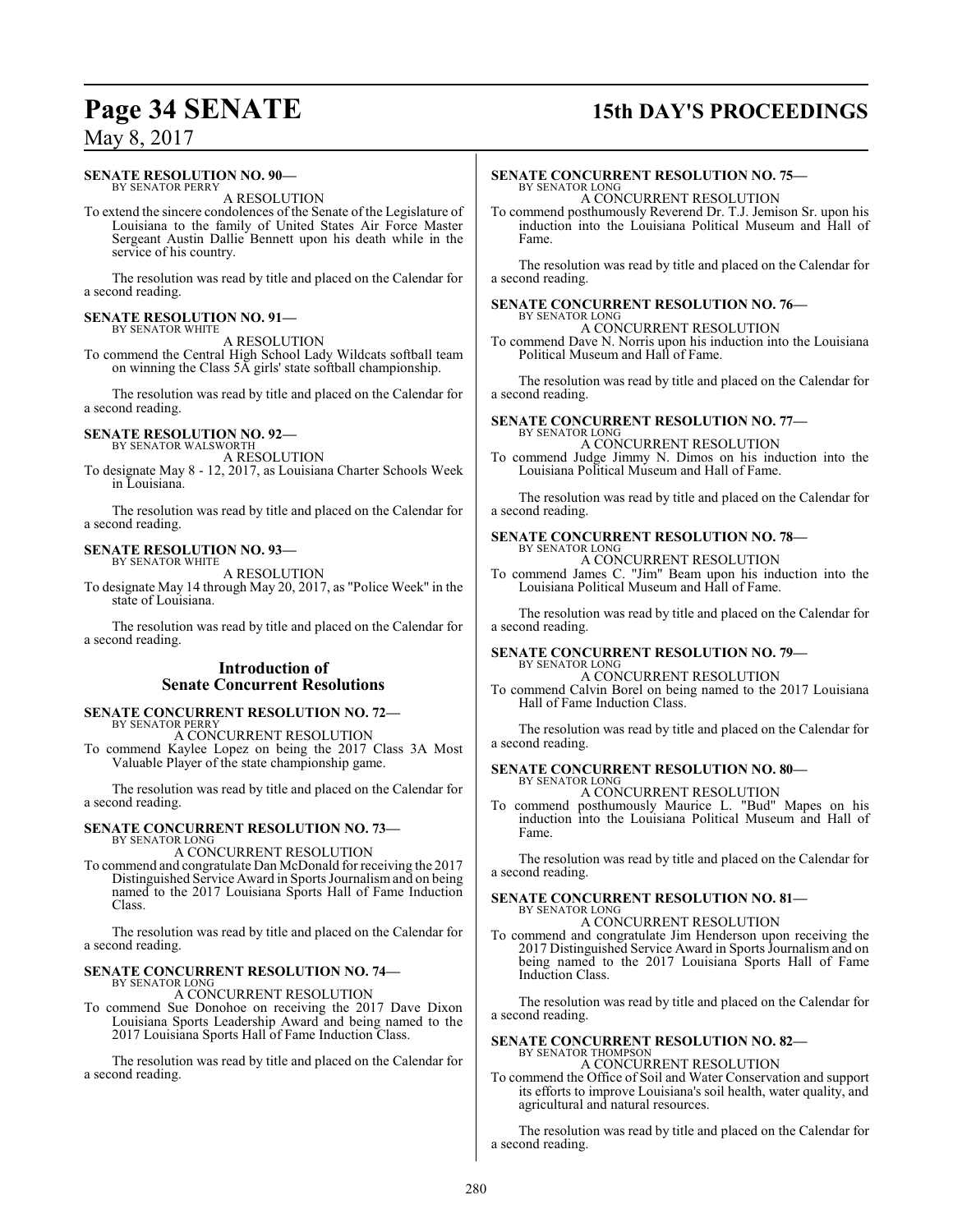# **15th DAY'S PROCEEDINGS Page 35 SENATE**

# May 8, 2017

#### **SENATE CONCURRENT RESOLUTION NO. 83—**

BY SENATORS WHITE, ALLAIN, APPEL, CHABERT, CORTEZ,<br>DONAHUE, ERDEY, FANNIN, HEWITT, LAMBERT, MIZELL, PERRY,<br>TARVER,THOMPSON AND WALSWORTH A CONCURRENT RESOLUTION

To urge and request that the federal funds received by Louisiana through the Community Development Block Grant–Disaster Recovery Program relative to damages caused by the flooding in the state during 2016 be subject to the same legislative oversight as the oversight required for the allocation and expenditure of federal funds received by Louisiana through the Community Development Block Grant–Disaster Recovery Program relative to damages caused by hurricanes Katrina and

The resolution was read by title and placed on the Calendar for a second reading.

#### **SENATE CONCURRENT RESOLUTION NO. 84—** BY SENATOR BOUDREAUX

Rita.

A CONCURRENT RESOLUTION

To commend John J. Finan Jr. upon receiving the Lifetime Achievement Award from the Catholic Health Association of the United States.

The resolution was read by title and placed on the Calendar for a second reading.

### **Message from the House**

#### **ASKING CONCURRENCE IN HOUSE BILLS AND JOINT RESOLUTIONS**

#### May 8, 2017

To the Honorable President and Members of the Senate:

I am directed to inform your honorable body that the House of Representatives has finally passed and asks your concurrence in the following House Bills and Joint Resolutions:

| HB No. 499       | $HB$ No. 4       | <b>HB</b> No. 21 |
|------------------|------------------|------------------|
| <b>HB</b> No. 22 | <b>HB</b> No. 23 | <b>HB</b> No. 31 |
| HB No. 32        | HB No. 33        | HB No. 404       |
| HB No. 408       | HB No. 410       | HB No. 452       |
| <b>HB</b> No. 38 | HB No. 450       | HB No. 451       |
|                  |                  |                  |

Respectfully submitted, ALFRED W. SPEER Clerk of the House of Representatives

#### **House Bills and Joint Resolutions on First Reading**

#### **HOUSE BILL NO. 4—**

BY REPRESENTATIVE MIGUEZ AN ACT

To amend and reenact R.S. 11:710(A)(8) and to enact R.S. 11:710(A)(5)(d) and (9), relative to the reemployment of retired members of the Teachers' Retirement System of Louisiana in school nurse positions covered by the system; to authorize the reemployment of retirees as school nurses; to provide relative to earnings restrictions on such reemployment; and to provide for related matters.

The bill was read by title and placed on the Calendar for a second reading.

#### **HOUSE BILL NO. 21—**

BY REPRESENTATIVE ABRAHAM AN ACT

To amend and reenact R.S. 11:2259(A)(2) and to enact R.S. 11:2259(A)(3), relative to payment of benefits in the Firefighters' Retirement System; to provide with respect to optional beneficiaries and the selection thereof; and to provide for related matters.

The bill was read by title and placed on the Calendar for a second reading.

#### **HOUSE BILL NO. 22—**

BY REPRESENTATIVE ABRAHAM

AN ACT

To repeal R.S. 11:2258(B)(2)(d), relative to retirement options in the Firefighters' Retirement System; to provide with respect to conversion from service retirement to disability retirement; to provide an effective date; and to provide for related matters.

The bill was read by title and placed on the Calendar for a second reading.

#### **HOUSE BILL NO. 23—**

BY REPRESENTATIVES CARPENTER AND ABRAHAM AN ACT

To amend and reenact R.S.  $11:2256(A)(3)$  and  $(B)(1)(d)$ , to enact R.S. 11:2256(A)(6), and to repeal R.S. 11:2256(B)(1)(f), relative to benefits in the Firefighters' Retirement System; to provide with respect to payment of benefits if a member dies prior to retirement; to provide for a benefit recipient; and to provide for related matters.

The bill was read by title and placed on the Calendar for a second reading.

#### **HOUSE BILL NO. 31—**

BY REPRESENTATIVE HOFFMANN AN ACT

To amend and reenact R.S.  $11:710(A)(3)$  and  $(4)(b)$  and  $(F)$ , relative to the reemployment of retirees of the Teachers' Retirement System of Louisiana in positions covered by the system; to authorize the reemployment of school psychologists in critical shortage areas; and to provide for related matters.

The bill was read by title and placed on the Calendar for a second reading.

**HOUSE BILL NO. 32—**

BY REPRESENTATIVE PEARSON AN ACT

To amend and reenact R.S. 11:1821(B), (C), and (G), relative to the board of trustees of the Municipal Employees' Retirement System of Louisiana; to provide for a trustee who is a retired member; to provide for a term; to provide for elections; to provide for implementation; and to provide for related matters.

The bill was read by title and placed on the Calendar for a second reading.

#### **HOUSE BILL NO. 33—**

BY REPRESENTATIVE PEARSON

- AN ACT
- To amend and reenact R.S. 11:186(A) and (C), relative to the boards of trustees of the state and statewide retirement systems; to provide relative to legislative staff's attendance at executive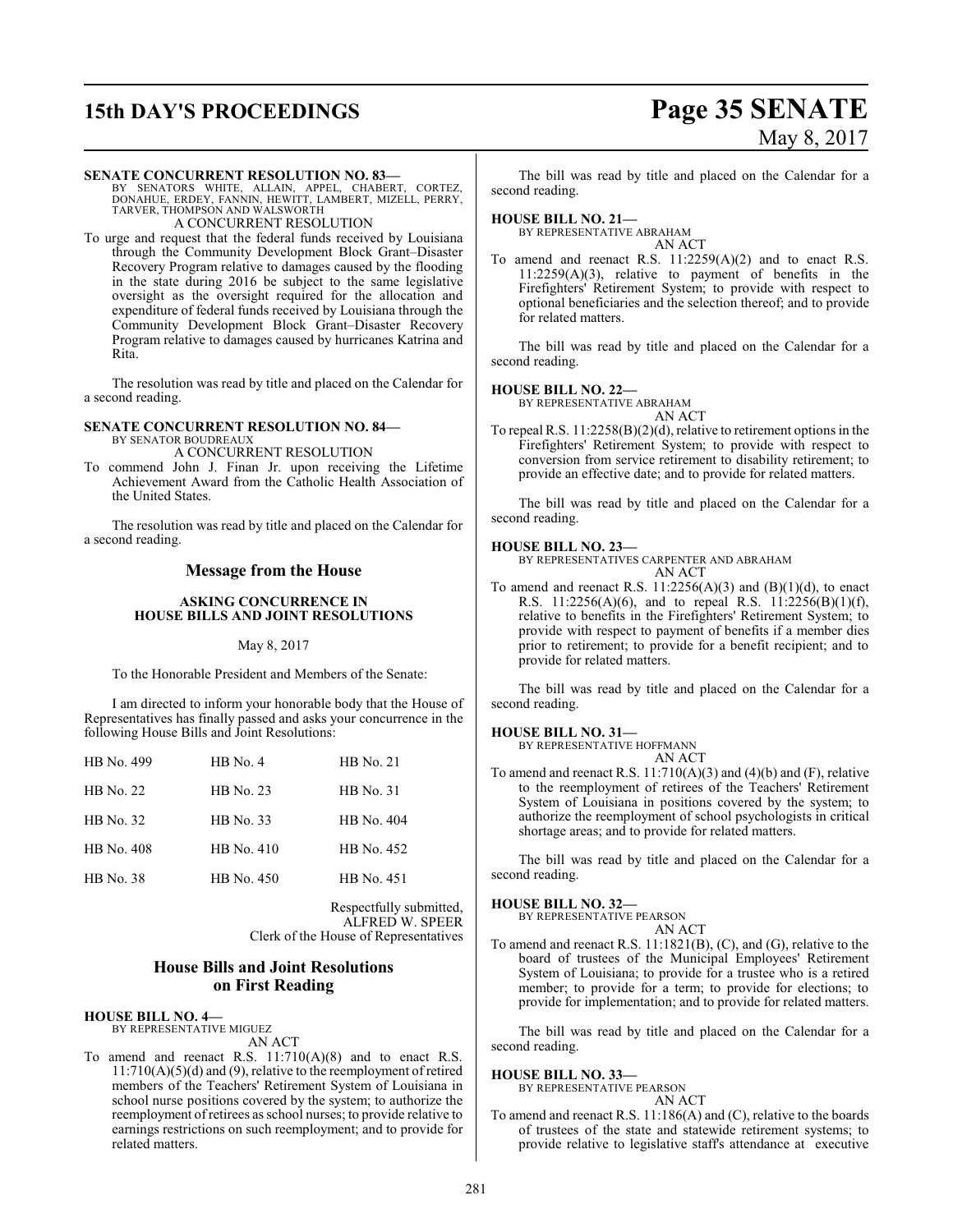sessions of the boards of trustees of the state and statewide retirement systems; and to provide for related matters.

The bill was read by title and placed on the Calendar for a second reading.

#### **HOUSE BILL NO. 38—**

BY REPRESENTATIVE ABRAHAM AN ACT

To repeal R.S. 11:1658(C) and 1659(H), relative to the board of trustees of the District Attorneys' Retirement System; to remove certain procedural requirements regarding setting the employer contribution rate and directing the use of funds in the funding deposit account.

The bill was read by title and placed on the Calendar for a second reading.

## **HOUSE BILL NO. 404—**

BY REPRESENTATIVES HENSGENS AND BARRAS AN ACT

To amend and reenact R.S. 37:2869(A)(3) and to repeal R.S.  $37:2865(A)(3)$ , relative to the practice of polysomnography; to authorize individuals enrolled in a certified education program to practice polysomnography; to require rulemaking by the Louisiana State Board of Medical Examiners; and to provide for related matters.

The bill was read by title and placed on the Calendar for a second reading.

#### **HOUSE BILL NO. 408—**

BY REPRESENTATIVE HUVAL AN ACT

To amend and reenact R.S. 22:1564(B)(1)(b) through (d), relative to the qualifications and licensing of insurance producers; to provide with respect to producers on record; to provide for a change in producer; to require quotations and proposals; to provide notice; and to provide for related matters.

The bill was read by title and placed on the Calendar for a second reading.

#### **HOUSE BILL NO. 410—**

BY REPRESENTATIVE JACKSON AN ACT

To amend and reenact R.S. 15:151(A), relative to the Louisiana Public Defender Board; to provide relative to the quorum of the board; to change the quorum of voting members necessary for transacting business; and to provide for related matters.

The bill was read by title and placed on the Calendar for a second reading.

## **HOUSE BILL NO. 450—**

BY REPRESENTATIVE ABRAMSON

- AN ACT
- To amend and reenact R.S. 33:9091.12(D)(1)(a) and (F)(2) and (4), relative to the Upper Audubon Security District in Orleans Parish; to provide relative to the governing board of the district; to provide relative to the parcel fee levied within the district; to provide relative to the amount, expiration, and renewal of such fee; and to provide for related matters.

The bill was read by title and placed on the Calendar for a second reading.

#### **HOUSE BILL NO. 451—**

BY REPRESENTATIVE ABRAMSON AN ACT

To amend and reenact R.S. 33:9091.3(D)(1)(a) and (F)(1) and (3)(a) and (c), relative to the Audubon Area Security District in Orleans Parish; to provide relative to membership on the governing board of the district; to provide relative to the parcel fee levied within the district; to provide relative to the amount, expiration, and renewal of the fee; and to provide for related matters.

The bill was read by title and placed on the Calendar for a second reading.

#### **HOUSE BILL NO. 452—**

BY REPRESENTATIVE ABRAMSON AN ACT

To amend and reenact R.S. 17:437.1(B) and to enact R.S. 17:3996(B)(13), relative to training for certain school employees; to make requirement for in-service training in suicide prevention applicable to nonpublic and charter school personnel; and to provide for related matters.

The bill was read by title and placed on the Calendar for a second reading.

#### **HOUSE BILL NO. 499—**

BY REPRESENTATIVE SCHRODER

- AN ACT
- To amend and reenact R.S. 14:40.2(F)(1) and (G), relative to the crime of stalking; to provide relative to the issuance of protective orders against persons convicted of stalking; to provide relative to the exception to the crime of stalking for private investigators; and to provide for related matters.

The bill was read by title and placed on the Calendar for a second reading.

#### **Rules Suspended**

Senator Peterson asked for and obtained a suspension of the rules to recall House Bill No. 308 from the Committee on Judiciary B.

#### **HOUSE BILL NO. 308—**

BY REPRESENTATIVES MCFARLAND, ABRAHAM, ANDERS, TERRY BROWN, CHANEY, DEVILLIER, DWIGHT, HOFFMANN, JACKSON,<br>DUSTIN MILLER, PYLANT, SCHRODER, AND THIBAUT AND<br>SENATORS FANNIN,THOMPSON, AND WALSWORTH AN ACT

To enact R.S. 42:1119(H), relative to nepotism; to provide an exception to allow the continued employment of a cadet or graduate of the state police training academy in the classified state police service under certain circumstances; to provide for the application and effectiveness of the exception; and to provide for related matters.

On motion of Senator Peterson, House Bill No. 308 was read by title and recommitted to the Committee on Senate and Governmental Affairs.

## **Rules Suspended**

Senator Morrell asked for and obtained a suspension of the rules to recall Senate Bill No. 254 from the Committee on Finance.

# **Page 36 SENATE 15th DAY'S PROCEEDINGS**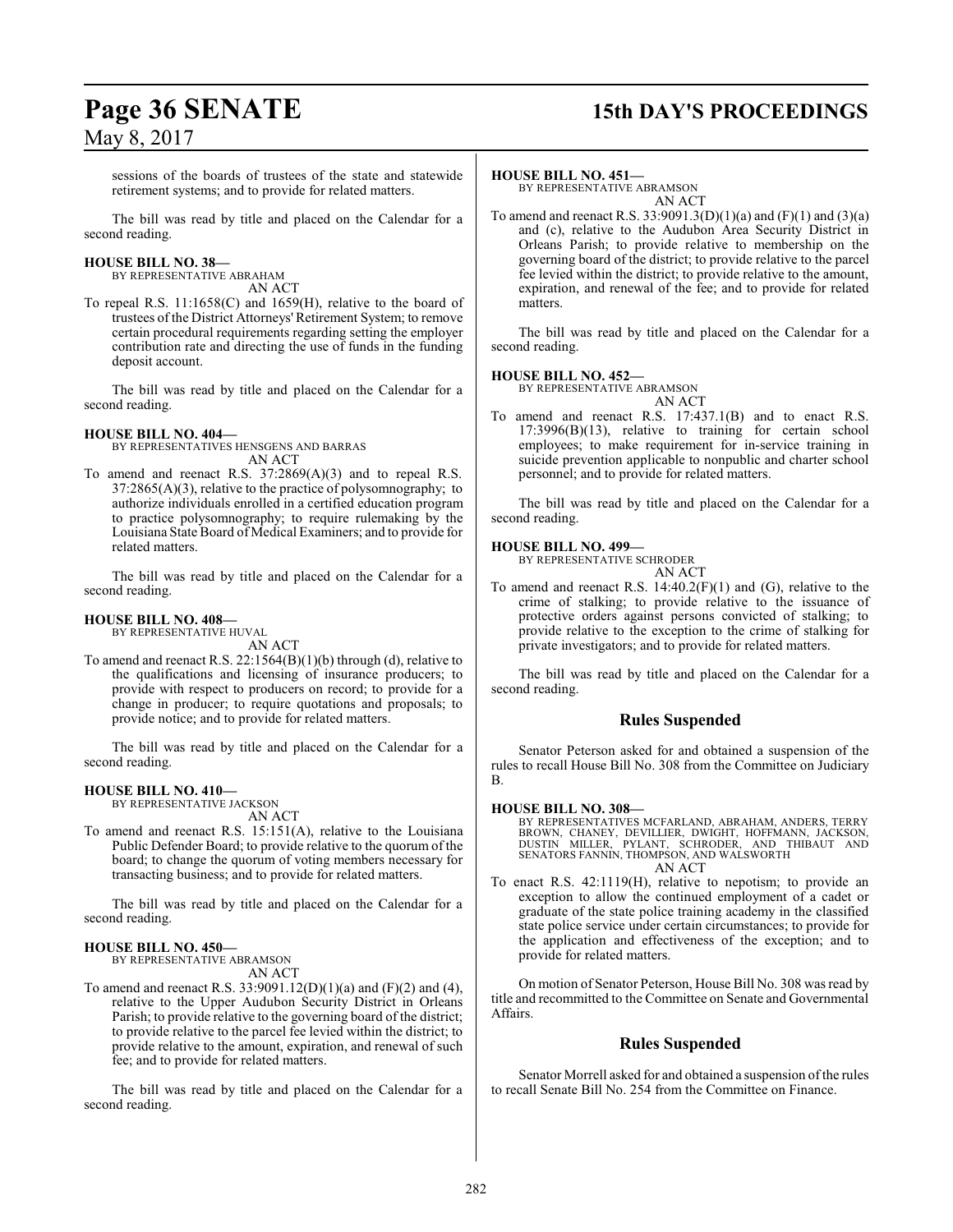## **15th DAY'S PROCEEDINGS Page 37 SENATE**

# May 8, 2017

#### **SENATE BILL NO. 254— (Substitute of Senate Bill No. 235 by Senator Morrell)** BY SENATORS MORRELL AND GARY SMITH

AN ACT

To amend and reenact R.S.  $47:6007(B)(1)$ ,  $(8)$ ,  $(11)$  as amended by Acts 2015, No. 129. (14), (16) as amended by Acts 2015, No. 141, (17) as amended by Acts 2015, No. 129, (21), (24), the introductory paragraph of R.S. 47:6007(C)(1), R.S.  $47:6007(C)(1)(a)$  and (b), the introductory paragraphs of R.S.  $47:6007(C)(1)(c)$  and (4), R.S.  $47:6007(C)(4)(f)$  as amended by Acts 2015, No. 129 and 134, R.S. 47:6007(D)(1)(a) and (2)(c)(i) as amended by Acts 2015, No. 141, (d), (D)(2)(e)(i) as amended by Acts 2015, No. 144, and (I), to enact R.S. 47:6007(B)(28),  $(29)$ ,  $(30)$ ,  $(31)$ ,  $(32)$ ,  $(D)(1)(d)(v)$  and  $(2)(a)(ii)$  and  $(e)(iv)$ , and (J), and to repeal R.S.  $47:6007(B)(4)$ ,  $(11)$  as amended by Acts 2015, Nos. 134 and 144, (16) as amended byActs 2015, No. 134 and  $412$ ,  $(17)(c)$ ,  $(d)$ , and  $(e)$  all as amended by Acts 2015, Nos. 134, 141, 142, 143, 144, and 412, (23), (C)(1)(d), (C)(4)(f) as amended by Acts 2015, No. 144,  $(D)(2)(c)(i)$  as amended by Acts 2015, No. 412,  $(D)(2)(e)(i)$  as amended by Acts 2015, Nos. 129, 141, and 412, relative to the motion picture production tax credit; to provide for definitions applicable to the credit; to provide for base investment credit enhancements; to provide for conditions required to earn the credit; to provide for payroll credits for qualified entertainment companies; to provide for credit caps, structured pay outs, and project size limitations; to remove duplicate provisions; to provide for a sunset date; to provide for an effective date; and to provide for related matters.

On motion of Senator Morrell, the bill was read by title and passed to a third reading.

#### **Message to the Secretary of State**

## **SIGNED SENATE CONCURRENT RESOLUTIONS**

#### April 28, 2017

To the Honorable Secretary of State:

The President of the Senate and the Speaker of the House of Representatives have signed the following Senate Concurrent Resolutions:

#### **SENATE CONCURRENT RESOLUTION NO. 39—**

BY SENATORS LONG, GATTI, MILKOVICH, PEACOCK AND TARVER AND REPRESENTATIVES BAGLEY, TERRY BROWN, CARMODY, COX, GLOVER, JENKINS, MCFARLAND, JIM MORRIS, REYNOLDS AND SEABAUGH

#### A CONCURRENT RESOLUTION

To commend James K. Elrod, the Willis-Knighton Health System and the staff of the system on their efforts to become a superior cancer treatment provider and a source for exceptional healthcare in Northwest Louisiana and beyond.

#### **SENATE CONCURRENT RESOLUTION NO. 40—**

BY SENATOR PEACOCK AND REPRESENTATIVE SEABAUGH A CONCURRENT RESOLUTION

To commend Adriana Martin ofthe Southfield School in Shreveport, Louisiana, upon her mathematical skills, her rendition of the numerical quotient of Pi, and the high rankings she achieved in the 2017 National Pi Day Challenge.

#### **SENATE CONCURRENT RESOLUTION NO. 41—** BY SENATOR WALSWORTH AND REPRESENTATIVE STEVE CARTER A CONCURRENT RESOLUTION

To commend Jerry Stovall upon his retirement fromthe Baton Rouge Area Sports Foundation.

#### **SENATE CONCURRENT RESOLUTION NO. 42—** BY SENATOR COLOMB AND REPRESENTATIVE SMITH A CONCURRENT RESOLUTION

To recognize Tuesday, June 27, 2017, as "Post Traumatic Stress Disorder Awareness Day" in the state of Louisiana.

#### **SENATE CONCURRENT RESOLUTION NO. 43—**

BY SENATORS COLOMB AND BARROW AND REPRESENTATIVE SMITH

#### A CONCURRENT RESOLUTION

To express the sincere condolences of the Legislature of Louisiana upon the death of Willie Floyd Hawkins, a committed volunteer and a public servant of rare dedication and extraordinary capabilities who looked only to serve the people of Louisiana.

#### **SENATE CONCURRENT RESOLUTION NO. 44—** BY SENATOR COLOMB AND REPRESENTATIVE SMITH A CONCURRENT RESOLUTION

To commend the Public Administration Institute Student Association (PAISA) at Louisiana State University and to recognize April 13, 2017, as the nineteenth annual PAISA Day at the Louisiana Legislature.

#### **SENATE CONCURRENT RESOLUTION NO. 46—**

BY SENATOR APPEL AND REPRESENTATIVE HENRY A CONCURRENT RESOLUTION

To commend Bill Capo for outstanding service to people of Louisiana and beyond.

> Respectfully submitted, GLENN A. KOEPP Secretary of the Senate

#### **Message to the Secretary of State**

## **SIGNED SENATE CONCURRENT RESOLUTIONS**

#### May 8, 2017

To the Honorable Secretary of State:

The President of the Senate and the Speaker of the House of Representatives have signed the following Senate Concurrent Resolutions:

#### **SENATE CONCURRENT RESOLUTION NO. 36—**

BY SENATORS PEACOCK AND GATTI AND REPRESENTATIVES BAGLEY AND JENKINS A CONCURRENT RESOLUTION

To commend and congratulate the Louisiana Association for the Blind of Shreveport, Louisiana, on the occasion of its ninetieth anniversary and to recognize the many opportunities and enrichment it provides for the visually impaired.

#### **SENATE CONCURRENT RESOLUTION NO. 37—**

BY SENATORS PEACOCK AND GATTI AND REPRESENTATIVE HORTON

#### A CONCURRENT RESOLUTION

To commend the officers and members of the Bossier Chamber of Commerce on the occasion of its seventieth anniversary.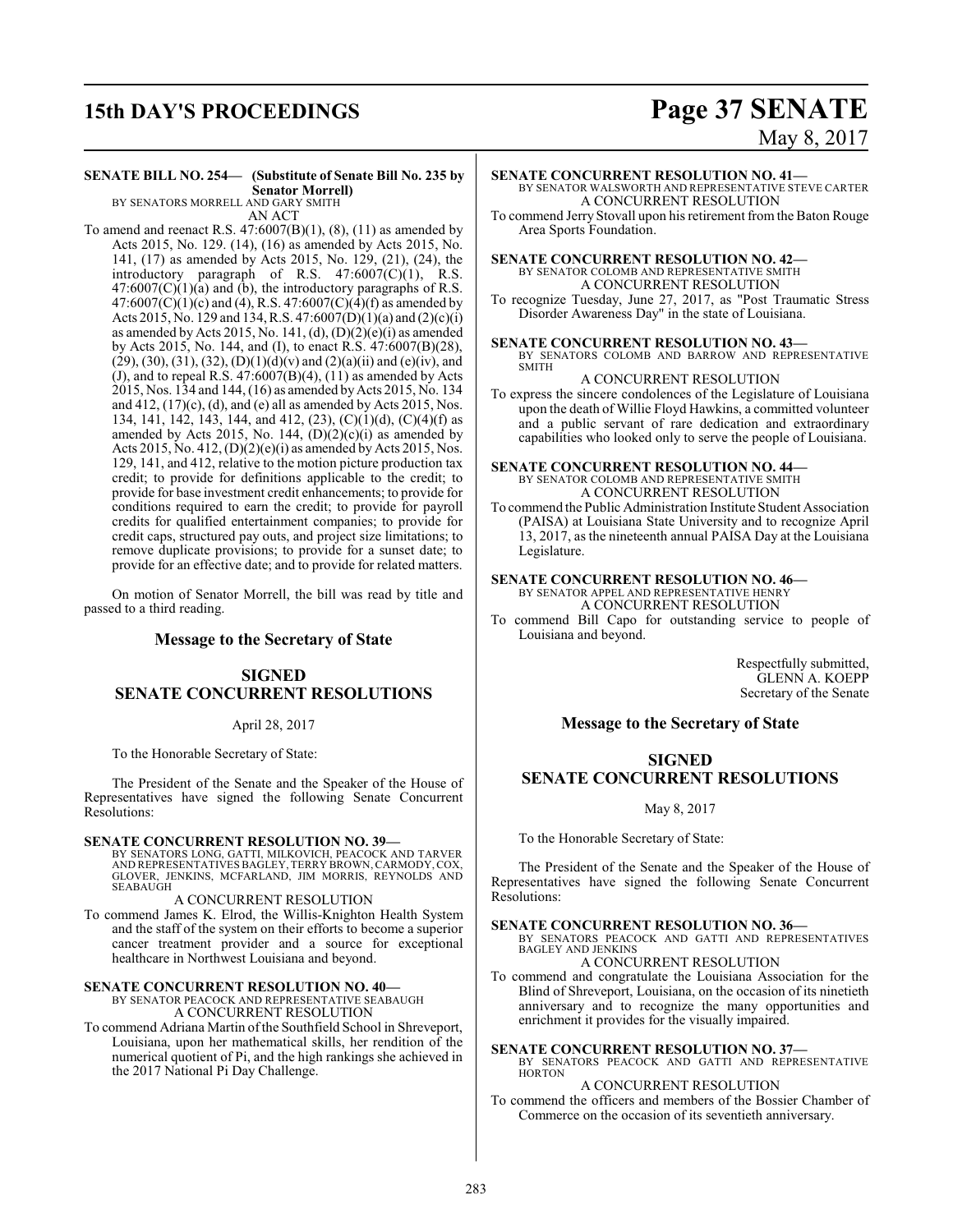## **Page 38 SENATE 15th DAY'S PROCEEDINGS**

## May 8, 2017

#### **SENATE CONCURRENT RESOLUTION NO. 33—**

BY SENATOR PEACOCK AND REPRESENTATIVE SEABAUGH A CONCURRENT RESOLUTION

To designate May 17, 2017, as Diffuse Intrinsic Pontine Glioma Awareness Day in the state of Louisiana and to raise awareness of this devastating childhood cancer.

#### **SENATE CONCURRENT RESOLUTION NO. 47—**

BY SENATOR PERRY AND REPRESENTATIVES HENSGENS AND MIGUEZ

A CONCURRENT RESOLUTION To express the sincere condolences of the Legislature of Louisiana upon the death of Judge Marcus Anson Broussard Jr. of Abbeville, Louisiana.

#### **SENATE CONCURRENT RESOLUTION NO. 49—**

BY SENATOR JOHNS

A CONCURRENT RESOLUTION

To recognize May 13, 2017, as Louisiana Firefighters' Appreciation Day and commends all firefighters across the state for their dedication to public safety, and for their service to the citizens of Louisiana and the United States of America.

#### **SENATE CONCURRENT RESOLUTION NO. 50—** BY SENATOR JOHNS AND REPRESENTATIVE SHADOIN A CONCURRENT RESOLUTION

To recognize and express appreciation for the Louisiana Dental Association and Dental Lifeline Network - Louisiana's Donated Dental Services Program for donating \$10 million in dental treatment to people in Louisiana with disabilities or who are elderly or medically fragile.

#### **SENATE CONCURRENT RESOLUTION NO. 52—** BY SENATOR WARD AND REPRESENTATIVE JORDAN A CONCURRENT RESOLUTION

To express the sincere condolences of the Legislature of Louisiana upon the passing of Lawrence J. "Football" Badeaux, former mayor and town clerk of the village of Rosedale, Louisiana, and to celebrate the rich legacy of public service and accomplishment that he leaves to his community and state.

#### **SENATE CONCURRENT RESOLUTION NO. 51—** BY SENATOR TARVER

A CONCURRENT RESOLUTION

To commend Pastor James C. Birdsong Jr. on his numerous accomplishments.

#### **SENATE CONCURRENT RESOLUTION NO. 53—**

BY SENATORS ALARIO, ALLAIN, APPEL, BARROW, BISHOP, BOUDREAUX, CARTER, CHABERT, CLAITOR, COLOMB, CORTEZ, DONAHUE, ERDEY, FANNIN, GATTI, HEWITT, JOHNS, LAFLEUR,<br>LAMBERT, LONG, LUNEAU, MARTINY, MILKOVICH, MILLS, MIZELL,<br>MORRELL, MORRISH, PEACOCK, PERRY, PETERSON, RISER, GARY<br>SMITH, JOHN SMITH, TARVER, THOMPSON, WALSWORTH, WARD AND WHITE AND REPRESENTATIVES ABRAHAM, ABRAMSON,<br>AMEDEE,ANDERS,ARMES,BACALA,BAGLEY,BAGNERIS,BARRAS,<br>BERTHELOT, BILLIOT, BISHOP, BOUIE, BROADWATER, CHAD<br>BROWN,TERRY BROWN,CARMODY,CARPENTER,GARY CARTER,<br>ROBBY CARTER, STEVE C COX, CROMER, DANAHAY, DAVIS, DEVILLIER, DWIGHT, EDMONDS, EMERSON, FALCONER, FOIL, FRANKLIN, GAINES, GAROFALO,<br>GISCLAIR,GLOVER,GUINN,HALL,JIMMY HARRIS,LANCE HARRIS,<br>HAVARD,HAZEL,HENRY,HENSGENS,HILFERTY,HILL,HODGES, HOFFMANN, HOLLIS, HORTON, HOWARD, HUNTER, HUVAL, IVEY,<br>JACKSON, JAMES, JEFFERSON, JENKINS, JOHNSON, JONES, JORDAN,<br>NANCY LANDRY, TERRY LANDRY, LEBAS, LEGER, LEOPOLD,<br>LYONS, MACK, MAGEE, MARCELLE, MARINO, MCFARLAND,<br>MIGUEZ, SEABAUGH, SHADOIN, SIMON, SMITH, STAGNI, STEFANSKI, STOKES, TALBOT, THIBAUT, THOMAS, WHITE AND ZERINGUE

A CONCURRENT RESOLUTION

To express the sincere and heartfelt condolences of the Legislature of Louisiana upon the passing of a beloved gentleman, renowned

lobbyist, community activist, and former member of the Louisiana House of Representatives, the Honorable Ralph R. Miller, and to celebrate a life well lived in service to the betterment of the state of Louisiana.

> Respectfully submitted, GLENN A. KOEPP Secretary of the Senate

## **Privileged Report of the Committee on Senate and Governmental Affairs**

## **ENROLLMENTS**

Senator Peterson, Chairman on behalf of the Committee on Senate and Governmental Affairs, submitted the following report:

May 8, 2017

To the President and Members of the Senate:

I am directed by your Committee on Senate and Governmental Affairs to submit the following report:

The following Senate Resolutions have been properly enrolled:

#### **SENATE RESOLUTION NO. 55—**

BY SENATOR GARY SMITH A RESOLUTION

To recognize May 2, 2017, as Marathon Petroleum Corporation Day at the Louisiana State Capitol.

#### **SENATE RESOLUTION NO. 56—**

BY SENATOR MORRISH A RESOLUTION

To designate Tuesday, May 2, 2017, as "Teacher Appreciation Day" at the state capitol.

#### **SENATE RESOLUTION NO. 57—** BY SENATOR MARTINY

A RESOLUTION

To recognize Tuesday, May 2, 2017, as Louisiana Chamber of Commerce Day at the Louisiana State Capitol.

#### **SENATE RESOLUTION NO. 59—** BY SENATOR BISHOP

A RESOLUTION

To commend and congratulate the Sisters of the Holy Family on one hundred seventy-five years of service.

## **SENATE RESOLUTION NO. 60—**

BY SENATOR BISHOP

#### A RESOLUTION

To recognize and congratulate St. Mary's Academy for one hundred fifty years of commitment and dedication to youth who are taught to think critically, give service, and act responsibly in a Christian environment.

#### **SENATE RESOLUTION NO. 66—** BY SENATOR HEWITT

A RESOLUTION

To designate Thursday, May 4, 2017, as "NASA Day" at the state capitol and to extol the accomplishments of NASA and the remarkable technical and scientific contributions made to the state of Louisiana and the United States of America through the efforts ofthe distinguished engineers, technicians, management, and support personnel working at the Michoud Assembly Facility.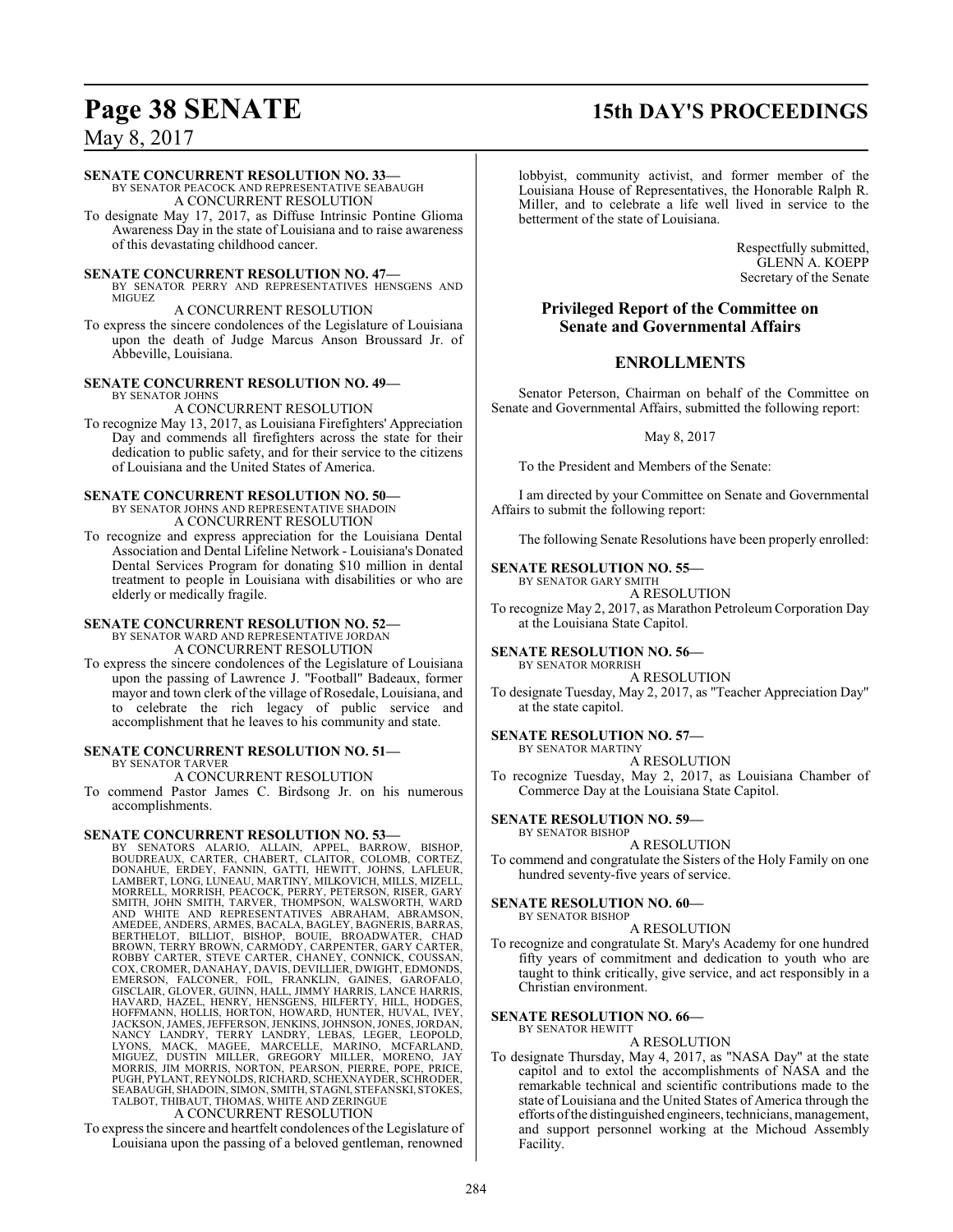## **15th DAY'S PROCEEDINGS Page 39 SENATE**

# May 8, 2017

#### **SENATE RESOLUTION NO. 50—** BY SENATOR CHABERT

A RESOLUTION To recognize Thursday, April 27, 2017, as Louisiana Society of Professional Surveyors Day at the Louisiana State Capitol.

#### **SENATE RESOLUTION NO. 52—**

BY SENATOR GATTI

A RESOLUTION To commend Zachary Evans Cryer on being named Louisiana's Elementary Student of the Year for 2016-2017.

#### **SENATE RESOLUTION NO. 53—** BY SENATOR JOHNS

A RESOLUTION

To commend Eric Schimpf, Division Executive for the Southeast Division of Merrill Lynch, on his accomplishments.

SENATE RESOLUTION NO. 54—<br>BY SENATORS ERDEY, ALARIO, ALLAIN, APPEL, BARROW, BISHOP, BOUDREAUX, CARTER, CHABÉRT, CLAITOR, COLOMB, CORTEZ,<br>DONAHUE, FANNIN, GATTI, HEWITT, JOHNS, LAFLEUR, LAMBERT,<br>LONG, LUNEAU, MARTINY, MILKO A RESOLUTION

To express the sincere condolences of the Senate of the Legislature of Louisiana upon the passing of Sergeant Shawn Thomas Anderson of the East Baton Rouge Parish Sheriff's Office in Baton Rouge, Louisiana, and also to commend a life well-spent in service to his community, state, and nation.

#### **SENATE RESOLUTION NO. 51—** BY SENATOR BARROW

A RESOLUTION

To recognize Friday, April 28, 2017, as Workers' Memorial Day in recognition of workers killed, injured, and disabled on the job.

#### **SENATE RESOLUTION NO. 43—** BY SENATOR PERRY

A RESOLUTION

To express the sincere condolences of the Senate of the Legislature of Louisiana upon the death of Lucille Trahan Picard of Maurice, Louisiana.

**SENATE RESOLUTION NO. 44—**<br>BY SENATORS JOHNS, ALARIO, CHABERT AND MORRISH<br>A RESOLUTION

To recognize Wednesday, April 26, 2017, as the fifth annual Liquefied Natural Gas (LNG) Day at the state capitol and express support of the Louisiana Energy Export Association, LNG exports, and the streamlining and expedition of permit approval for pending export facilities.

## **SENATE RESOLUTION NO. 45—** BY SENATORS ALARIO AND WALSWORTH

A RESOLUTION

To commend the CASA programs and its volunteers for the work they do to ensure safe permanent homes for Louisiana's foster children and to designate April 27, 2017, as CASA Day at the state capitol.

#### **SENATE RESOLUTION NO. 46—** BY SENATOR THOMPSON

#### A RESOLUTION

To recognize the 100<sup>th</sup> anniversary of the Smith-Hughes National Vocational Education Act, to designate April 27, 2017, as FFA Day at the Louisiana State Capitol, and to commend the state officers of the Louisiana FFA Association.

#### **SENATE RESOLUTION NO. 47—** BY SENATOR BISHOP

#### A RESOLUTION

To commend XS Martial Arts Dojo and Save One Now for presenting the Tenth Annual Crescent City Kumite.

#### **SENATE RESOLUTION NO. 48—**

BY SENATOR COLOMB

A RESOLUTION To express the sincere condolences of the Senate of the Legislature of Louisiana upon the passing of Scott Anthony Brooks.

# **SENATE RESOLUTION NO. 49—** BY SENATOR APPEL

A RESOLUTION

To recognize October 2017 as Dyslexia Awareness Month and to urge and request schools and state and local educational agencies to address the significant educational implications of dyslexia.

#### **SENATE RESOLUTION NO. 42—**

BY SENATOR LAFLEUR A RESOLUTION

To designate Monday, April 24, 2017, as Tourism Day at the state capitol.

> Respectfully submitted, KAREN CARTER PETERSON Chairman

The foregoing Senate Resolutions were signed by the President of the Senate.

#### **Privileged Report of the Committee on Senate and Governmental Affairs**

### **ENROLLMENTS**

Senator Peterson, Chairman on behalf of the Committee on Senate and Governmental Affairs, submitted the following report:

May 8, 2017

To the President and Members of the Senate:

I am directed by your Committee on Senate and Governmental Affairs to submit the following report:

The following Senate Concurrent Resolution has been properly enrolled:

#### **SENATE CONCURRENT RESOLUTION NO. 62—**

BY SENATOR MARTINY A CONCURRENT RESOLUTION To recognize May 2017 as Building Safety Month.

> Respectfully submitted, KAREN CARTER PETERSON Chairman

The foregoing Senate Concurrent Resolution was signed by the President of the Senate.

#### **Rules Suspended**

Senator LaFleur asked for and obtained a suspension ofthe rules to allow the Senate Committee on Finance to meet without the required 1:00 P.M. posting time.

## **ATTENDANCE ROLL CALL**

#### PRESENT

Allain Gatti Peacock Appel Hewitt<br>Barrow Johns Bishop LaFleur<br>Boudreaux Lambert

Mr. President Fannin Morrish<br>Allain Gatti Peacock Barrow Johns Peterson<br>Bishop LaFleur Riser Boudreaux Lambert Smith, G.<br>
Carter Long Smith, J. Smith, J.